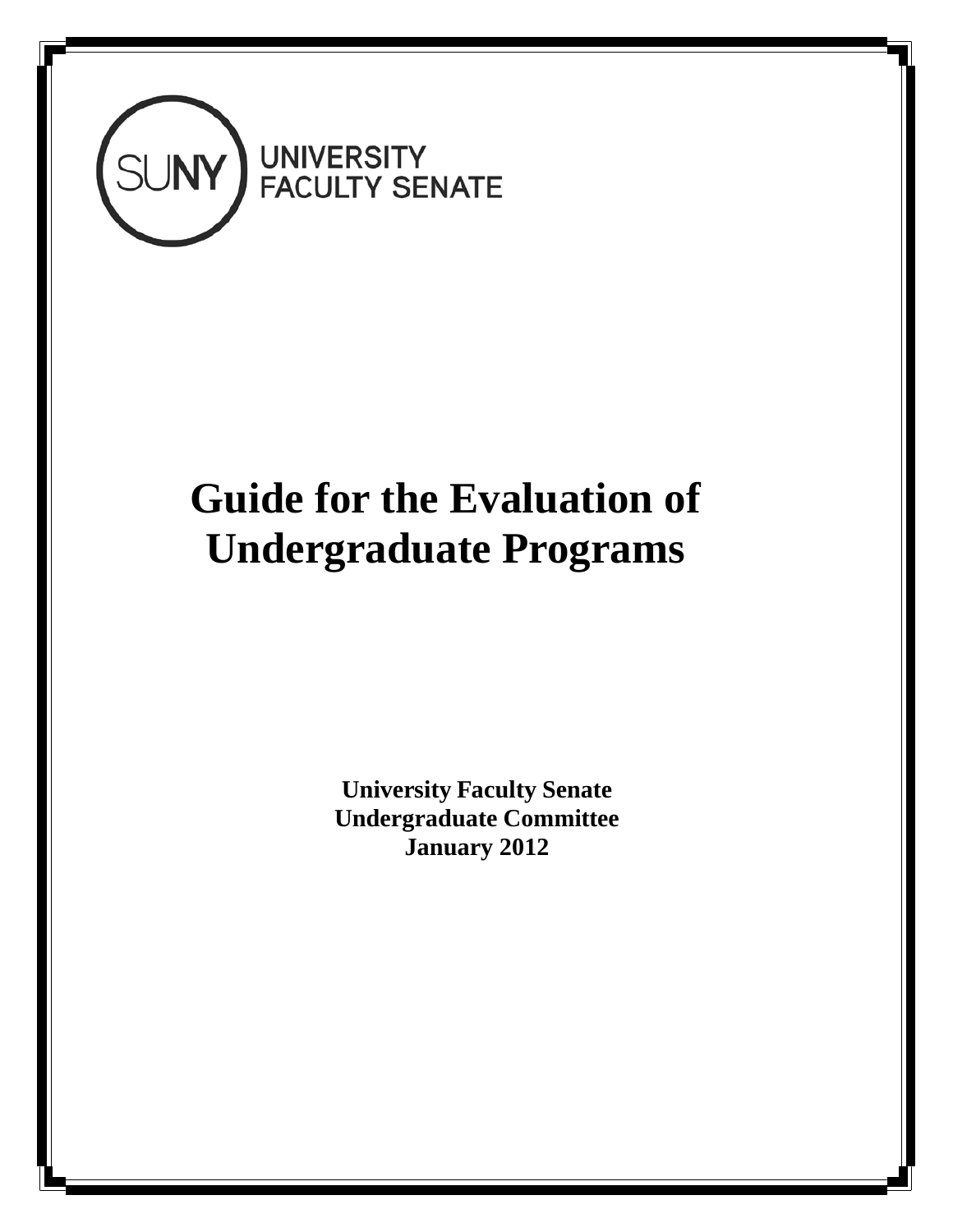# Guide for the Evaluation of Undergraduate Academic Programs

**State University of New York University Faculty Senate**

The Undergraduate Committee of the University Faculty Senate and the Faculty Council of Community Colleges of the State University of New York

## **Undergraduate Committee Members 2008-2011**

Chair - Joy Hendrick - SUNY Cortland Rose Rudnitski - SUNY New Paltz Anne Bongiorno – SUNY Plattsburgh Daniel Smith - University at Albany William White - Buffalo State College Joe Hildreth - SUNY Potsdam Timothy Tryjankowski - University at Buffalo Sunil Labroo - SUNY Oneonta Henry Durand - University at Buffalo Terry Hamblin - SUNY Delhi Nancy Willie-Schiff - System Administration Liaison Linnea LoPresti - System Administration Liaison Art Lundahl - Suffolk Community College Sarah Barry - SUNY Student Assembly Kane Gillespie - Stony Brook University, Chair, 2008-2010 Jim Nichols - SUNY Oswego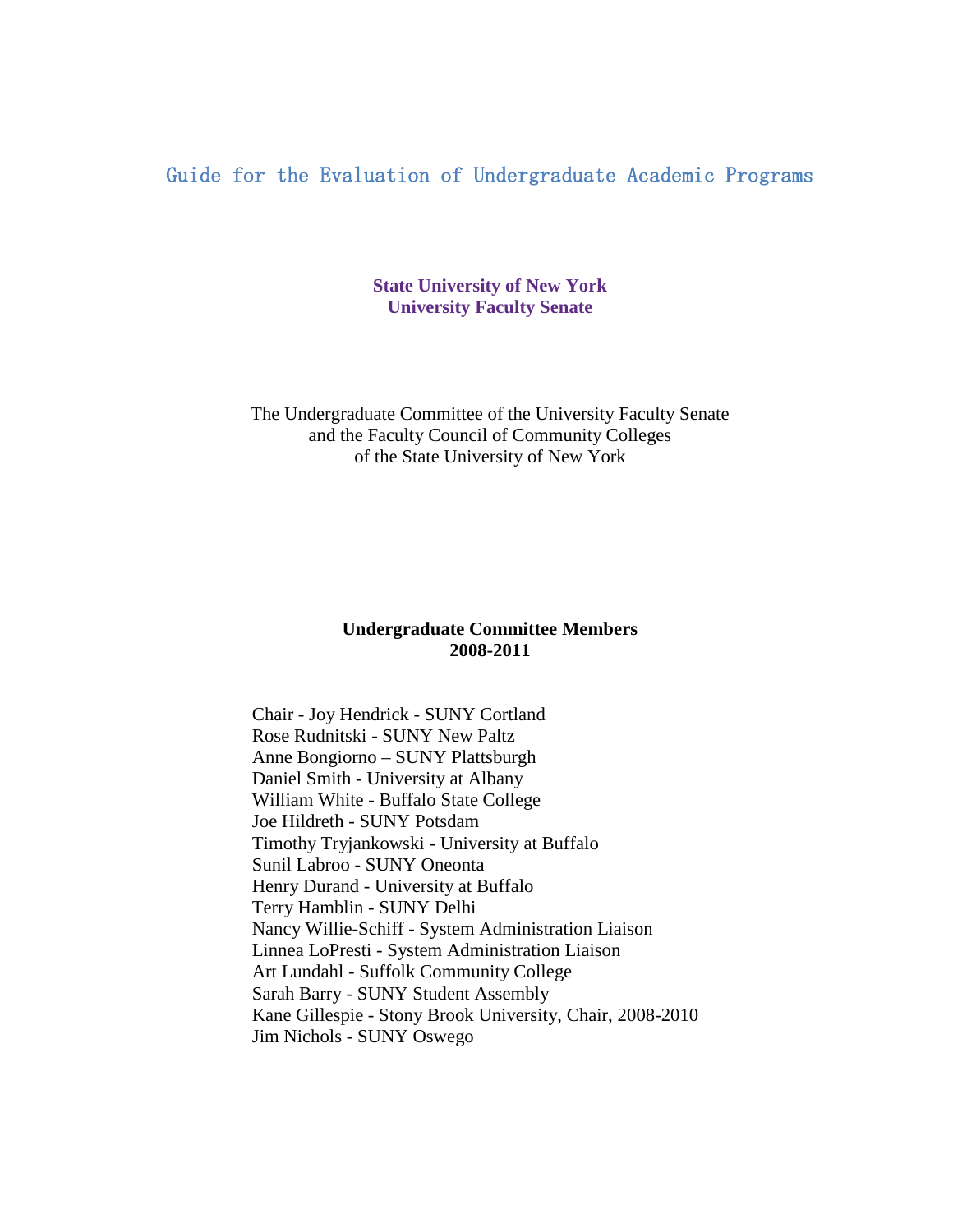#### **Background**

<span id="page-2-2"></span>The SUNY University Faculty Senate (UFS) and the Faculty Council of Community Colleges  $(FCCC)^1$  $(FCCC)^1$  sponsor activities that improve the quality of academic experiences across the SUNY system. As a seminal part of our efforts to set and maintain high standards of excellence in all areas of faculty concern, this document aims to aid faculty and administration in conducting high quality evaluations of undergraduate academic programs across the SUNY system.

The SUNY Faculty Senate's Undergraduate Committee undertook a review of the literature on effective program review in 1983, 1999, and most recently in 2009-2011, to inform the development and revision of the *Guide for the Evaluation of Undergraduate Academic Programs*. This revision reflects the most recent research and theory in program evaluation. It also acknowledges the increasing centrality of assessment of student learning and the use of data in program evaluation as well as the increasing role of technology.

This guide is not a policy document of the State University. Rather, it is a resource that faculty and others can use as they implement University policy in Trustees Resolution [2](#page-2-1)010-039 and Memorandum to Presidents  $2010-02$ .<sup>2</sup> SUNY's requirements for the evaluation of each registered academic program are straightforward.

• Evaluation should occur in five-to-seven year cycles, or programmatic accreditation cycles of ten years or less.

<span id="page-2-1"></span><span id="page-2-0"></span> $\overline{a}$ 

 $1$  The official representative bodies of the SUNY faculty

<sup>&</sup>lt;sup>2</sup> Both documents are available at http://www.suny.edu/provost/academic\_affairs/assessment.cfm.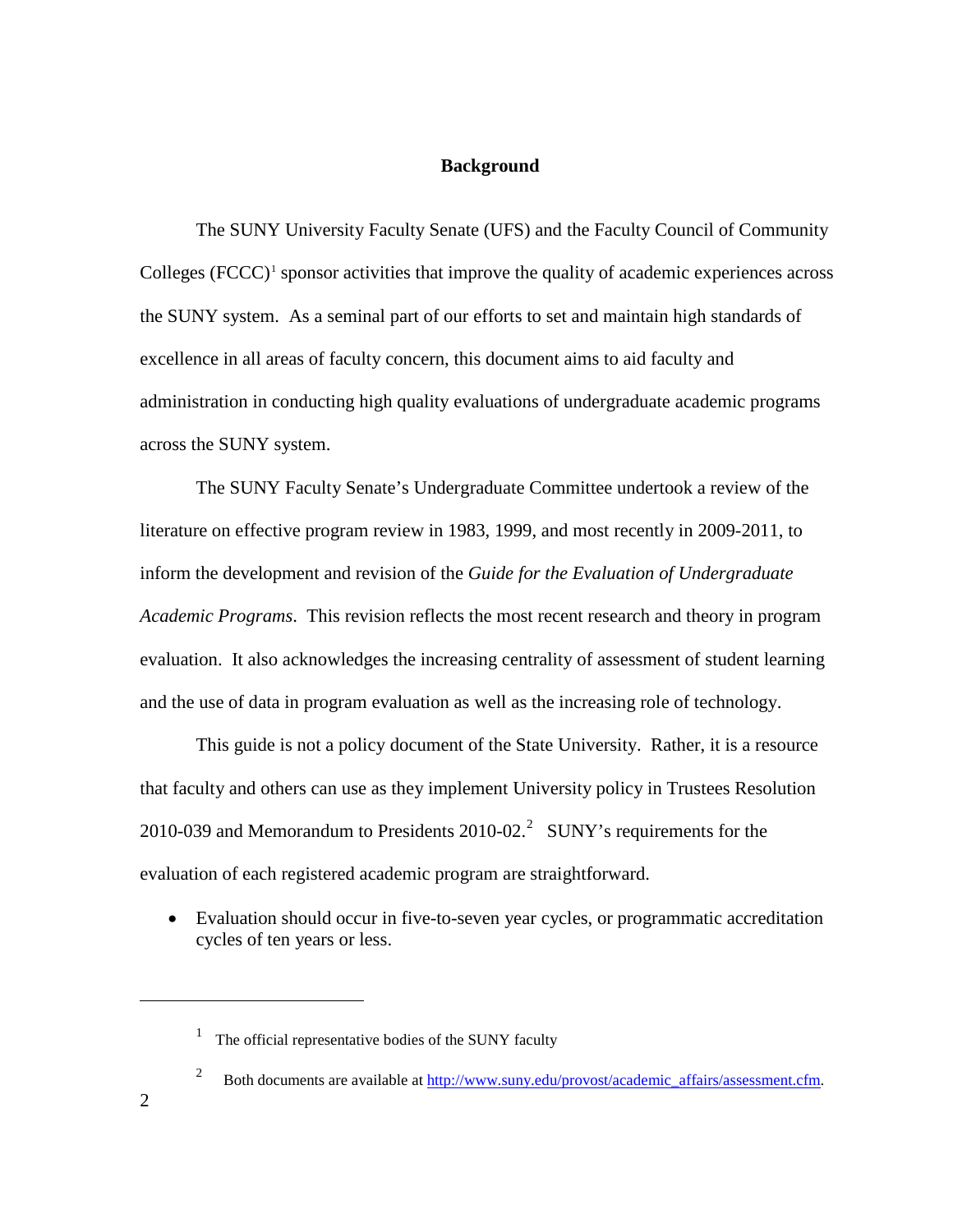- At a minimum, each evaluation should include an assessment of student learning, and an external review, which may involve specialized accreditation or campus selection of reviewers.
- Each evaluation should meet or exceed the increasingly rigorous standards of the Middle States Commission on Higher Education and, as applicable, specialized accrediting bodies.
- As applicable, campuses should send final determinations from specialized accrediting bodies to the University Provost at [Assessment@suny.edu](mailto:Assessment@suny.edu) within 30 days of receipt.

SUNY policy refers to the standards of the Middle States Commission on Higher

Education and specialized accrediting bodies in order to streamline campus efforts.

Resources for campuses on assessment and evaluation in general, and on Middle States

expectations in particular, are available at

[http://www.suny.edu/provost/academic\\_affairs/assessment.cfm](http://www.suny.edu/provost/academic_affairs/assessment.cfm) and

[http://www.suny.edu/provost/academic\\_affairs/RegAccred.cfm.](http://www.suny.edu/provost/academic_affairs/RegAccred.cfm)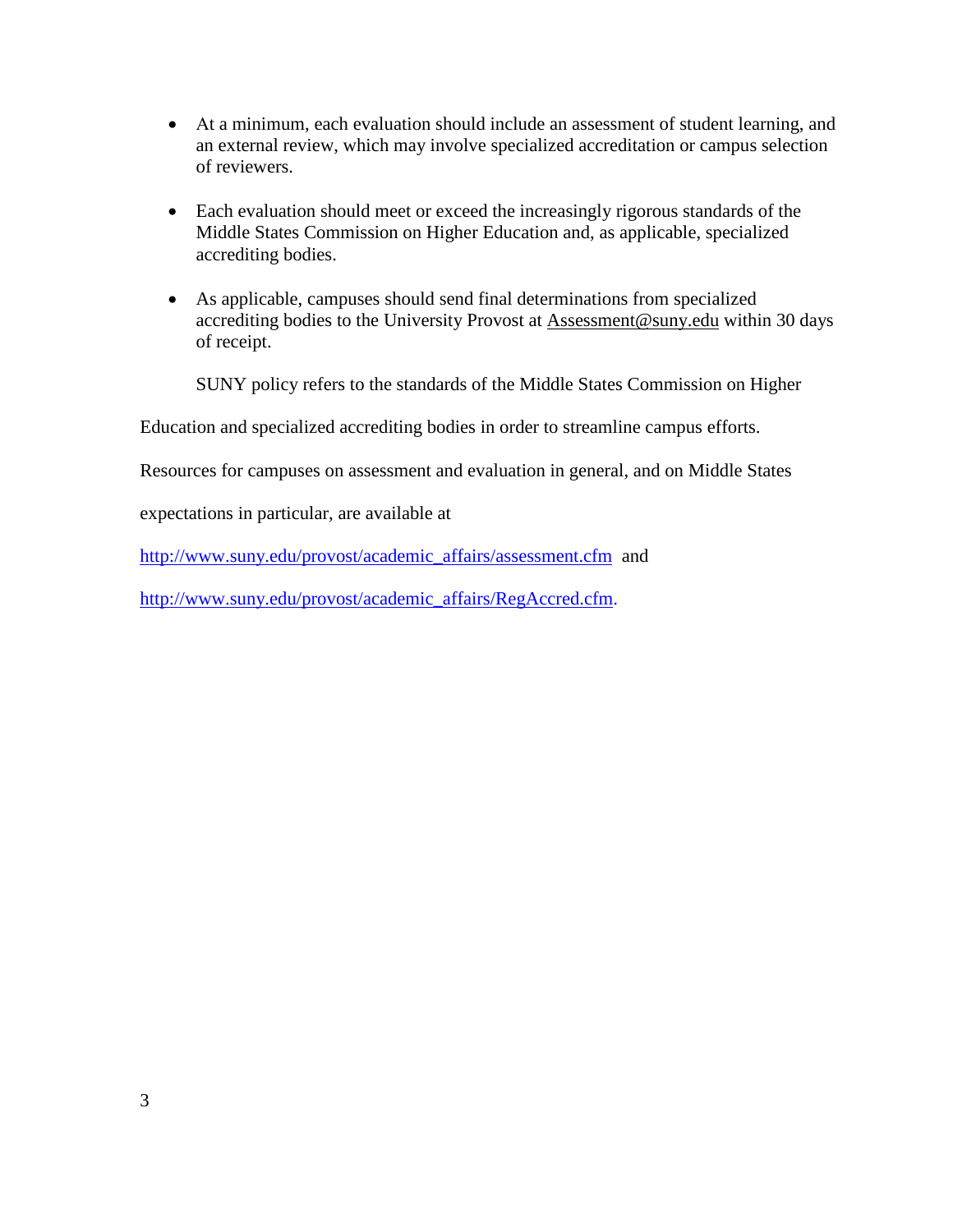| Engage in open dialogue, maintaining student confidentiality.  19                |  |
|----------------------------------------------------------------------------------|--|
|                                                                                  |  |
|                                                                                  |  |
|                                                                                  |  |
|                                                                                  |  |
| Program evaluation should not be used to evaluate individual faculty.  20        |  |
|                                                                                  |  |
|                                                                                  |  |
|                                                                                  |  |
|                                                                                  |  |
|                                                                                  |  |
|                                                                                  |  |
|                                                                                  |  |
|                                                                                  |  |
| What do program evaluation measures and self-study reports typically include? 22 |  |
|                                                                                  |  |
|                                                                                  |  |
|                                                                                  |  |
|                                                                                  |  |

# **Table of Contents**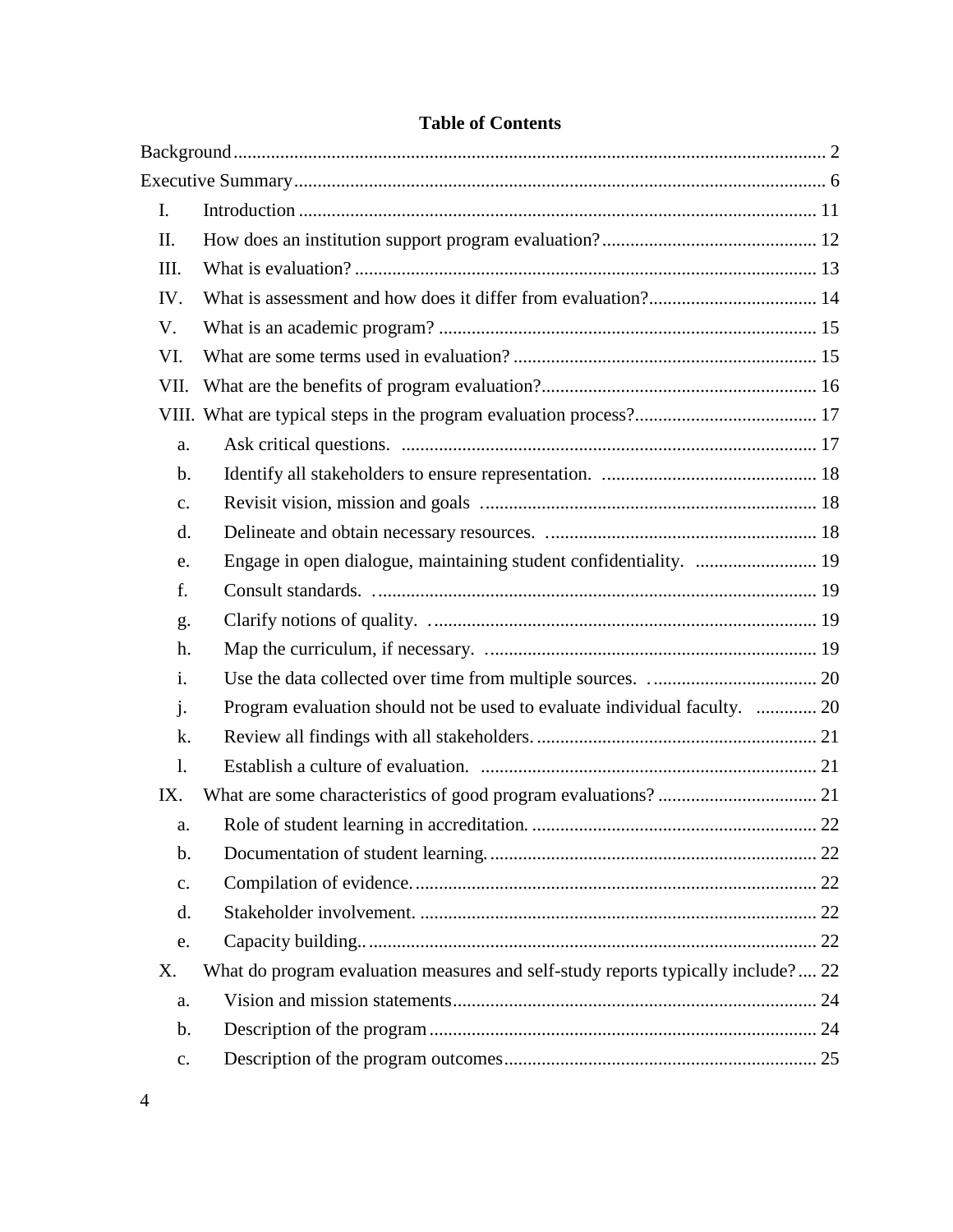| d. |                                                                                      |  |
|----|--------------------------------------------------------------------------------------|--|
| e. |                                                                                      |  |
| f. |                                                                                      |  |
| g. |                                                                                      |  |
| h. |                                                                                      |  |
|    |                                                                                      |  |
|    | XII. What is the role of administration in supporting program evaluation? 33         |  |
|    | XIII. How do library and information technology support services provide support? 34 |  |
|    |                                                                                      |  |
|    |                                                                                      |  |

| Appendix F - Tool to Assess Current Institutional Assessment Efforts 47 |  |
|-------------------------------------------------------------------------|--|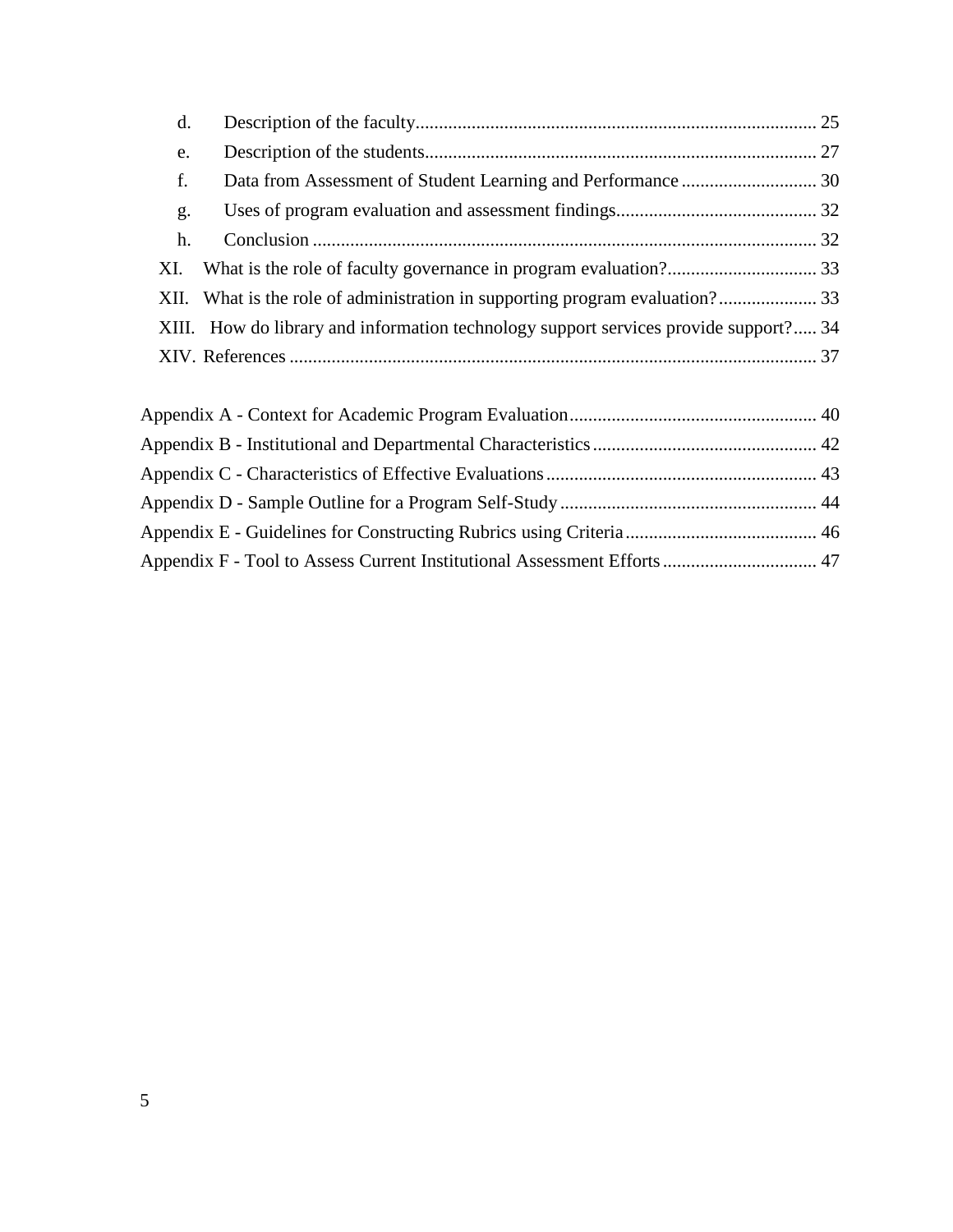#### **Executive Summary**

<span id="page-6-0"></span>The Guide provides an outline of how to proceed with an academic program evaluation. This Guide will be most useful to the department chair or unit academic officer charged with developing and implementing a program evaluation. At the same time, the document provides guidance, advice, and direction for every individual, department, governance, and administrator involved in the evaluation process and a set of useful references and highly relevant appendices.

#### Importance of Context and Support

Program evaluation must be supported at the institutional level by creating a "culture of assessment" at all levels of the institution. Although often associated with accountability, program evaluation is a cooperative activity that requires energy and time to be done properly and have the greatest positive effect for all involved. The administration provides support by collaborating with the faculty, through governance, to establish clear roles and responsibilities for evaluation and assessment. These roles are shared across a broad spectrum of the institution and beyond, depending on the type of program. For example, a program that affects local schools would involve external constituencies as well as campus faculty, staff and administration. The idea of a "culture of evaluation" acknowledges the ongoing nature of assessment. Programs must be revisited regularly in order to continue to improve over time. Administration and faculty should collaborate to develop a multi-year schedule, procedural steps and timelines in order to enable ongoing program evaluation of every program on campus.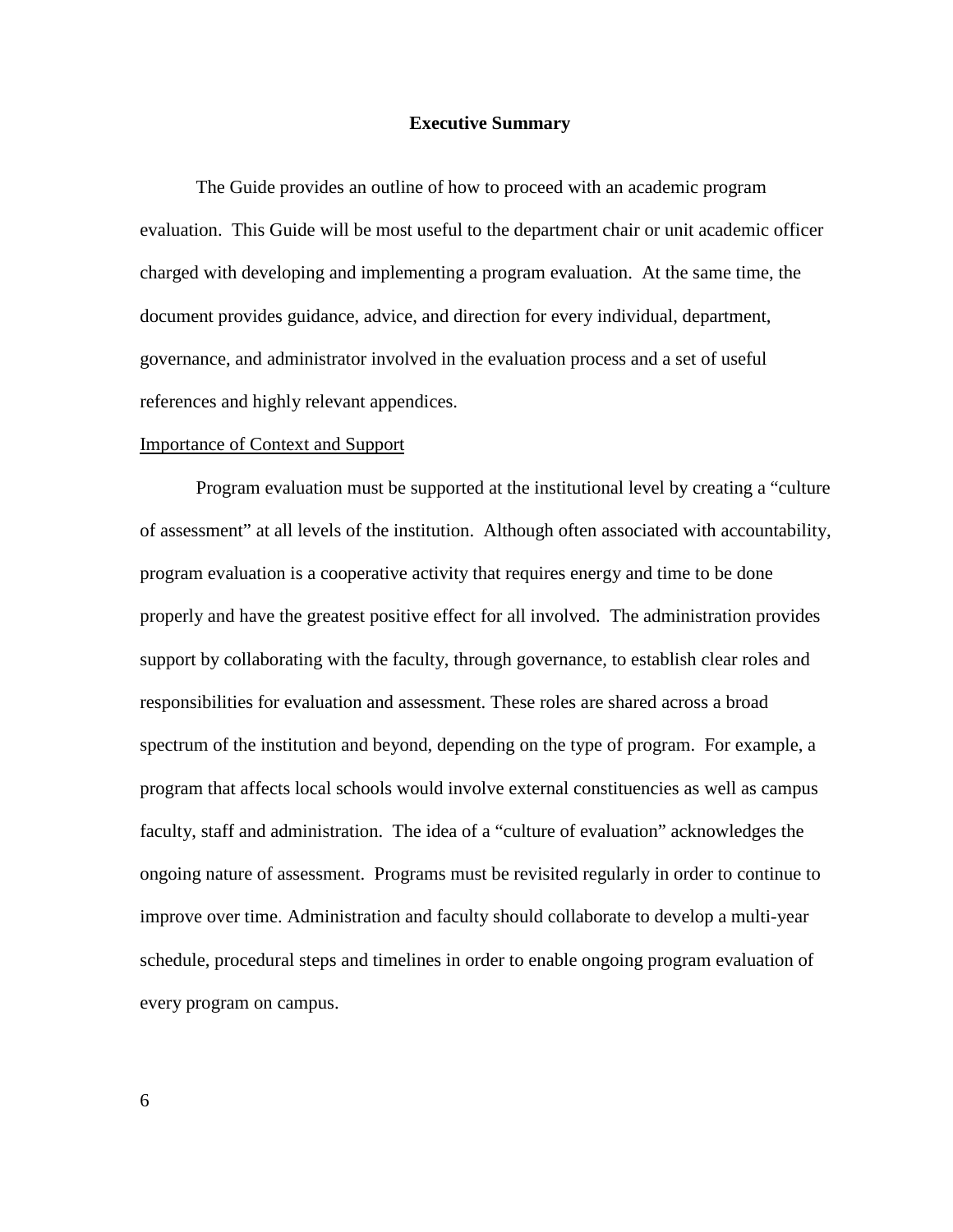Additionally, the administration provides support and guidance, relevant data, data management systems and research and information on best practices. Administration also demonstrates the importance and relevance of program evaluation for tenure and promotion as service to the institution and establishes institutional guidelines for self-study, for campus accreditation and other requirements. Finally, administration collaborates with faculty and staff to develop vision, mission, and value statements to guide program development and evaluation.

The guide defines evaluation and distinguishes it from the term academic assessment; although it acknowledges that assessment data are also used in a program evaluation, as one type of measure of students' knowledge gained in a course or academic program. Several terms used in evaluation are introduced and defined: Criteria, measure of quality performance, standards, benchmarks, assessments, and data. The benefits of evaluation to the students, faculty, department/program, and institution and the fact that evaluation can be used to strengthen and improve programs are also discussed.

Typical steps to program evaluation such as formulating an effective plan for monitoring and evaluating a program are introduced. Critical questions are addressed, such as identifying stakeholders and the knowledge and competencies students are expected to acquire. Also discussed, is how the curricula relate to one another other and how the curricula support institutional and programmatic goals and how the evidence is used to strengthen the program. Defining the mission, values and goals of the program and institution is important to form a base, serving as a framework to guide goals and outcomes. It is equally important to obtain the resources (clerical support and budget) for evaluation. These resources are needed to identify all stakeholders, and keep an open dialogue throughout the

7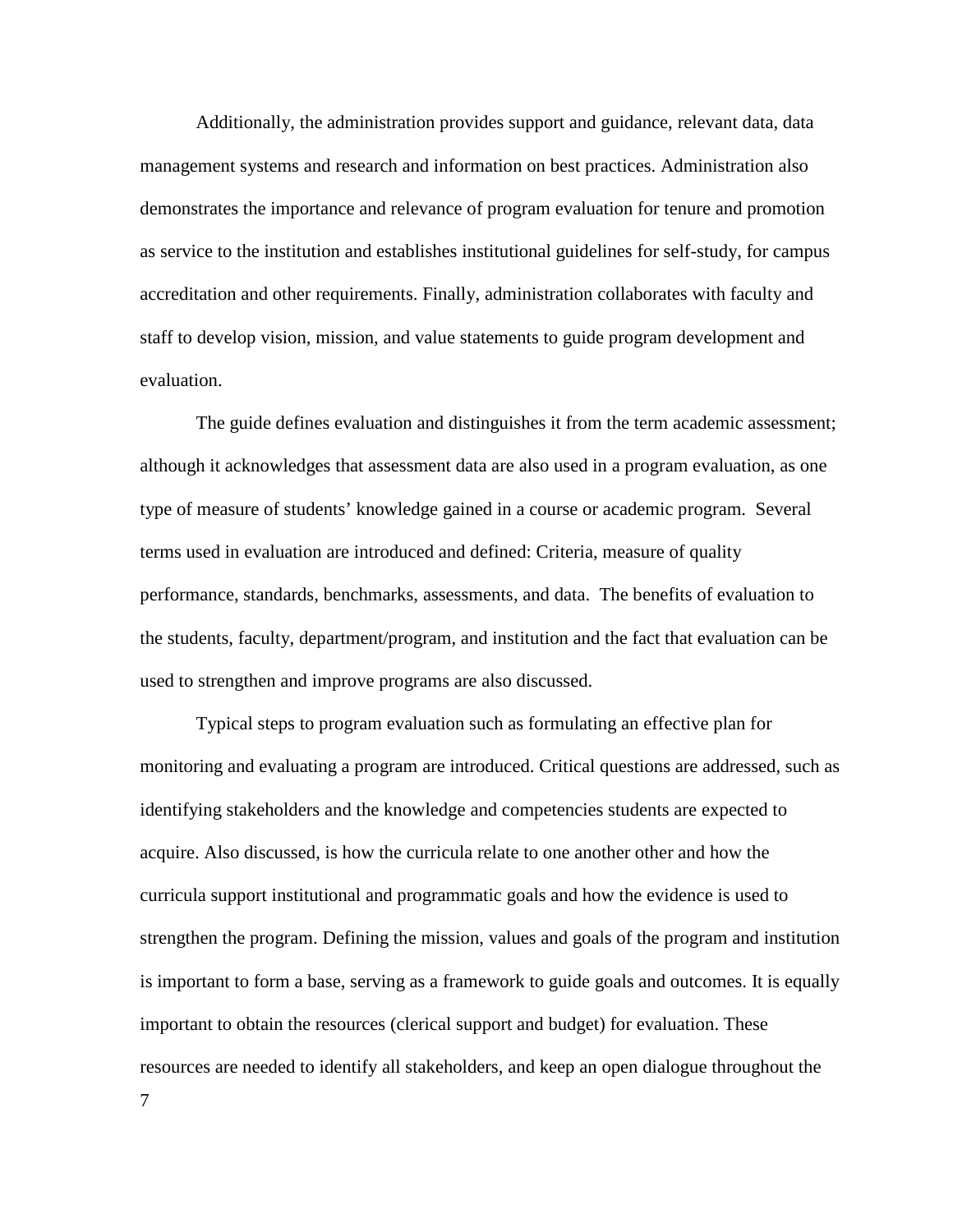process to assist in identifying standards and measures of a program review. Rounding out the evaluation, one defines measures of quality, analyzes data that used those measures, and uses the data to make recommendations for improvement. These recommendations should be shared with the constituencies involved. The curriculum should be mapped and data collection should be continuous to reflect the teaching and learning process of assessing, instructing, evaluating, and planning based on the evaluation.

Suggested characteristics of good program evaluation are provided by regional

accrediting bodies:

- 1. Role of student learning in accreditation
- 2. Documentation of student learning, including clear learning goals, collecting evidence of attainment, applying collective judgment as to the meaning of the evidence, using the evidence to improve the program(s)
- 3. Compilation of evidence from multiple sources
- 4. Stakeholder involvement the collection, interpretation, and use of student learning and attainment evidence is a collective endeavor
- 5. Capacity building the institution should use broad participation in reflecting about student learning in order to enhance its capacity for continuous improvement.

Program evaluation should be part of the curriculum design process, and should not

be isolated from the program as it is being taught. Evaluation is not simply something that occurs every five years. It should reflect a culture of continuous improvement with discussion of evaluation occurring periodically. An institution has established a "culture of

evaluation" when assessment and evaluation are embedded in the regular discourse

surrounding the curriculum and the student experience.

Specific content of the evaluation and a self-study should include at a minimum

Vision and mission statements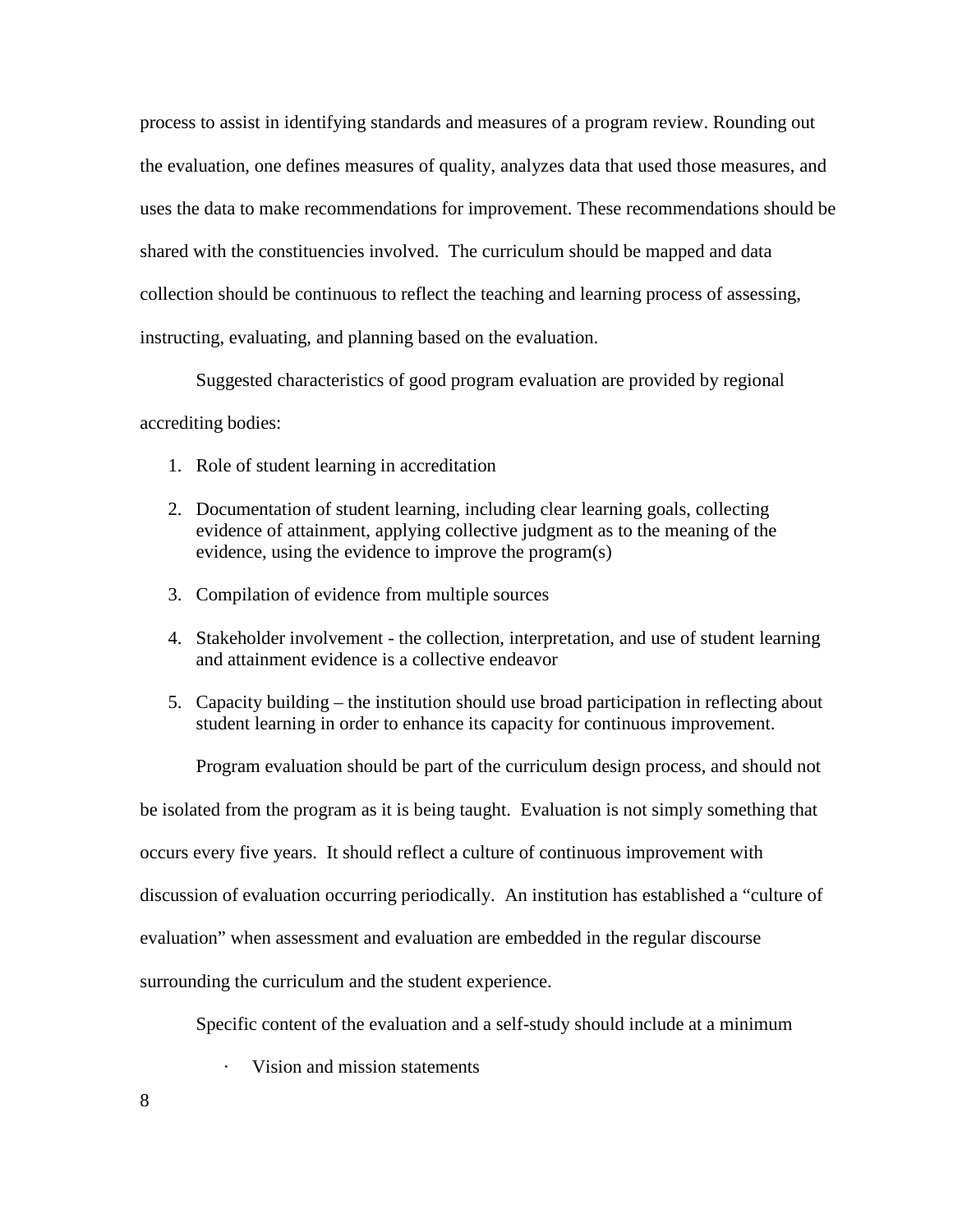- · Description of the program and program outcomes
- Description of faculty (mastery of subject matter or faculty qualifications, effectiveness of teaching, scholarly ability, service, growth)
- Description of the students, their characteristics in annual cohorts, graduates (employment, further education, time-to-degree), recruitment, student needs, special student services, support services, analysis of student engagement from such instruments as the NSSE and the CSSE, general student life, and finally data from assessment of Student Learning and Performance (key assignments, assessment instruments, learning outcomes, student satisfaction, focus on improvement)
- Uses of the program evaluation and assessment findings
- · Conclusion

The role the administration plays in supporting program evaluation is briefly

discussed, but includes contextualizing the program within the institution as to how it

contributes to the mission. Therefore a full and complete mission statement is needed, and

the institution must be committed to maintaining and improving the quality and effectiveness

of its programs. Training of administrators is needed on the following:

- · Effective ways to encourage and support evaluation
- · Creation of a climate for success
- Fairness of reward structure
- · Ways to empower faculty and students
- · Budget decisions and resource allocation processes that reflect concern for quality programs
- · Development of an organizational chart
- · Description of how the program is represented in governance and planning processes
- · Faculty development and support efforts by administration in the program area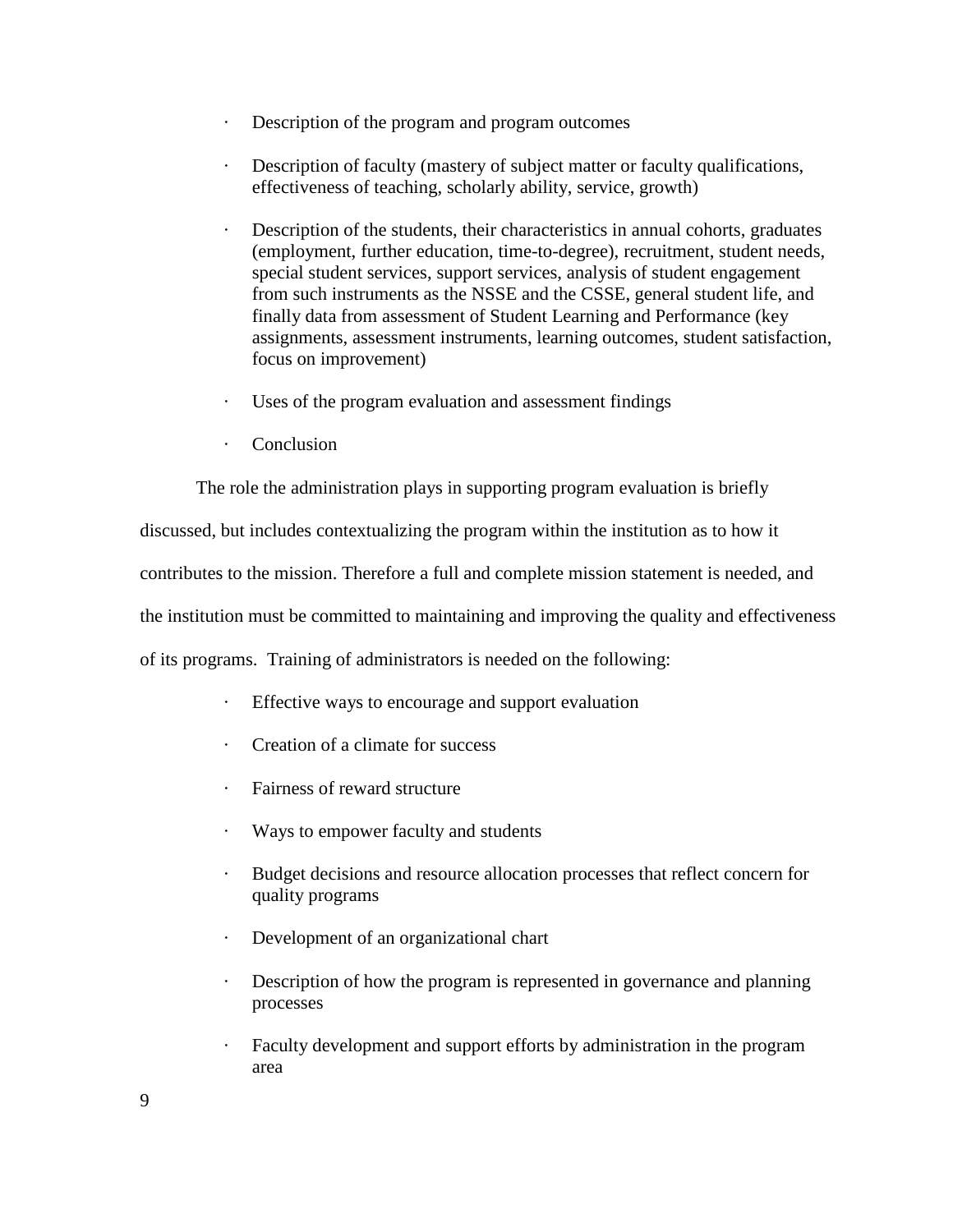The final section provides questions and guidance on evaluating the technology and library resources and support programs provide as well as their evaluations. There is a robust bibliography and several appendices that provide academic references on evaluation as well as the Context for Academic Program Evaluation in SUNY (Appendix A), Institutional and Departmental Characteristics That Support Effective Evaluation (Appendix B), Characteristics of Effective Evaluations of Academic Programs (Appendix C), Sample Outline for a Program Self-Study at a SUNY State-Operated Campus (Appendix D), Guidelines for Constructing Rubrics using Criteria (Appendix E), and a Tool to Assess Current Institutional Assessment Efforts (Appendix F).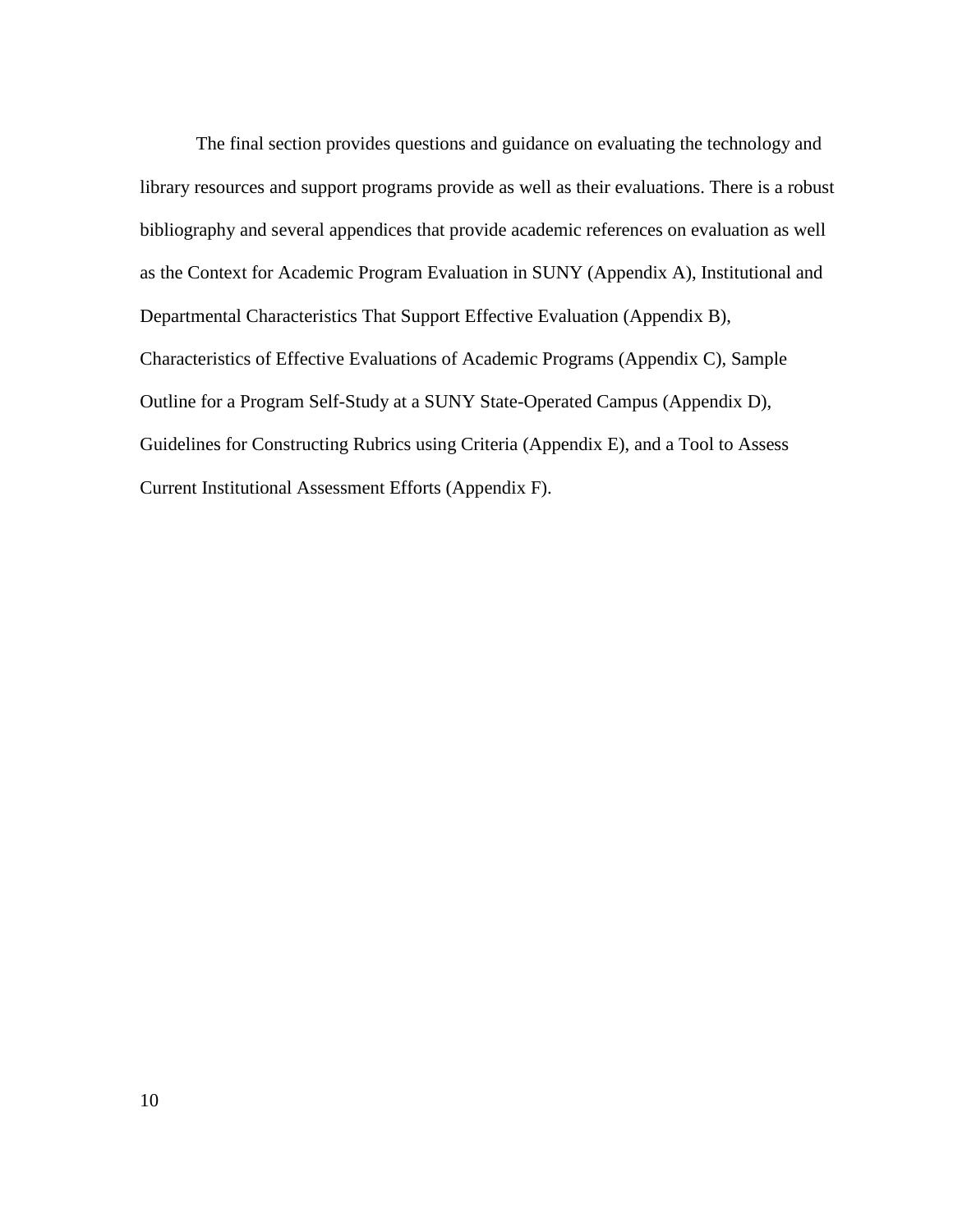## <span id="page-11-0"></span>**I. Introduction**

Like earlier versions, this guide provides a framework for conducting meaningful evaluations of academic programs. Its goal is to provide SUNY faculty with a researchbased framework for developing, implementing, and maintaining effective program evaluation processes that:

- result in the improvement of the academic experience of students;
- contribute important information to short- and long-range planning processes for departments, academic units and institutions;
- follow the standards of the policies of the SUNY Board of Trustees and the Standards of Shared Governance of the AAUP, which state that the "university's curriculum is the responsibility of the faculty"[3](#page-11-1) , and
- enhance the overall effectiveness of the program, department, and institution.

This Guide can be used to help develop, implement, and maintain program evaluations for both internal and external purposes. It will supplement guidance from the New York State Education Department, the State University of New York, the Middle States Commission on Higher Education, and most specialized accrediting agencies and professional organizations.

<span id="page-11-1"></span> $\overline{a}$ 

<sup>3</sup> AAUP, *Standards of Shared Governance*. 2005, paragraph 17.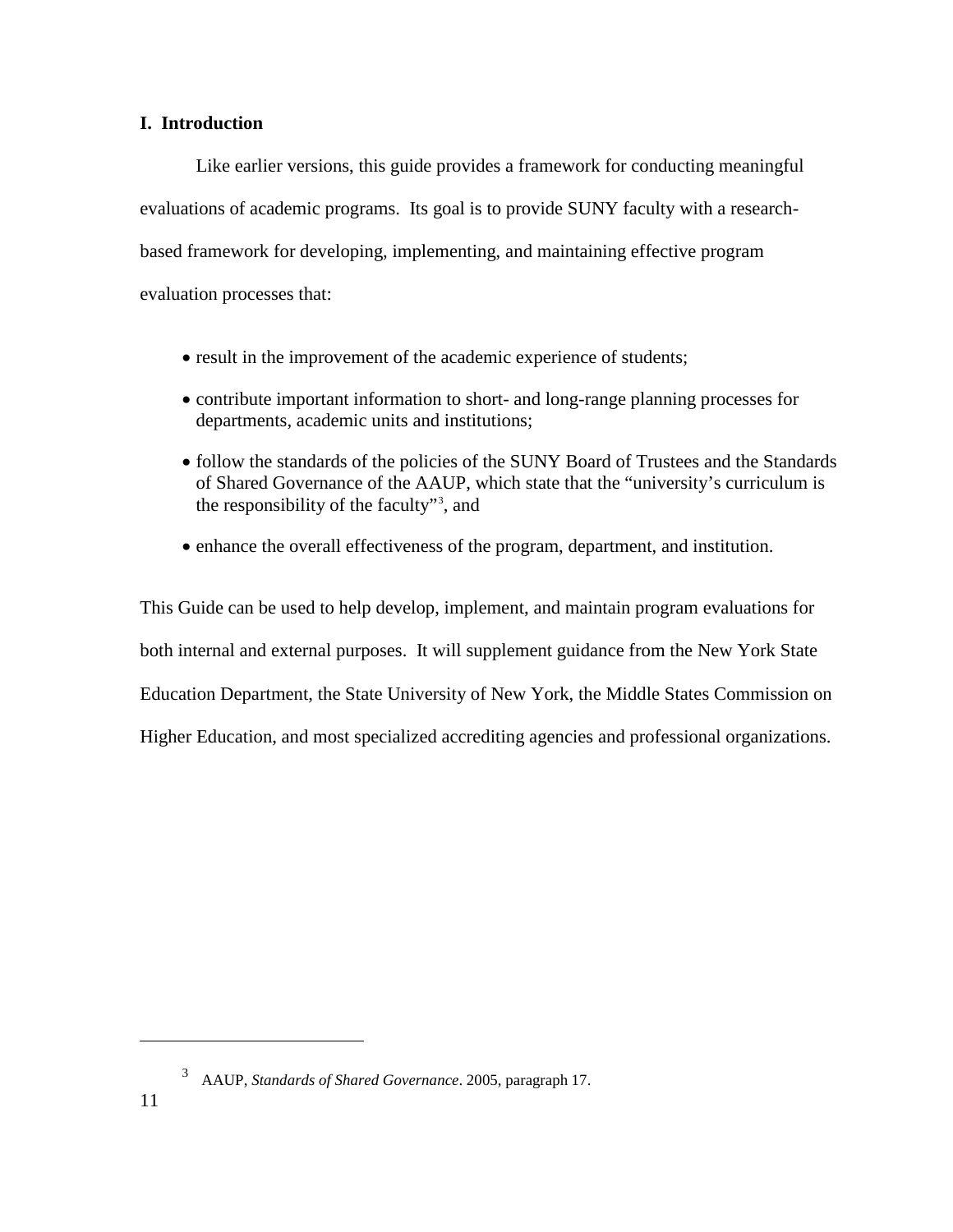#### <span id="page-12-0"></span>**II. How does an institution support program evaluation?**

Effectively evaluating academic programs is a shared responsibility between faculty and other constituents of the institution.<sup>[4](#page-12-1)</sup> Because they are ultimately responsible for designing and implementing the academic program, faculty are central to the process.<sup>[5](#page-12-2)</sup> Assessment and program evaluation are important faculty responsibilities in program design, implementation and review.

The effectiveness of program evaluation depends significantly on an institutional

setting that supports a culture of evaluation through policies and procedures that:

- Establish clear roles and responsibilities for program evaluation and other assessment activities as part of an institution-wide plan of institutional effectiveness, keeping in mind that faculty hold key roles as the designers and implementers of all curriculum and instruction;
- Establish a multi-year schedule for the evaluation process that culminates in self-study reports and other assessment documents that can be used to inform strategic planning and the improvement of programmatic and institutional effectiveness. Schedules may include flexibility for special purpose or focused evaluations designed to address specific questions about a program such as the viability of an existing capstone experience or the conceptual focus of a major or minor;
- Establish the procedural steps and timelines involved in program evaluation including the creation of assessment plans (planning and development), the implementation of assessment plans (collecting data), the analyzing and reporting of findings, and finally using the results for strategic planning and resource allocation (closing the loop);
- Provide ongoing support and guidance throughout the evaluation process, providing relevant institutional data to programs and identifying and implementing best practices including the selection of external reviewers for self-studies;

<span id="page-12-1"></span> <sup>4</sup> Maki, P. (2004). *Assessing for Learning: Building a Sustainable Commitment Across the Institution*. Sterling, VA: Stylus.

<span id="page-12-2"></span><sup>12</sup> <sup>5</sup> Middle States Commission on Higher Education (MSCHE) (2006). *Characteristics of Excellence in Higher Education: Eligibility and Standards for Accreditation*, p.51.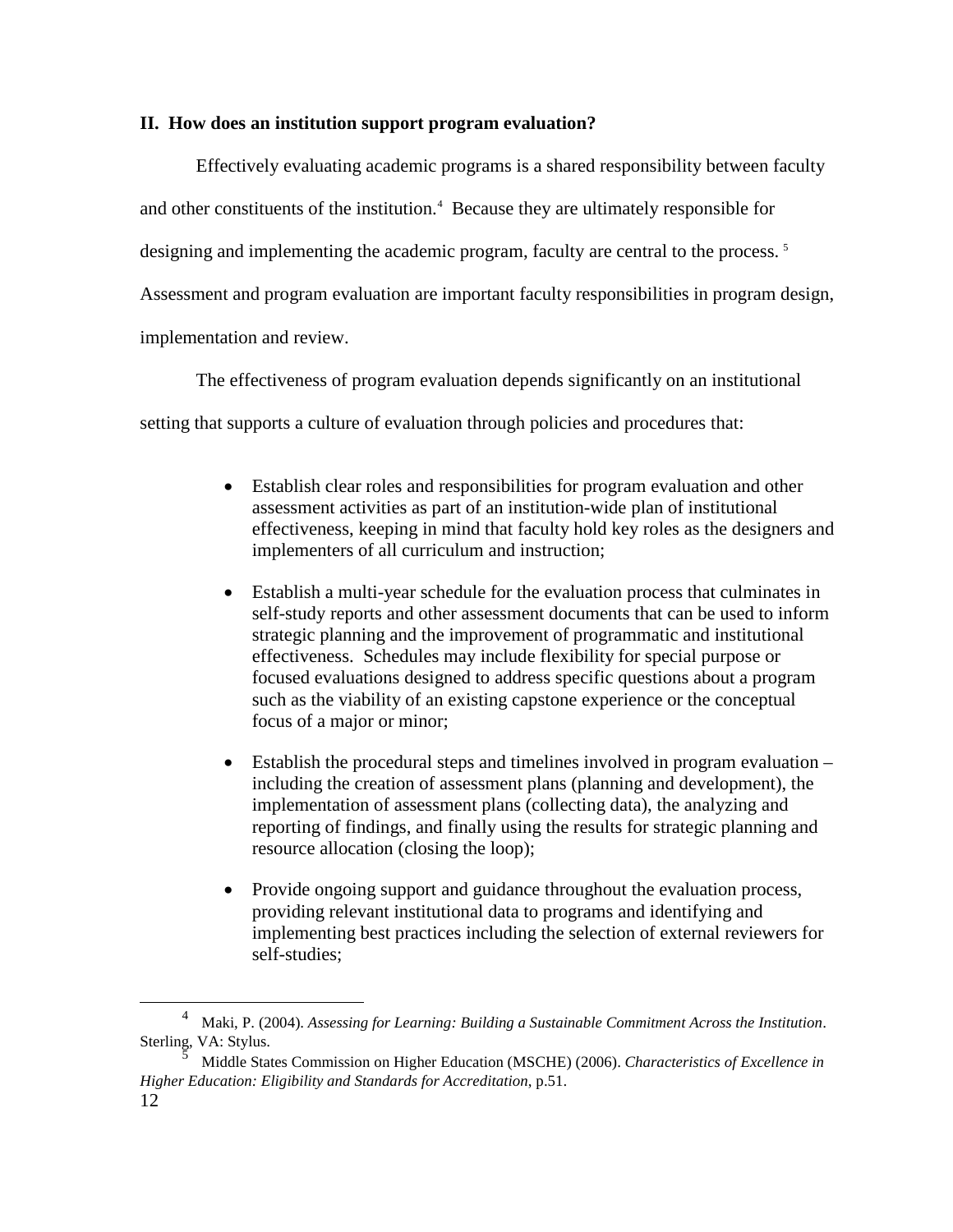- Demonstrate the importance of program evaluation by including it in tenure and promotion criteria and in the workload calculations of faculty leaders of the process;
- Establish institutional guidelines for the components of self-study reports with the flexibility for departments and programs to design their own according to their needs and accreditation and other requirements; and
- Provide other support and guidance for faculty and staff on matters ranging from value and mission statements to records management and use.

Furthermore, effective program evaluation occurs when institutions use timelines that involve the evaluation of elements of the program each year, so that the preparation of the self-study is a synthesis of ongoing activities rather than a single, special event.<sup>[6](#page-13-1)</sup>

## <span id="page-13-0"></span>**III. What is evaluation?**

The root word of evaluation is value. The evaluation process reflects the values and ideals of a group, society, field, or individual program and the criteria for evaluation derive from these core values and the questions posed by the process reflect these values. The process of evaluation often becomes a process of values clarification and helps participants to refine their educational ideals.<sup>[7](#page-13-2)</sup>

Formal definitions of evaluation range from the succinct: "the process of judging the worth or merit of things, and evaluations are the product of that process,"<sup>[8](#page-13-3)</sup> to the lengthy:

Evaluation is the process of delineating, obtaining, providing, and applying descriptive and judgmental information about the merit and worth of some object's

<span id="page-13-1"></span>López, C., (2006). The Assessment Matrix: Providing Evidence of a Sustainable Commitment to Student Learning. In Hernon, P., Dugan, R.L., and Schwartz, C. (Eds.) (2006). *Revisiting Outcomes Assessment in Higher Education.* Westport, CT: Libraries Unlimited.

<span id="page-13-2"></span><sup>7</sup> Kellaghan, T., Stufflebeam, D.L., & Wingate, A. (Eds.). (2003). *International Handbook of Educational Evaluation*. The Netherlands: Kluwer.

<span id="page-13-3"></span><sup>8</sup> Scriven, M. (1991). *Evaluation Thesaurus* (4th ed). Newbury Park, CA: Sage Publications.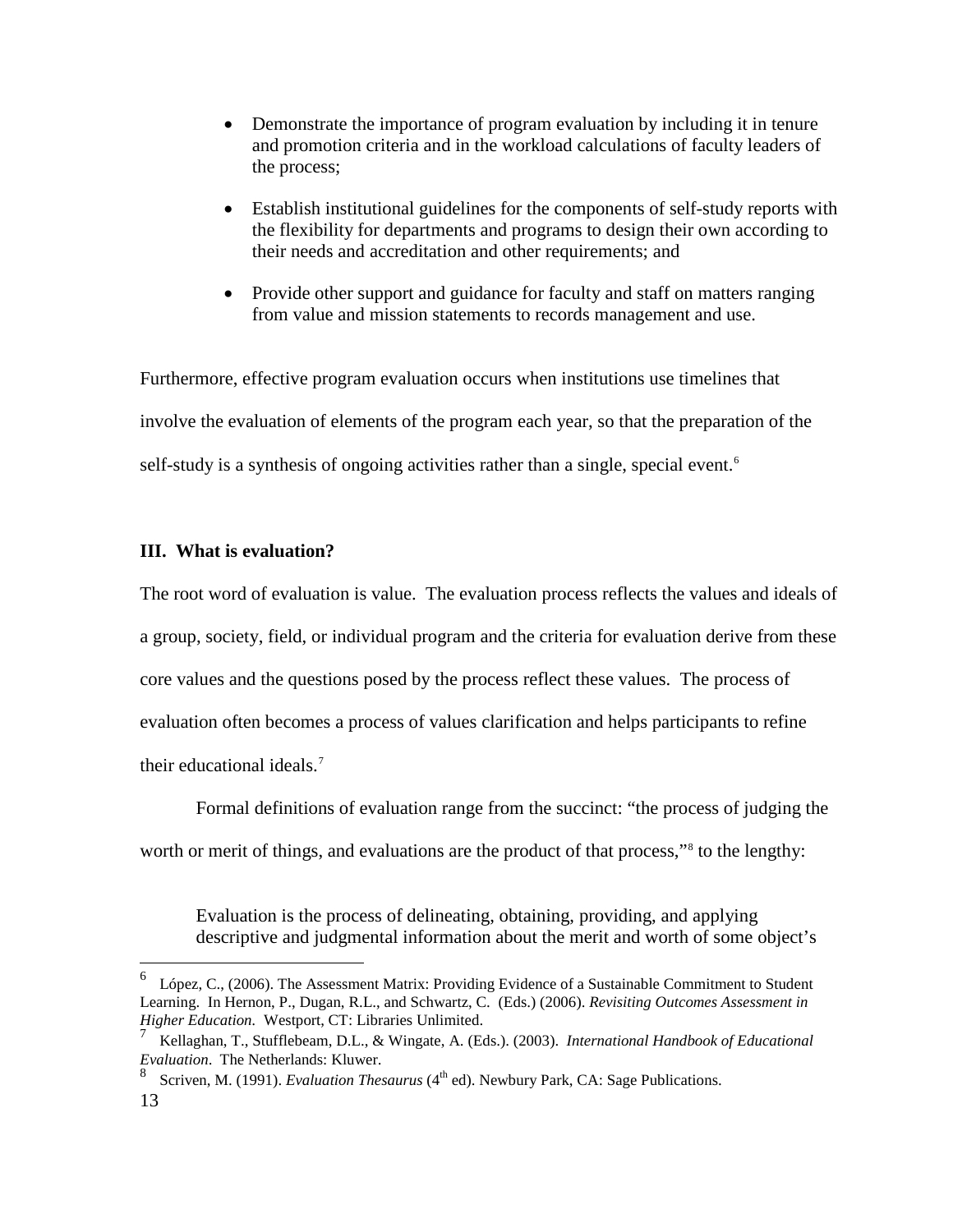goals, design, implementation, and outcomes to guide improvement decisions, provide accountability reports, inform institutionalization/dissemination decisions, and improve understanding of the involved phenomena.<sup>[9](#page-14-1)</sup>

Program evaluation is familiar to many faculty because it utilizes concepts and methods commonly used in their teaching and scholarship. Although evaluation entails using teaching and research methods, its aim is not knowledge development; rather, it is to help those who have a stake (stakeholders) in the program being evaluated, make judgments and take actions to strengthen the program, improve institutional effectiveness, and ultimately maximize the academic experience of their students. "Research seeks *conclusions*; evaluation leads to *judgments*"[10](#page-14-2) and recommendations for action.

#### <span id="page-14-0"></span>**IV. What is assessment and how does it differ from evaluation?**

Throughout a program and at significant points of instructional closure, **assessment** is used to determine how well students are learning. This indirectly tells how well the program is working, but the focus of assessment is on the students and not on the program. For example, student assessment data may not tell anything about the effectiveness of a course sequence. Student outcomes assessment provides data that help in program evaluation and improvement, $<sup>11</sup>$  $<sup>11</sup>$  $<sup>11</sup>$  but it is only one part of the evaluation process, which has a broader</sup> perspective. Direct student assessment is based on measurable student behaviors that can be demonstrated by students and objectively observed to assess student learning. Indirect

<span id="page-14-1"></span> <sup>9</sup> Stufflebeam, D. (2003). The CIPP Model. In *International Handbook of Educational Evaluation*. The Netherlands: Kluwer, p. 34.

<span id="page-14-2"></span><sup>10</sup> Fitzpatrick, J., Sanders, J., & Worthen, B. (2004). *Program Evaluation: Alternative Approaches and Practical Guidelines* (3rd ed.). New York: Pearson, p. 6.

<span id="page-14-3"></span><sup>11</sup> Pellegrino et al., (2001). *Knowing What Students Know: The Science and Design of Educational Assessment*. Washington, DC: National Academy Press.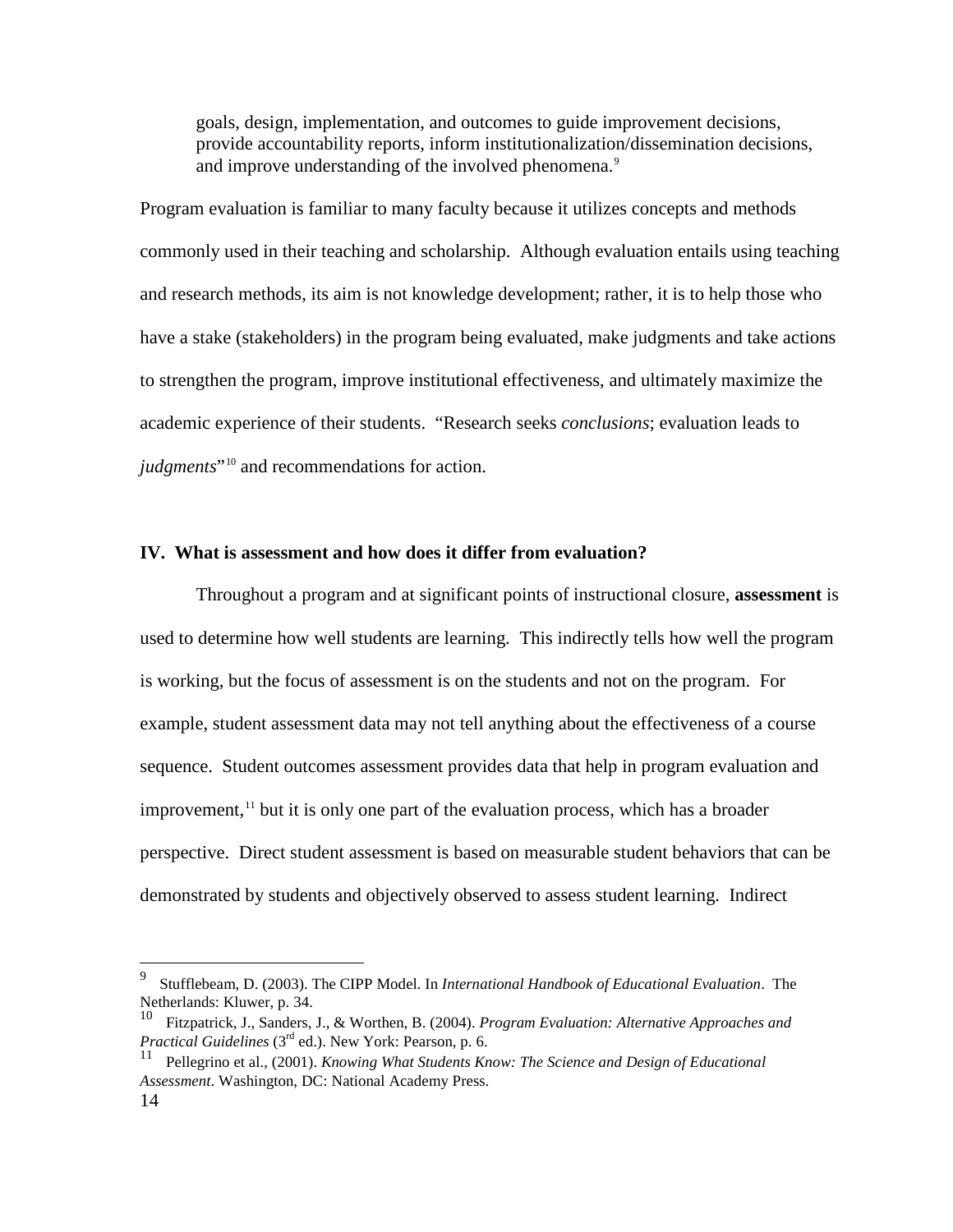student assessment is based on student perceptions from evaluations and surveys. Evaluation uses these data as part of a larger process.

#### <span id="page-15-0"></span>**V. What is an academic program?**

The Joint Committee on Standards for Educational Evaluation defines programs as activities provided on an ongoing basis.<sup>12</sup> This guide is focused on the evaluation of undergraduate academic programs also known as curricula – literally the "running course" from the word *currere* in Latin. These programs or curricula represent a series of in-class and out-of-class experiences thoughtfully designed and sequenced to build knowledge and skills in students that the faculty, the discipline and, ultimately the society consider relevant and important for student development. When parts of the program are offered off-campus in any format, they are part of the program. For example, classes may be offered internationally, with local high schools, as certification programming or field experiences. In-class experiences may be web-based or utilize other distance learning formats.

#### <span id="page-15-1"></span>**VI. What are some terms used in evaluation?**

Although there are terms that are commonly used in program evaluation and its companion student learning assessment, they are often used interchangeably, confusing those seeking to write accreditation and evaluation reports. A useful glossary of evaluation terms can be found at<http://ec.wmich.edu/glossary/index.htm> . Some common terms and their most common uses are provided below with examples.

<span id="page-15-2"></span> <sup>12</sup> Joint Committee on Standards for Educational Evaluation. (1994). *The Program Evaluation Standards* (2nd ed). Thousand Oaks, CA: Sage.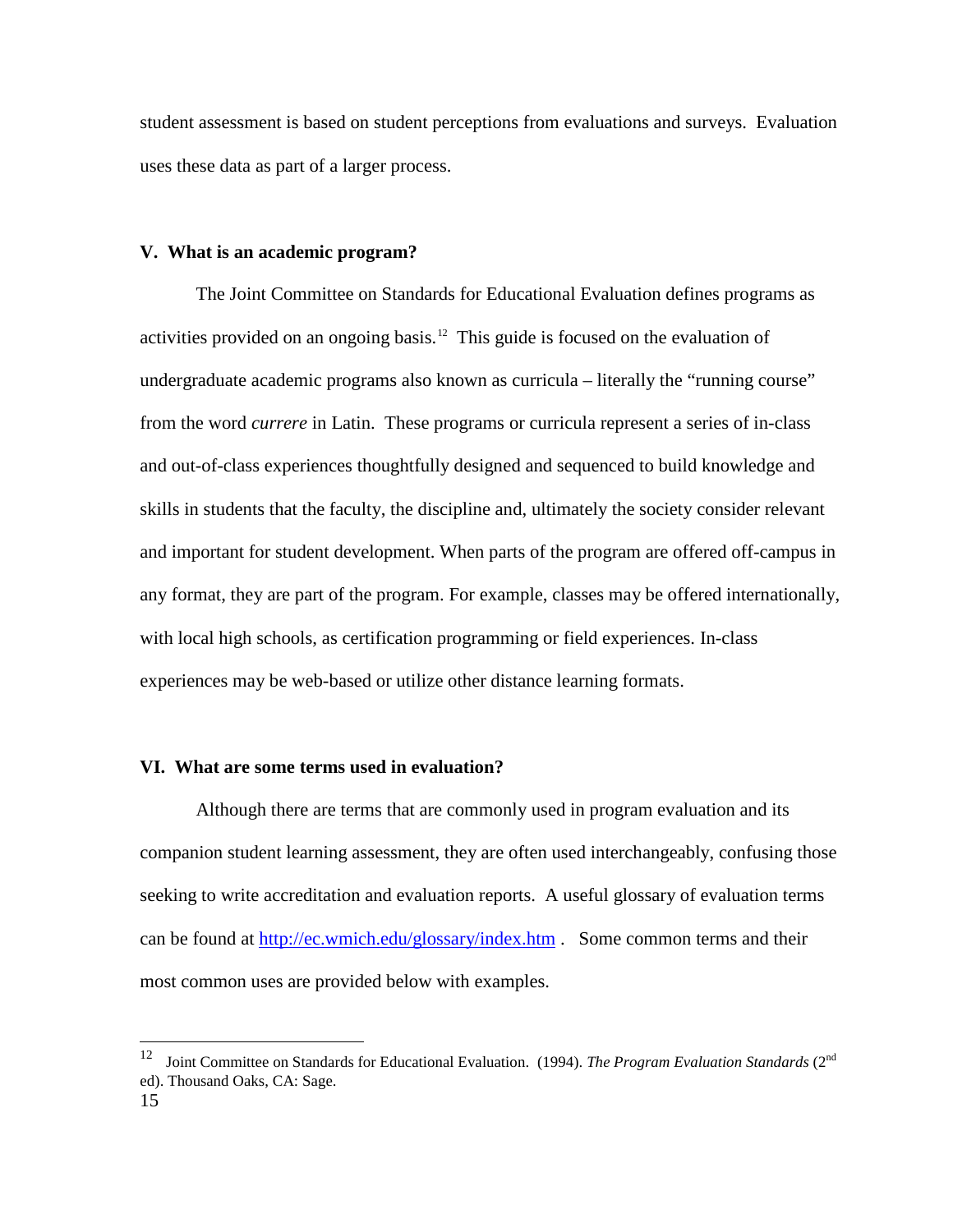- **a.** The word *criteria* usually refers to the levels of performance used as markers of quality. For example, in evaluating a project, performance, or exhibition, evaluators set criteria for meeting a normative standard of excellence, not meeting that standard, or exceeding the standard. Guidelines from the Middle States Commission on Higher Education on constructing criterion-based rating scales (rubrics) for evaluation are provided in Appendix E.
- **b.** *Standards* are broad benchmarks against which the criteria are compared, the *desired or target performance.* The word *benchmar*k is often used to refer to a standard. In program evaluation, the standards are the benchmarks for program performance and differ from student performance standards that guide assessment.<sup>[13](#page-16-1)</sup> In Appendix F, the standards or benchmarks are listed in the first column. The term *performance indicator* is a business term primarily used in education in assessment of student learning. Performance indicators can be used in program evaluation to define target performance.
- **c.** A*ssessments* are the methods used to collect evidence of performance that, through *criteria that delineate levels of quality of performance*, indicate to what degree *standards* are being met. A number of assessments over time provide evidence for inferring conclusions about a program and making decisions for actions toward program improvement.
- **d.** *Data* are the sets of information collected from assessments of a variety of program elements that constitute evidence of student learning and other criteria that are indicators of academic program quality.

## <span id="page-16-0"></span>**VII. What are the benefits of program evaluation?**

The evaluation of academic programs has direct benefits for faculty and students.

When conducted effectively, evaluation

- a. provides meaningful information that can be used to strengthen programs
- b. fosters dialogue among stakeholders
- c. empowers faculty and other institutional stakeholders
- d. promotes the development of shared goals

 $\overline{a}$ 

<span id="page-16-1"></span><sup>&</sup>lt;sup>13</sup> Good examples of the difference between standards and criteria may be found in the Middle States publication *Characteristics of Excellence in Higher Education- 2009 Edition.* Available at [http://www.msche.org/publications\\_view.asp?idPublicationType=1&txtPublicationType=Standards+for+Accre](http://www.msche.org/publications_view.asp?idPublicationType=1&txtPublicationType=Standards+for+Accreditation+and+Requirements+of+Affiliation) [ditation+and+Requirements+of+Affiliation](http://www.msche.org/publications_view.asp?idPublicationType=1&txtPublicationType=Standards+for+Accreditation+and+Requirements+of+Affiliation)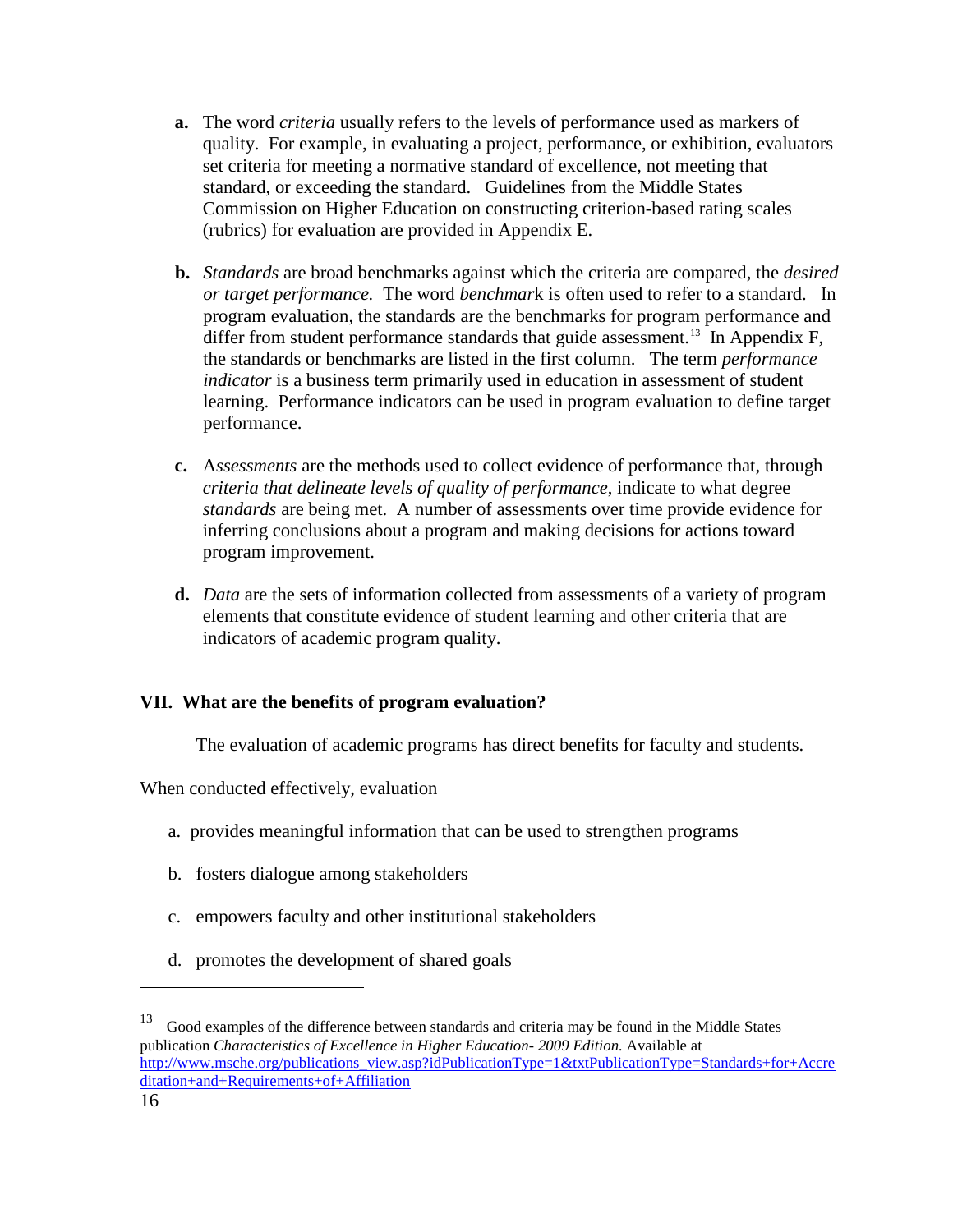- e. fosters collegiality
- f. results in the continuous improvement of institutions and programs, allowing them to remain responsive and relevant in today's environment of exponential change<sup>[14](#page-17-2)</sup>
- g. enables institutions and programs to successfully meet the expectations and requirements of external entities<sup>15</sup>

## <span id="page-17-0"></span>**VIII. What are typical steps in the program evaluation process?**

<span id="page-17-1"></span>**a. Ask critical questions.** The process begins with the actual decision to establish

an effective plan for monitoring and evaluating a program that is meaningful and useful to

the stakeholders of the program. Discussions among the stakeholders, often occurring over

the course of one or more semesters, address the following critical questions:

- What knowledge, competencies and dispositions do we expect students to acquire from the program?
- How do the curricula (courses and other experiences) relate to each other and support the achievement of programmatic and institutional mission and goals?
	- Where are courses offered, such as online, at branch campuses and in international programs, in high schools, as joint programs, and as cross registered courses?
	- Who teaches the courses- tenure track faculty or adjunct faculty?
	- When are courses offered- summer, winter, spring, fall?
- How does the faculty know that programmatic goals are being achieved? What evidence of progress toward goal attainment has been collected?

<span id="page-17-3"></span><span id="page-17-2"></span> <sup>14</sup> *Ibid.*

<sup>15</sup> For example, to participate in federal student assistance programs, an institution must meet increasingly rigorous regional accreditation standards. Institutions are required to be able to clearly demonstrate they are progressing toward the achievement of their stated mission and goals, increasing institutional effectiveness, and achieving student learning outcomes in their academic programs using well-designed institutional and programmatic evaluation processes. Similarly, the New York State Board of Regents requires program evaluation as a condition of program registration, as does the SUNY Board of Trustees as a strategy for the continuous enhancement of academic programs.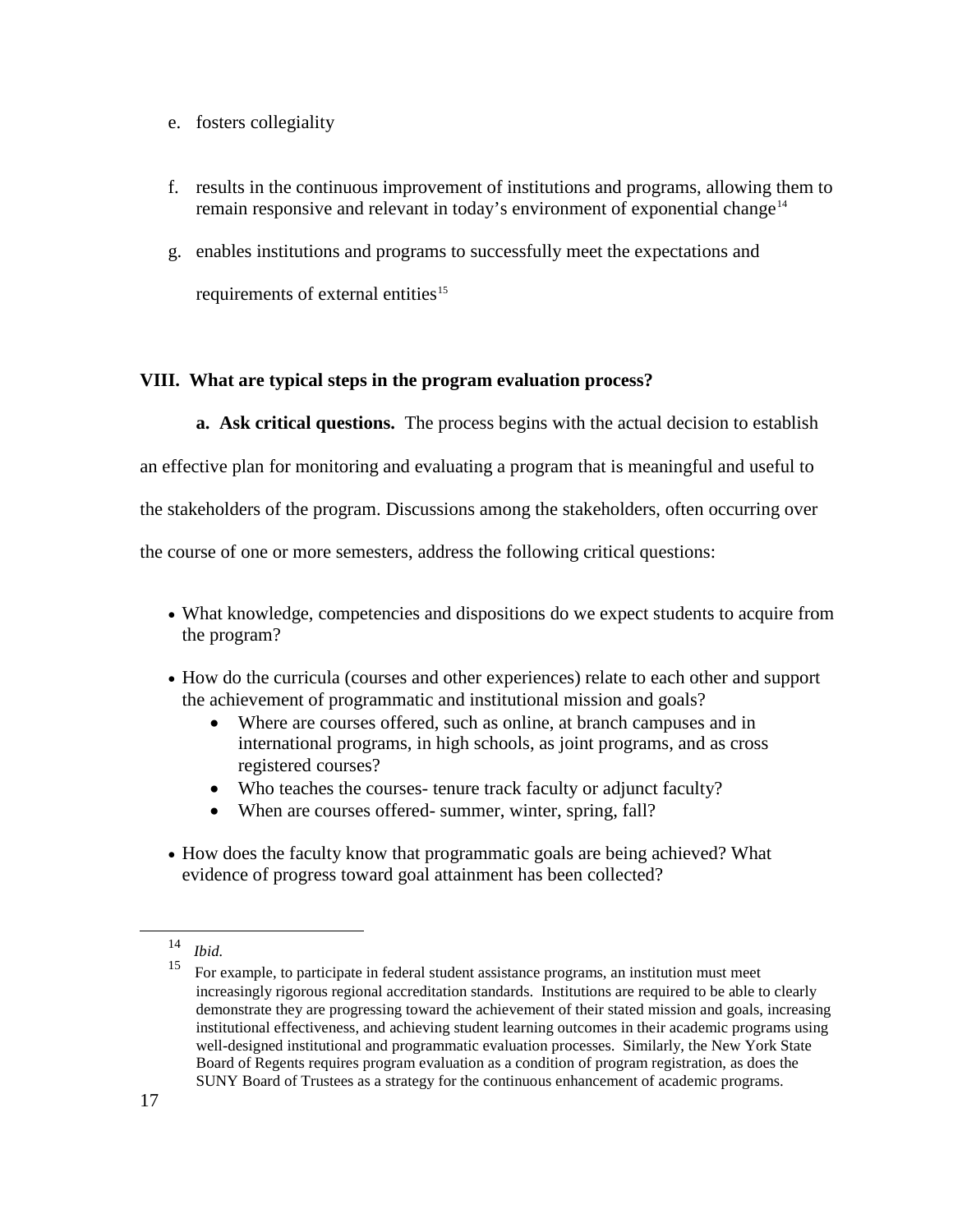• How are the results of the evaluation process, the evidence, being used to strengthen the program and keep it current?

<span id="page-18-0"></span>**b. Identify all stakeholders to ensure representation.** Stakeholders - people affected by the program and who have a "stake" in the program - should be involved in the entire evaluation process. Hence, it is important to identify all stakeholders and ensure that representatives from each subgroup (i.e. faculty, students, administrators, preceptors, employers, graduate schools, transfer institutions, etc.) are involved from the beginning of the process, which is led by the faculty.

<span id="page-18-1"></span>**c. Revisit vision and mission and goals of the program, department, unit, and institution.** Early in the process, revisiting the vision, mission, and goals of the program and institution is important for providing the necessary framework for developing a program evaluation. All the program's activities should derive their relevance and coherence from the framework of the collaborative vision and mission, which reflect core values.[16](#page-18-3)

<span id="page-18-2"></span>**d. Delineate and obtain necessary resources**. Once these elements are addressed, delineating and obtaining the necessary resources to support a program's evaluation is a critical next step. While assessment is an ongoing process, creating a self-study report for the periodic SUNY program review or for Middle States is a more extensive. As noted earlier, the institution should provide the needed support for such things as the education and training of faculty, sufficient release time, and other relevant resources such as clerical support and a budget. These resources help ensure that effective evaluation of academic programs is occurring.

<span id="page-18-3"></span> <sup>16</sup> Dugan, R. & Hernon, P. (2006). Institutional Mission-centered Student Learning. In Hernon, P., Dugan, R.E., & Schwartz, C. (Eds.) (2006). *Revisiting Outcomes Assessment in Higher Education.* Westport, CT: Libraries Unlimited.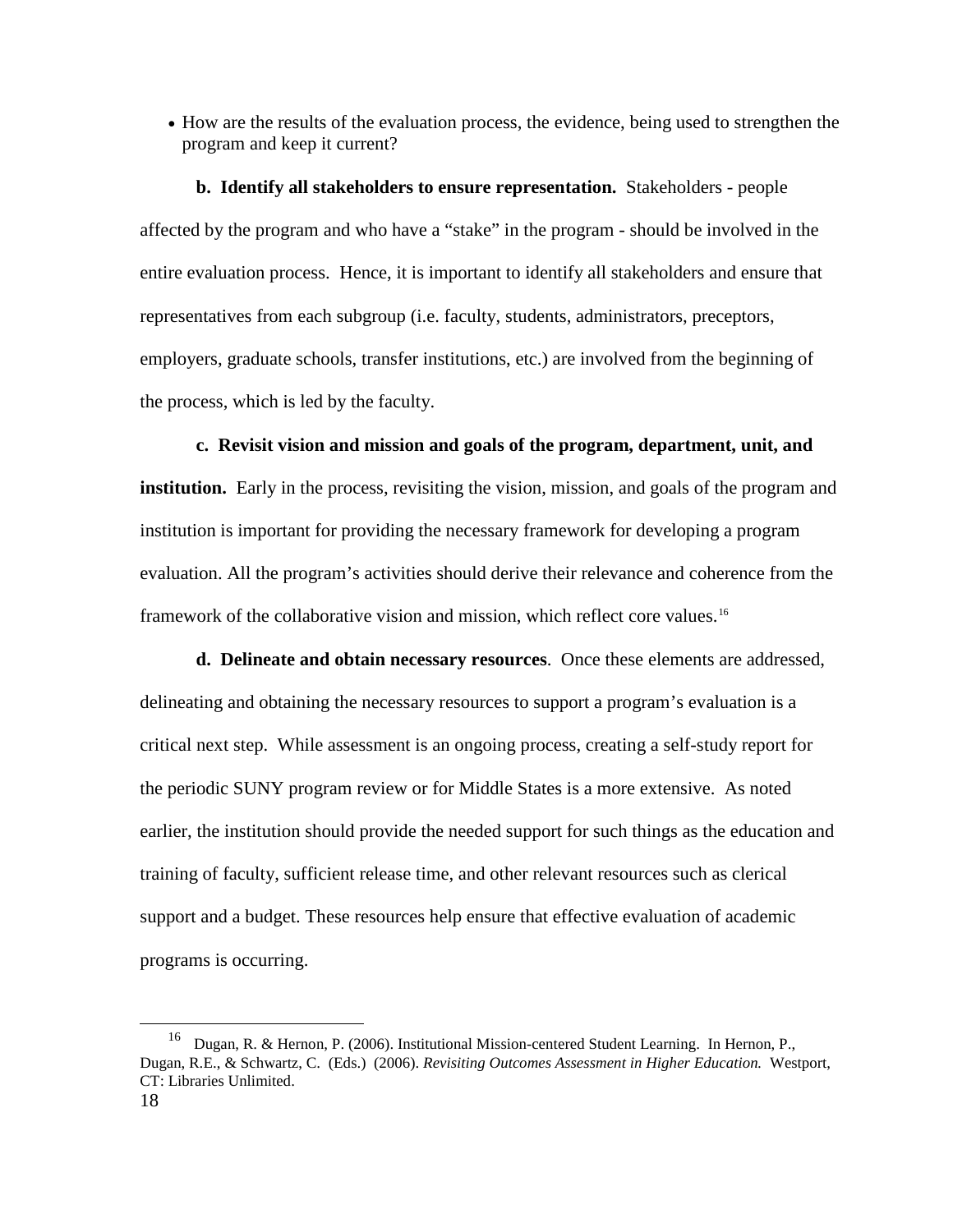<span id="page-19-0"></span>**e. Engage in open dialogue, maintaining student confidentiality.** Performance criteria for learning outcomes and other goals should be reviewed and set, and open dialogue should be encouraged to clarify relevant academic values and indicators of quality.

<span id="page-19-1"></span>**f. Consult standards.** Specialized accrediting bodies, professional associations, and scholarly disciplinary societies often have developed appropriate criteria, standards, and measures for program review and should be consulted.

<span id="page-19-2"></span>**g. Clarify notions of quality.** Quality is more difficult to define; therefore, faculty, students, administrators and other stakeholders affected by the program should collaboratively engage in a dialogue to clarify the meaning of the term in a way that makes sense to stakeholders and those outside the program. Definitions of quality should be considered in light of the literature and relevant standards in the discipline<sup>[17](#page-19-4)</sup> and should lead to the development of criteria and standards that will be the indicators of the effectiveness of the program being evaluated.

<span id="page-19-3"></span>**h. Map the curriculum.** Curriculum mapping is a process of linking content and skills to particular courses and experiences. Mapping out a curriculum is beneficial because it determines where specific learning outcomes are being addressed and assessed in the courses in the program and helps to identify missing content and unnecessary repetitiveness. The most basic form of a curriculum map of a program is the plan of study, which delineates the course sequence. Most plans of study are based on assumptions of key concepts and skills being taught in specific courses that build competence and mastery of a subject over time. A detailed curriculum map includes those concepts and skills as well as the courses

<span id="page-19-4"></span><sup>19</sup> 17 Suskie, L. (2006). Accountability and Quality Improvement. In Hernon, P., Dugan, R. E., & Schwartz, C. (Eds.) (2006). *Revisiting Outcomes Assessment in Higher Education*. Westport, CT: Libraries Unlimited.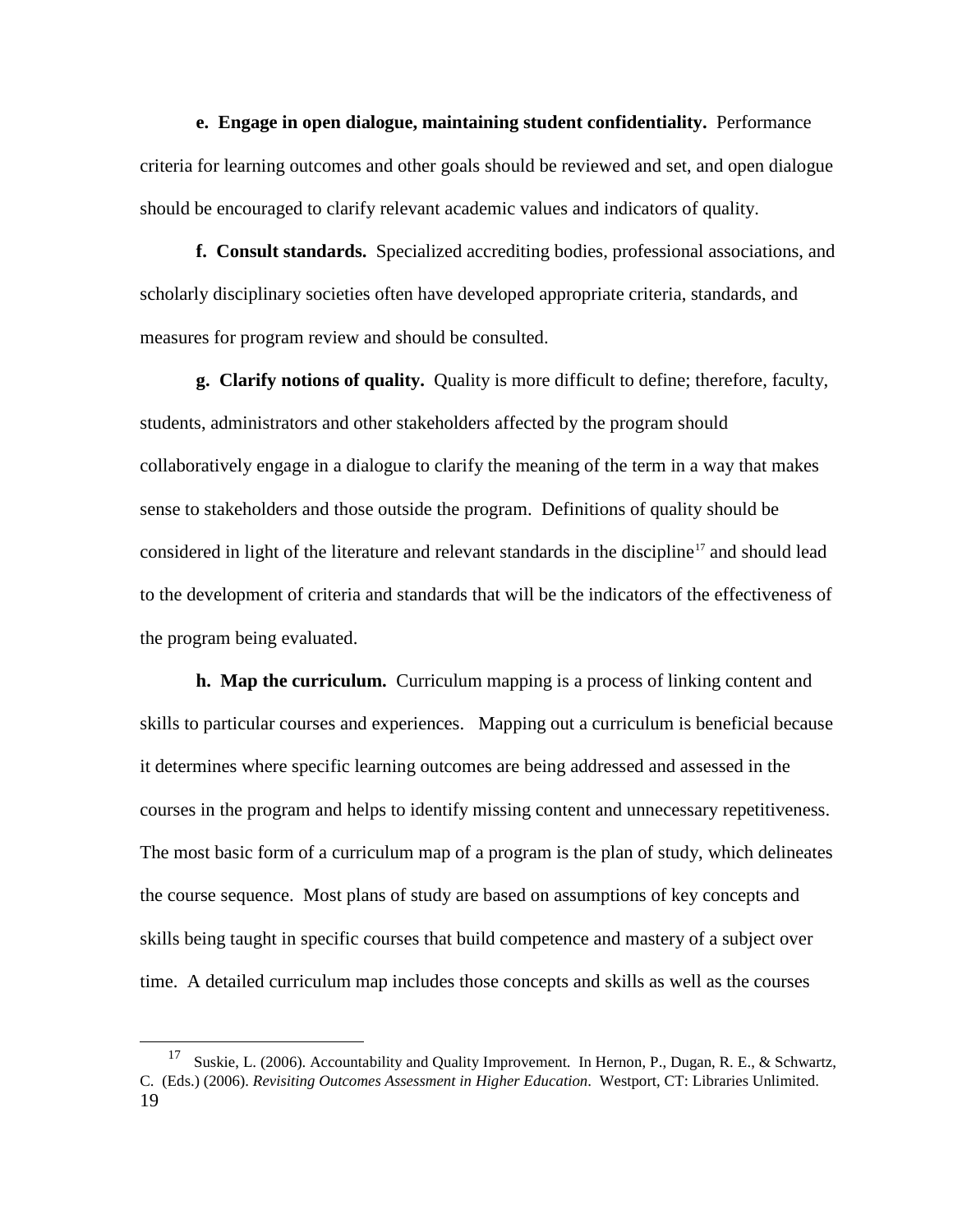and the assessments used in those courses to judge how well the students mastered the content and skills: the outcomes. Excellent guidelines and examples of curriculum maps may be found at the websites of the National Institute for Learning Outcomes Assessment [\(http://www.learningoutcomesassessment.org/Mapping.htm\)](http://www.learningoutcomesassessment.org/Mapping.htm) and the University of West Florida Center for University Teaching, Learning and Assessment [\(http://uwf.edu/cutla/curriculum\\_maps.cfm](http://uwf.edu/cutla/curriculum_maps.cfm)**)**.

<span id="page-20-0"></span>**i. Use the data collected over time from multiple sources.** Data collection should be continuous such that it occurs throughout the entire teaching and learning process of which evaluation is a part. Evaluation cycles are commonly 5-7 years and involve the assessment of some programmatic goals and objectives each year. Thus, the evaluation of a program is an ongoing process that culminates with a self-study report that represents a synthesis of annual evaluations rather than a once-and-done event. The use of multiple measures to collect comprehensive sets of data results is important because it yields more valid results compared to single measures of performance. A rule of thumb is to use at least three sources to triangulate the data in each area of evaluation. These are defined by the faculty and others who are conducting the evaluation.

<span id="page-20-1"></span>**j. Program evaluation should not be used to evaluate individual faculty.** To encourage the use of evidence to support conclusions in program evaluation and decisionmaking, findings should be openly shared and interpreted without violating individual student or faculty confidentiality. Program evaluation is not used for the evaluation of individual faculty performance. Rather, good program evaluation is a collegial process that involves a free and open discussion of general effective teaching and assessment practices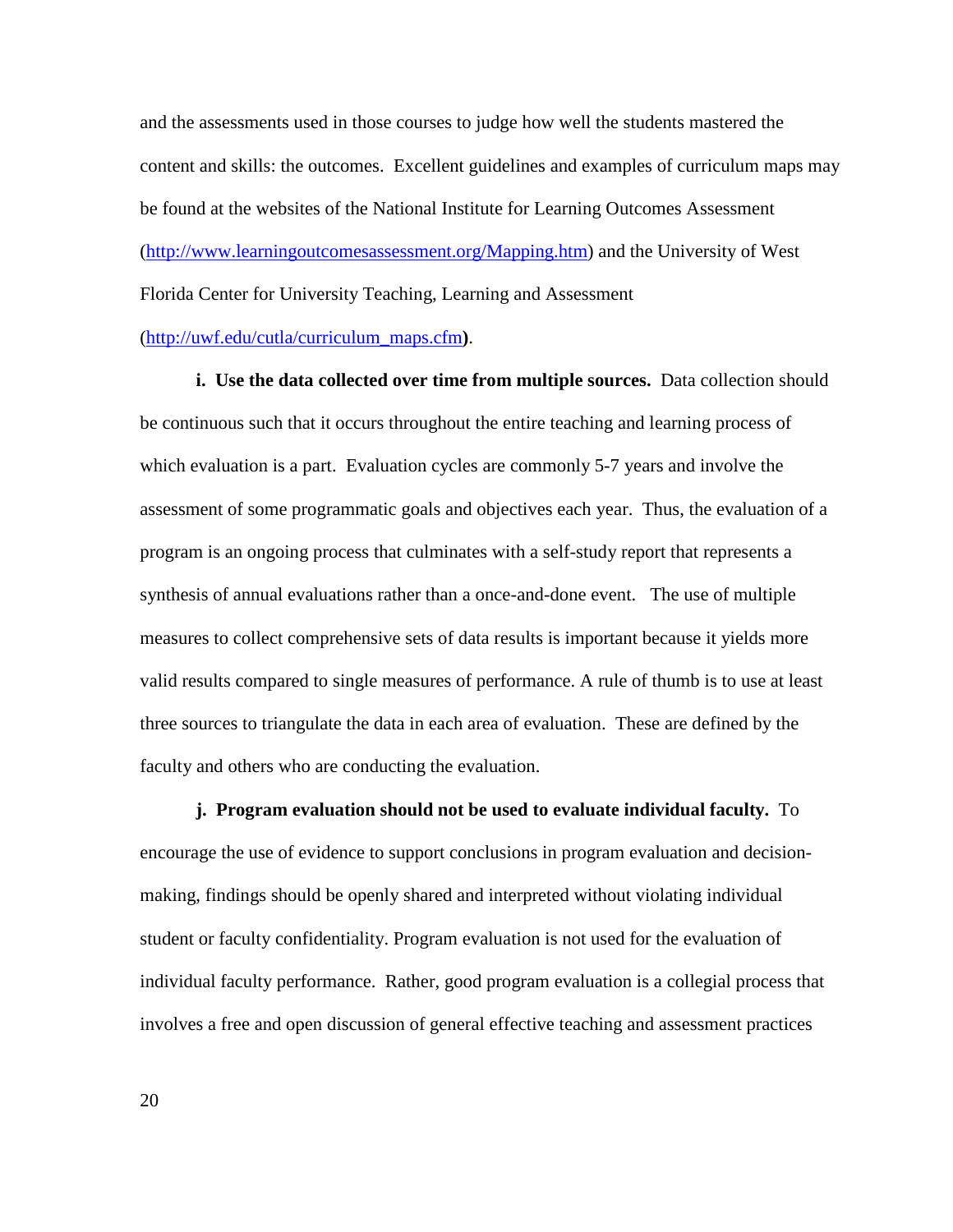conducted in a climate where risk-taking and innovation are encouraged rather than scrutinizing the performance of individuals.

<span id="page-21-0"></span>**k. Review all findings with all stakeholders.** The findings of the evaluation process should be reviewed by all stakeholder groups and be the basis for program revisions, resource allocations, and ultimately the improvement of the learning experience of students.

<span id="page-21-1"></span>**l. Establish a culture of evaluation.** Ultimately, the effectiveness of a program evaluation for ensuring that a program is achieving established standards of quality depends largely upon the culture of evaluation that exists at the campus where the program is offered. In accordance with SUNY Policy on Assessment (Document Number  $1150$ )<sup>[18](#page-21-3)</sup> and the SUNY Board of Trustees' Resolution 2010-039<sup>[19](#page-21-4)</sup>, each campus is responsible for developing and implementing plans for regular assessment of academic programs (which includes the assessment of student learning and external review) and general education (which includes assessment of student learning outcomes of the SUNY General Education Requirement).

#### <span id="page-21-2"></span>**IX. What are some characteristics of good program evaluations?**

The following list of suggested items for guiding the evaluation of student learning was adopted in 2003 by the Council of Regional Accrediting Commissions.<sup>20</sup> A useful companion guide for previous document can be found at:

<span id="page-21-3"></span><http://www.anokaramsey.edu/resources/pdf/assessment/assessmentguidecrac.pdf>

 $\frac{18}{12}$  [http://www.suny.edu/SUNYPP/pdf.cfm?doc\\_id=174](http://www.suny.edu/SUNYPP/pdf.cfm?doc_id=174)

<sup>&</sup>lt;sup>19</sup> [http://www.suny.edu/provost/academic\\_affairs/Resolution2010\\_039.cfm](http://www.suny.edu/provost/academic_affairs/Resolution2010_039.cfm)<br>  $\frac{20}{20}$  Council of Bogional Accrediting Commissions (2003). *Beginnel Accredit* 

<span id="page-21-5"></span><span id="page-21-4"></span><sup>20</sup> Council of Regional Accrediting Commissions. (2003). *Regional Accreditation and Student Learning: Principles for Good Practices*.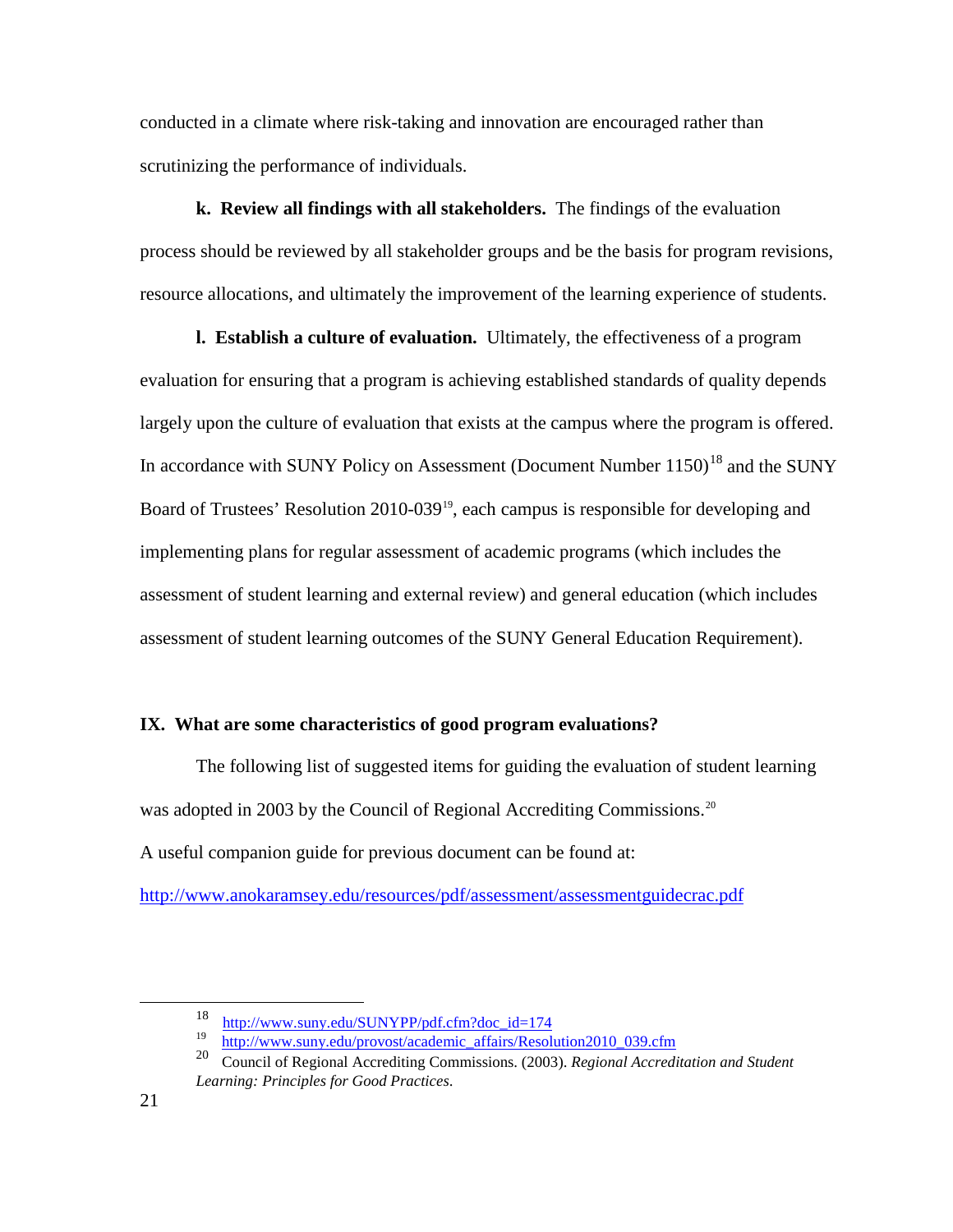<span id="page-22-0"></span>**a. Role of student learning in accreditation***.* Educational quality is one of the core purposes of the institution, and the institution defines quality by how well it fulfills its declared learning mission.

<span id="page-22-1"></span>**b. Documentation of student learning***.* The institution demonstrates that student learning is appropriate for the certificate or degree awarded and is consistent with the institution's own standards of academic performance. The institution accomplishes this by:

- 1. Setting clear learning goals, which speak to both content and level of attainment;
- 2. Collecting evidence of goal attainment using appropriate assessment tools;
- 3. Applying collective judgment as to the meaning and utility of the evidence; and
- <span id="page-22-2"></span>4. Using this evidence to effect improvements in its programs.

**c. Compilation of evidence.** Evidence of student learning is derived from multiple sources, such as courses, curricula, and co-curricular programming, and includes effects of both intentional and unintentional learning experiences. Evidence collected from these sources is complementary and portrays the impact on the student of the institution as a whole.

<span id="page-22-3"></span>**d. Stakeholder involvement.** The collection, interpretation, and use of student learning evidence is a collective endeavor, and is not viewed as the sole responsibility of a single office or position. Those in the institution with a stake in decisions of educational quality participate in the process.

<span id="page-22-4"></span>**e. Capacity building.** The institution uses broad participation in reflecting about student learning outcomes as a means of building a commitment to educational improvement. It is important that the institution has internalized the assessment of student learning and recognizes and accepts its value for using it as a tool for decision-making for continuous improvement.

## <span id="page-22-5"></span>**X. What does a program evaluation measure and what does a self-study report typically include?**

Numerous programmatic and institutional factors can be assessed in an evaluation

process. The specific elements that are assessed as part of a program evaluation are dictated

by programmatic, institutional, and external factors. The nature and content of evaluation

reports, commonly referred to as the program review or self-study document, is determined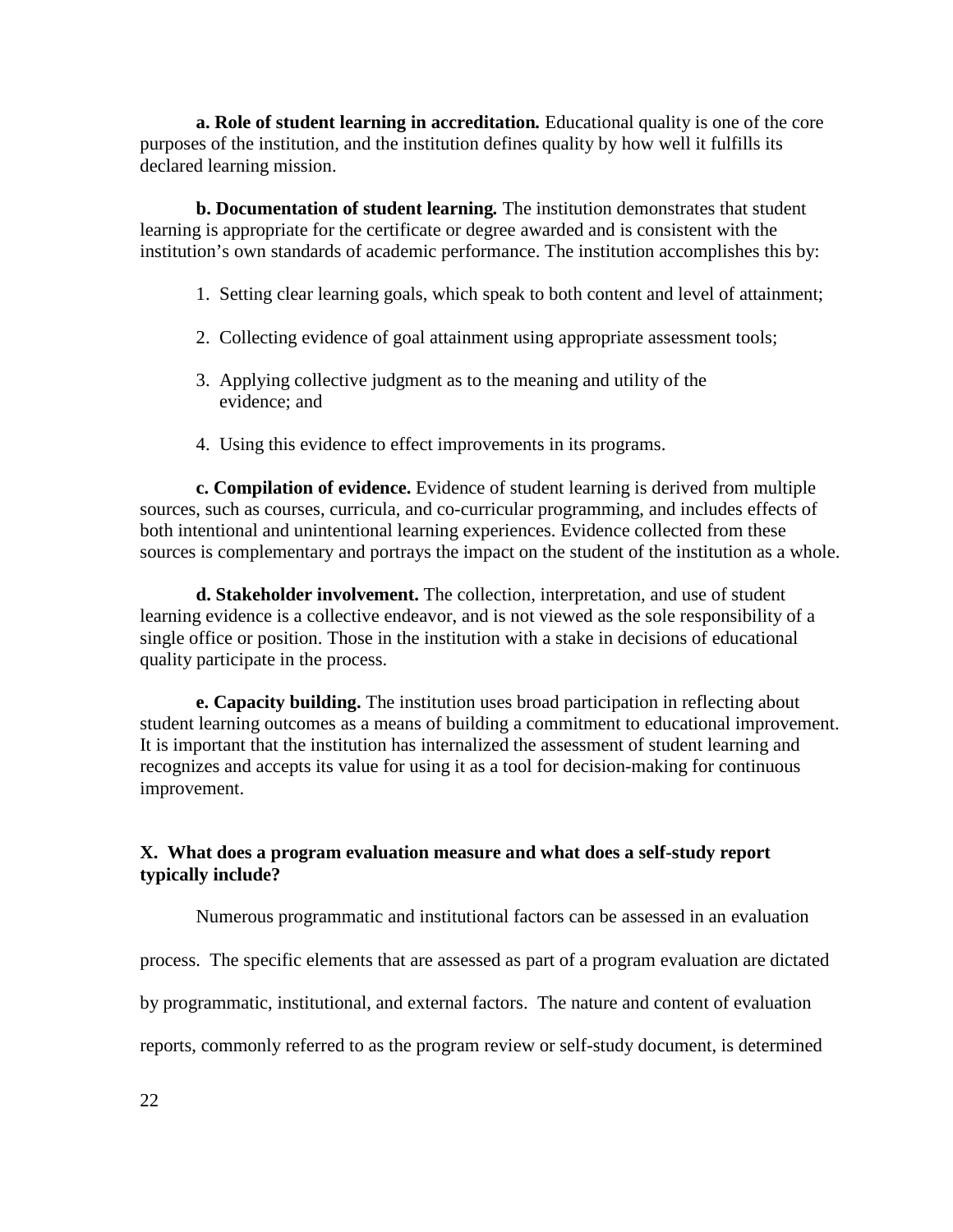most frequently by the agency for which the report is being prepared. Generally institutions, accrediting organizations, professional associations, and government bodies have very specific guidelines for the preparation of a self-study report.

Above all, academic program evaluation should be part of a regular process of designing curriculum and enacting instruction and assessment of students. It is connected to those processes and is not an activity that is isolated from the program itself. In a **culture of continuous improvement**, data are collected on an ongoing basis, retained, and analyzed in light of the program mission, goals and outcomes, and used to make program changes or maintain program activities that are deemed worthwhile. This is not only good practice, it is a requirement of all accrediting bodies, including Middles States (Standards 7-145), the New York State Education Department, and the SUNY Board of Trustees. As noted at the beginning of this document, according to the AAUP, it is the responsibility of the faculty who design and teach the programs to be centrally involved in these activities.

Formatting and content of a program review is dictated primarily by the agency for which the report is being prepared, so it is always best to follow their guidelines. It is not merely a fill-in-the-blanks process. Nonetheless, program reviews often begin with an overview of the program's context within the institution and the broader community and field. Once the context is set, program reviews frequently focus on the program's vision and mission, which guide the rest of the study, and then present **evidence of the program's performance in light of the aspirations defined by the vision and mission**. The following list is suggestive of the types of information that may be included in program reviews. The actual information that is included should be based on 1) the purpose of the evaluation; 2) the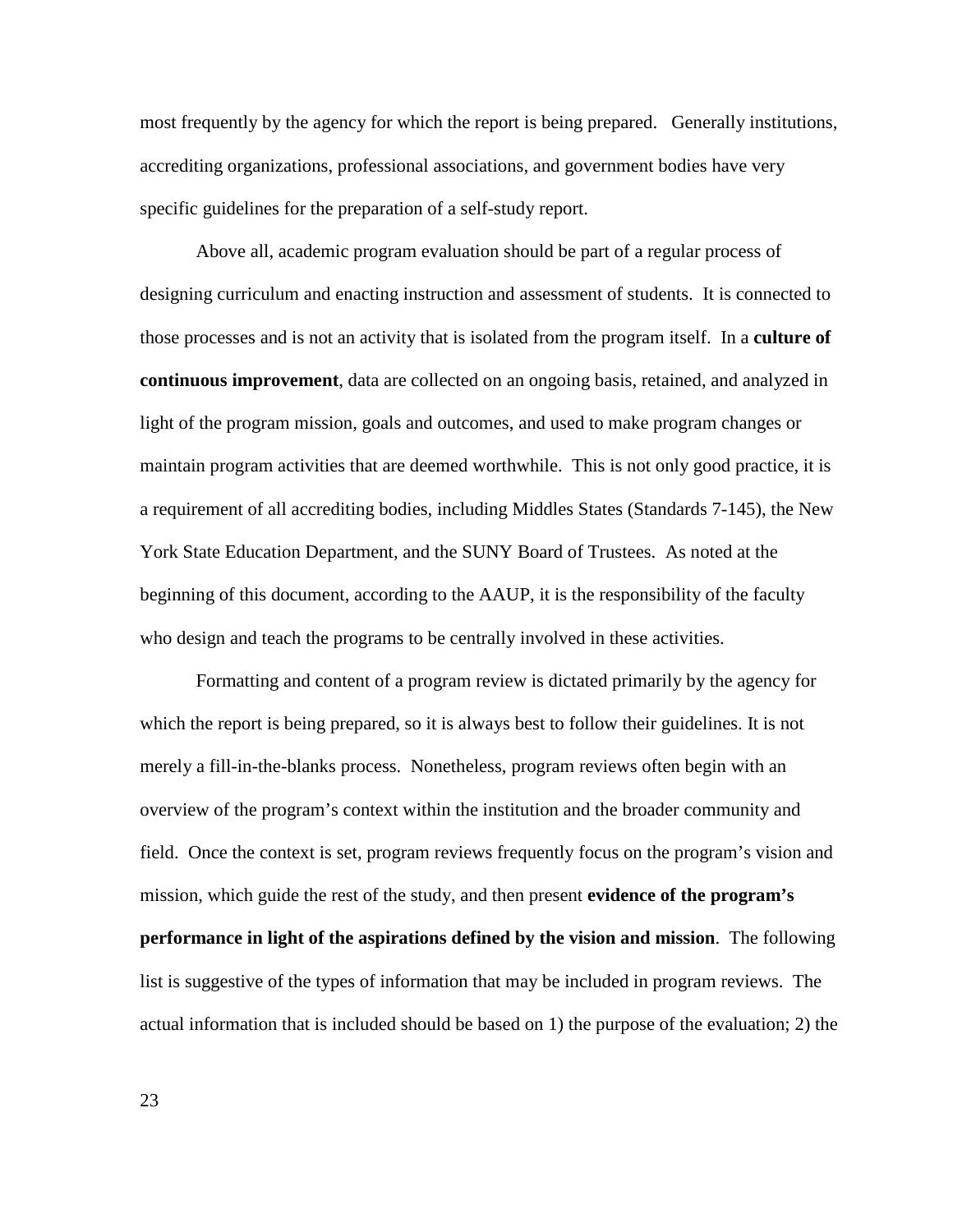key questions of faculty, staff and administration; and 3) the agency for which the report is being prepared.

## <span id="page-24-0"></span>**a. Vision and mission statements**

- 1. The vision statement situates the program in the field, the institution and the global society. This includes a rationale for the program, defined by this vision, justifying its focus and emphases.
- 2. The mission statement is a succinct statement that reflects the goals of the program and their relationship to the institutional mission statement. This congruence between the program and the departmental and institutional visions and missions provides the foundation for coherence that is the hallmark of excellent institutions and programs. Coherence enhances and focuses teaching and learning and provides a model of integrity for the students. A program design that integrates what it says it values in its vision and mission statements into its goals, content and activities has integrity.
- 3. Vision and mission statements delineate the program's goals and objectives, which are often categorized in terms of knowledge, or content, skills, or performance, and dispositions, the attitudes and habits of mind necessary to develop deep understanding in and mastery of the subject.
- 4. The goals and objectives within vision and mission statements must be aligned with accepted standards in the field.

# <span id="page-24-1"></span>**b. Description of the program**

- 1. Specify the degree requirements for the program, using the format of the catalog description of the program. (It may have to be revised as a result of this review.)
- 2. Describe the congruence between course and program goals and national standards and expectations in the discipline or profession, as appropriate.
- 3. Describe the congruence between course and curricular goals, courses, and prerequisite patterns.
- 4. Explain the balance between breadth and depth designed in the program.
- 5. Describe the methods used to ensure comparable learning outcomes among multiple sections of a course, such as common syllabi or common examinations, peer observations and/or frequent planning meetings.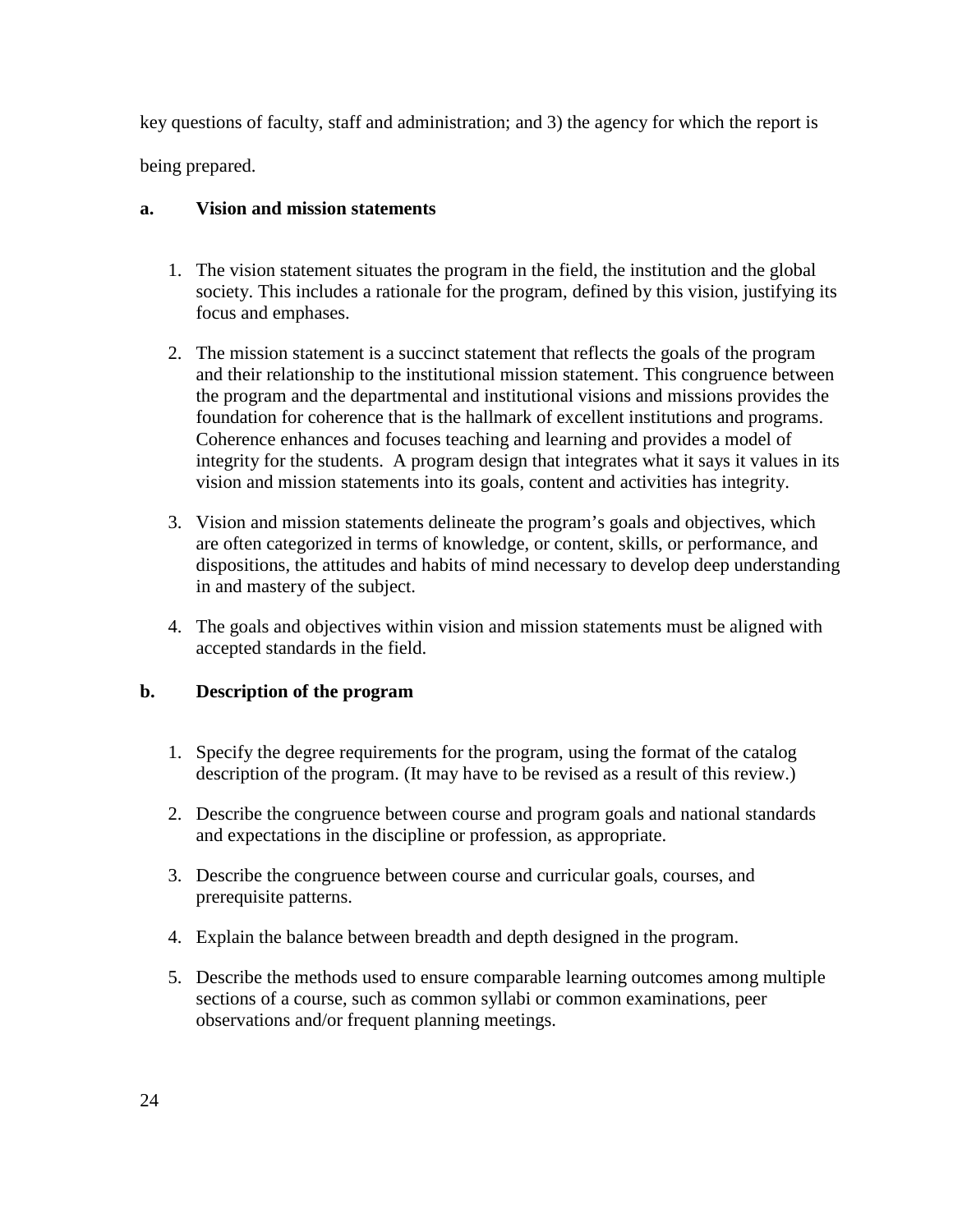- 6. Describe efforts to assure that required courses and electives are offered on a schedule to meet the needs of various student constituencies.
- 7. Describe internship opportunities, how they are supervised and assessed, and provide the rationale for assigning credit.
- 8. Describe research opportunities for students and their place in the program.
- 9. Describe departmental procedures including student participation for the development, review, and evaluation of courses.
- <span id="page-25-0"></span>10. Describe advisement procedures and the way the department assesses advisement effectiveness.

## **c. Description of the program outcomes**

- 1. Analyze the effectiveness of the program in achieving its goals and objectives in the discipline. Describe the procedures, criteria, and methods used for this assessment.
- 2. Analyze the effectiveness of the program in achieving its goals and objectives in general education. Describe the procedures, criteria, and methods used for this assessment, if applicable.
- 3. Analyze the effectiveness of the program in achieving its goals and objectives for intellectual growth. Describe the procedures, criteria, and methods used for this assessment.
- 4. Describe discipline, college, and community-related student activities, and how the program promotes and supports faculty and student involvement and effort.
- 5. Describe how the program responds to the needs of the community, if applicable.
- 6. Describe how the program responds to student needs (e.g, retention and completion rates and other indicators).

## <span id="page-25-1"></span>**d. Description of the faculty**

The quality and commitment of the faculty is critical to the quality of an

undergraduate academic program. The qualifications of the faculty constitute traditional

and non-traditional measures, and they are useful to show the extent to which the faculty

is prepared to fulfill the mission of the program. The quality of the program also depends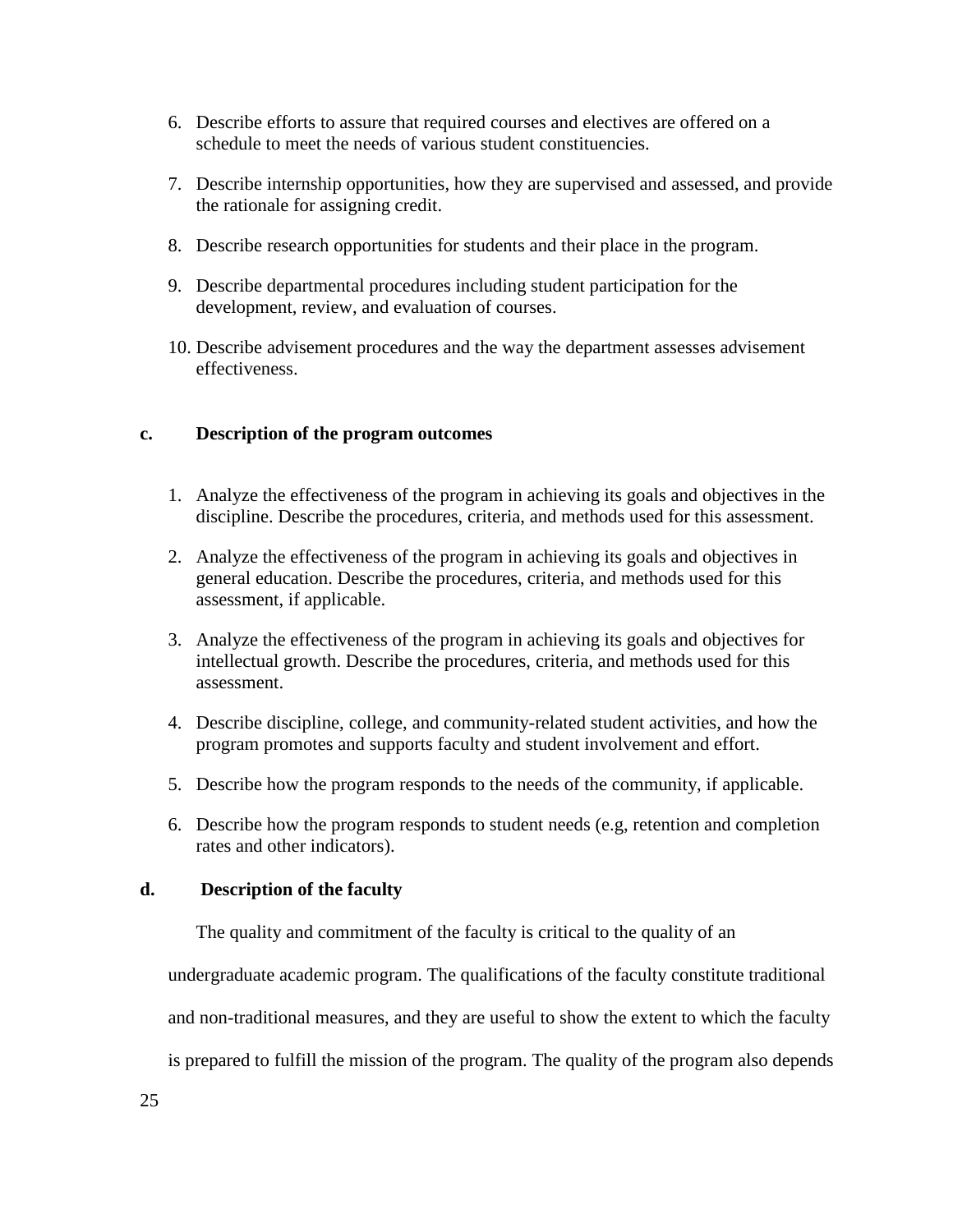upon the availability of the faculty to the undergraduates, the effectiveness of their interactions and the extent to which the faculty creates a participatory culture.

These topics represent reasonable and common criteria for the evaluation of a program.

#### 1. Faculty Profile and Demographics

- a. Number of full-time and part-time faculty assigned to the program
- b. Faculty demographics (gender, racial/ethnic group, age)
- c. Credentials (Bachelor's Degree, Master's Degree, Doctorate) and other certifications
- d. Year of experience (0-3 years, 4-7 years, 8-11 years, 12-15 years, 16-24 years,  $25+ \text{years}$ )
- e. Other evidence of subject matter mastery (e.g., conference attendance, publications, offices held in professional organizations, honors)

#### 2. Effectiveness in Teaching

- a. Describe the hiring procedures, including formulation of the job description, publication of the position, representation on the search committee, and responsibility for the final decision. Include copies of faculty vitae with the report.
- b. Explain how the training and interests of the faculty contribute to appropriate breadth of the program's mission. Indicate areas, if any, in which greater strength would be beneficial.
- c. Analyze teaching loads and how they are distributed among faculty by rank, fulltime, part-time, and teaching assistants (number of courses/number of students).
- d. Highlight faculty innovations in teaching, such as new course development, new course delivery methods, new assessments developed and new teaching methods.
- e. Describe the program's procedures for evaluating effectiveness in teaching, wherever and whenever courses are taught.
- 3. Scholarly Ability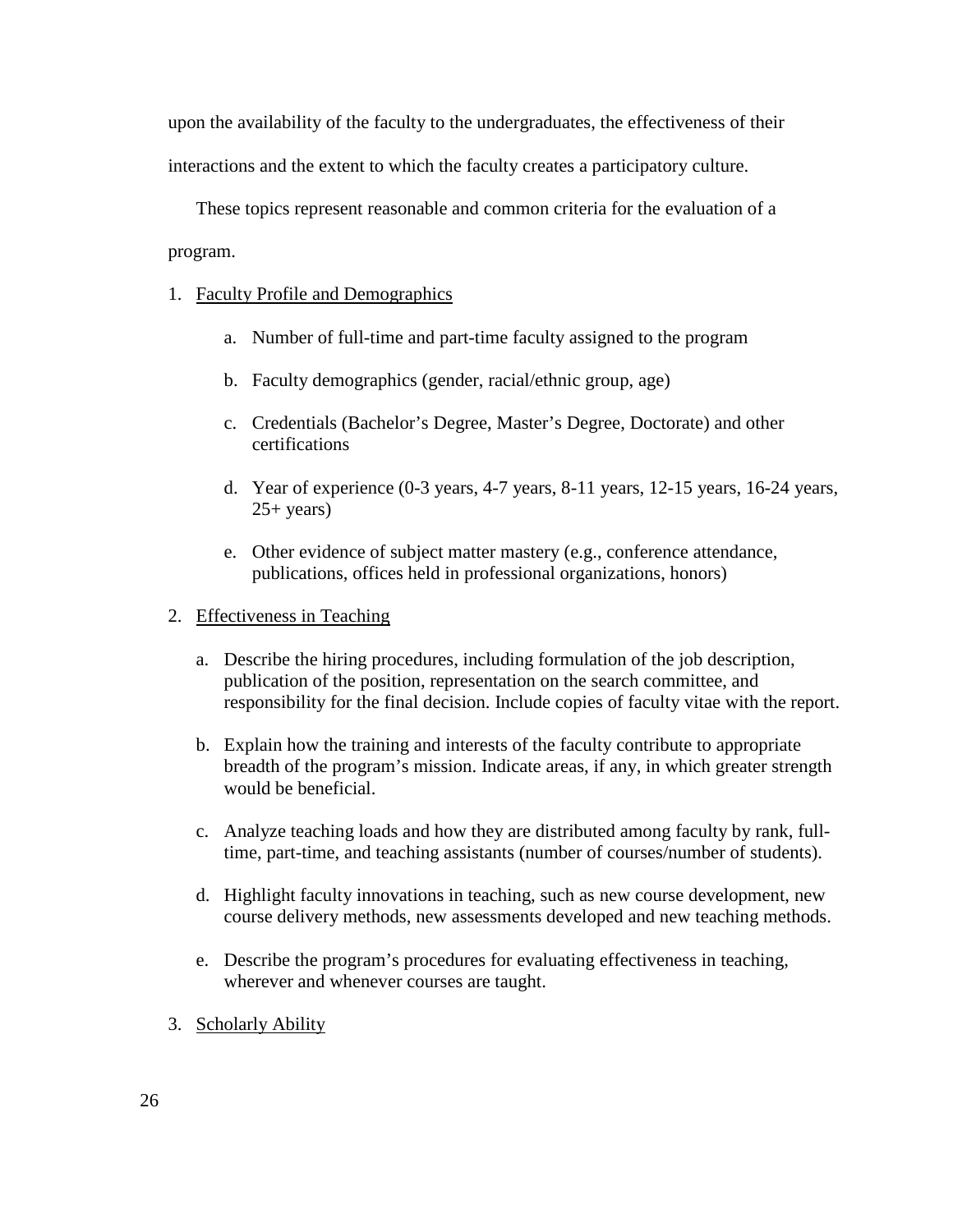a. Describe the recent scholarly and creative contributions of the program faculty that are important to the program goals.

It is now acceptable to define teaching as a form of scholarship in many fields. Innovations and/or research in teaching and pedagogy may be included here.

## 4. Effectiveness of University Service

- a. Describe the faculty's service to the university, such as committee work, administrative work, public service, and other activities that contribute to the fulfillment of the program and the mission of the institution.
- b. Describe relation of the program to the university and the community through the service of the faculty.

## 5. Continuing Growth

- a. Identify the steps taken to assure that faculty members maintain currency in their disciplines and the activities that result in the continuing growth of the faculty.
- b. Describe the activities and processes faculty members engage in to improve their own teaching to assure the success of all their students in a multicultural society.
- c. Describe the relative weight of the five criteria for evaluation and promotion in the *Policies of the Board of Trustees* in the consideration of rewards: mastery of subject matter, effectiveness in teaching, scholarly ability, effectiveness of university service, and continuing growth.

#### <span id="page-27-0"></span>**e. Description of the students**

In evaluating the effectiveness of an undergraduate academic program, it is

essential to consider current and prospective students. Student needs influence the design

of the curriculum, the faculty who implement it, and the services that support it. The

quality and success of the program depend upon the extent to which it attracts students

with the potential to succeed and its ability to meet the needs of its students.

- 1. Students and Their Characteristics (*Annual cohorts for the last five years)*
	- a. Total number of majors, by full-time and part-time status, age and gender
	- b. Total student credit hours taught (which includes both majors and non-majors)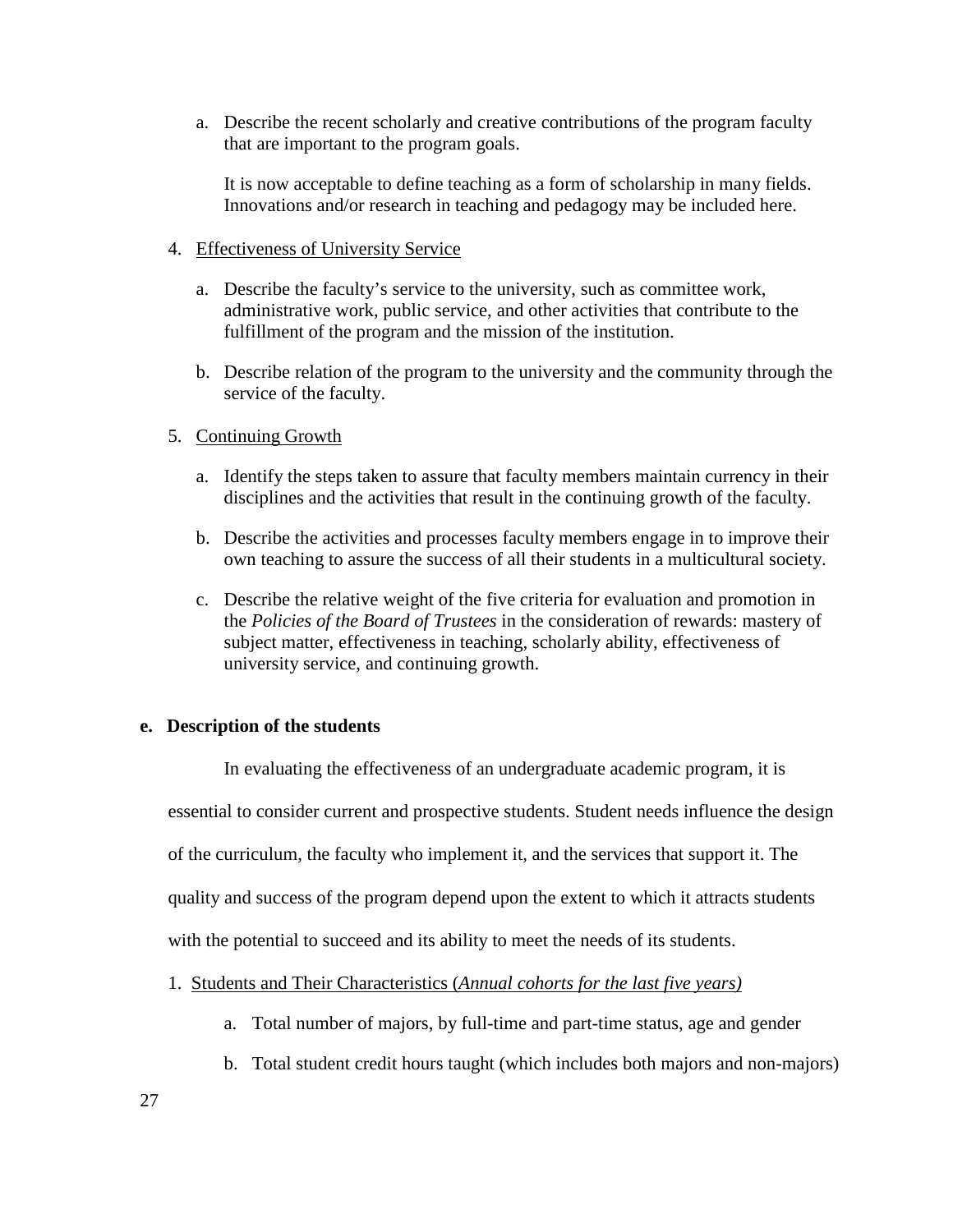- c. Comparison of the student racial/ethnic diversity of the program to that of the institution, other institutions, the region, and the state
- d. First-year retention rates in the program(s)
- e. Other relevant student characteristics (e.g., geographic origin, transfer status)
- 2. Graduates
	- a. Number of annual graduates for the past five years
	- b. Program completion rates for students matriculated in the program
	- c. Time-to-degree for graduates
	- d. Mean grade point average for graduates
	- e. Other relevant characteristics of graduates (e.g., transfer status, race/ethnicity)

NOTE: Program-level data on students and graduates are available for individual programs in the SUNY dashboards at SUNY Office of the Provost web site at: [http://www.suny.edu/provost/academic\\_affairs/AcadDashboard.cfm.](http://www.suny.edu/provost/academic_affairs/AcadDashboard.cfm) Access to these dashboards may be obtained through a campus information security officer or office of institutional research.

- 3. Recruitment
	- a. Describe the program strategies used to recruit students
	- b. Identify the program minimum requirements for admitting students
	- c. Explain the acceptance ratio
	- d. Compare the student diversity of the program to that of the institution, other institutions, the region, and the state
	- e. Analyze the enrollment patterns over the last five years
- 4. Student Needs
	- a. Describe the goals of the students entering the program
	- b. Describe the financial needs of the students enrolled
	- c. Describe the academic needs of the beginning and transfer students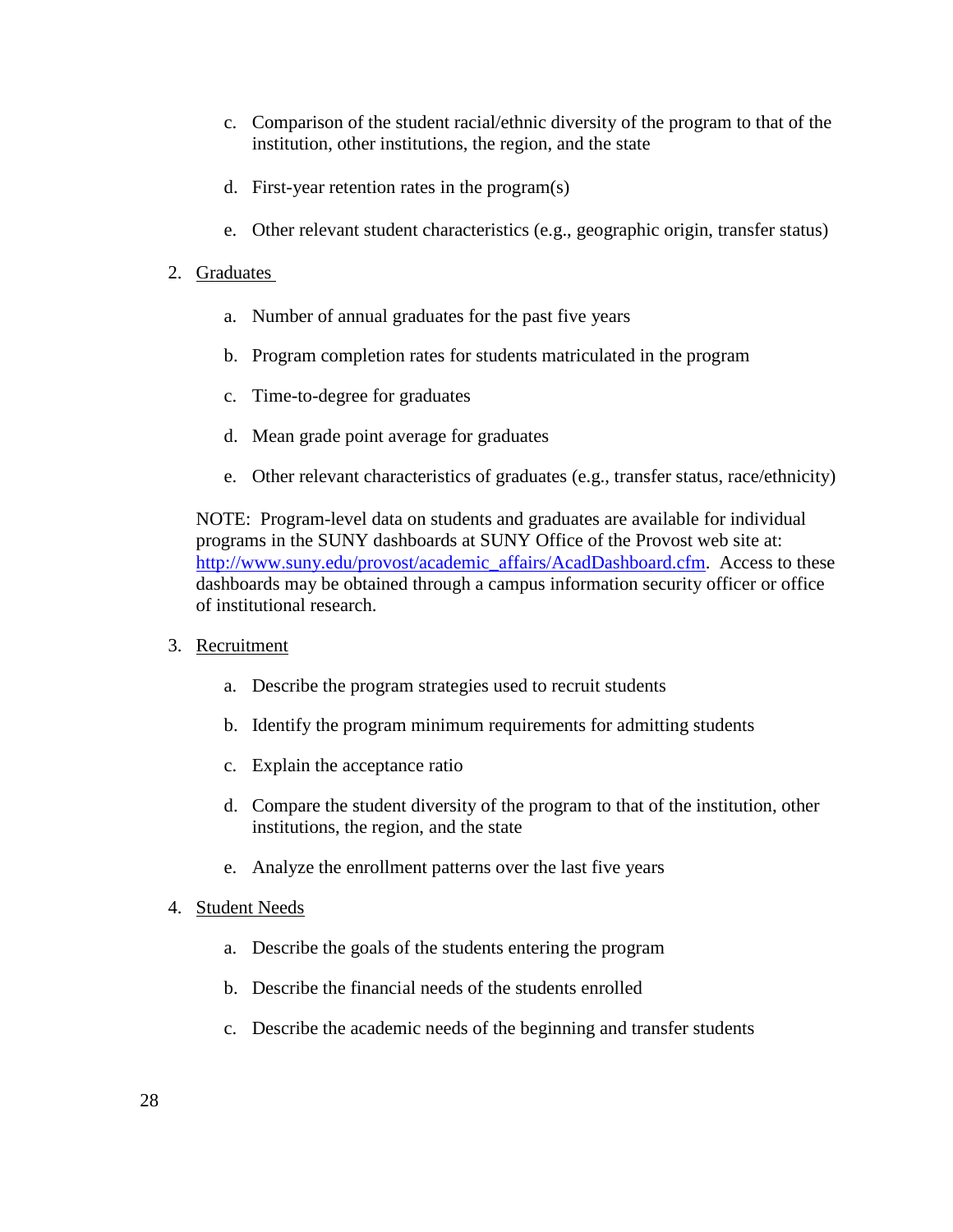- d. Describe the special needs of groups of students, such as nontraditional, international, disabled, and underprepared students
- 5. Special Student Services
	- a. Describe the provisions made for groups of students with special needs in this program, including:
		- i. Nontraditional students
		- ii. International students
		- iii. Students with disabilities
		- iv. Students who need special remedial or tutorial services
		- v. Nonresidential students
	- b. Explain any academic placement procedures
	- c. Describe advisement policies and procedures for all students, including special groups
	- d. Describe the diverse learning styles of the students and strategies for engaging them
	- e. Describe any orientation activities designed to introduce students to the program
	- f. Analyze attrition patterns and describe efforts to improve retention
	- g. Analyze the time students take to complete degrees
- 6. Support Services
	- a. The academic and student services of the campus provide important support to the instructional efforts of the faculty. Furthermore, support services should contribute directly to the richness of students' academic lives. Examples of such support services could include:
		- i. Campus writing center
		- ii. Student-athlete academic support group
		- iii. Tutoring center
		- iv. Residence hall mentor program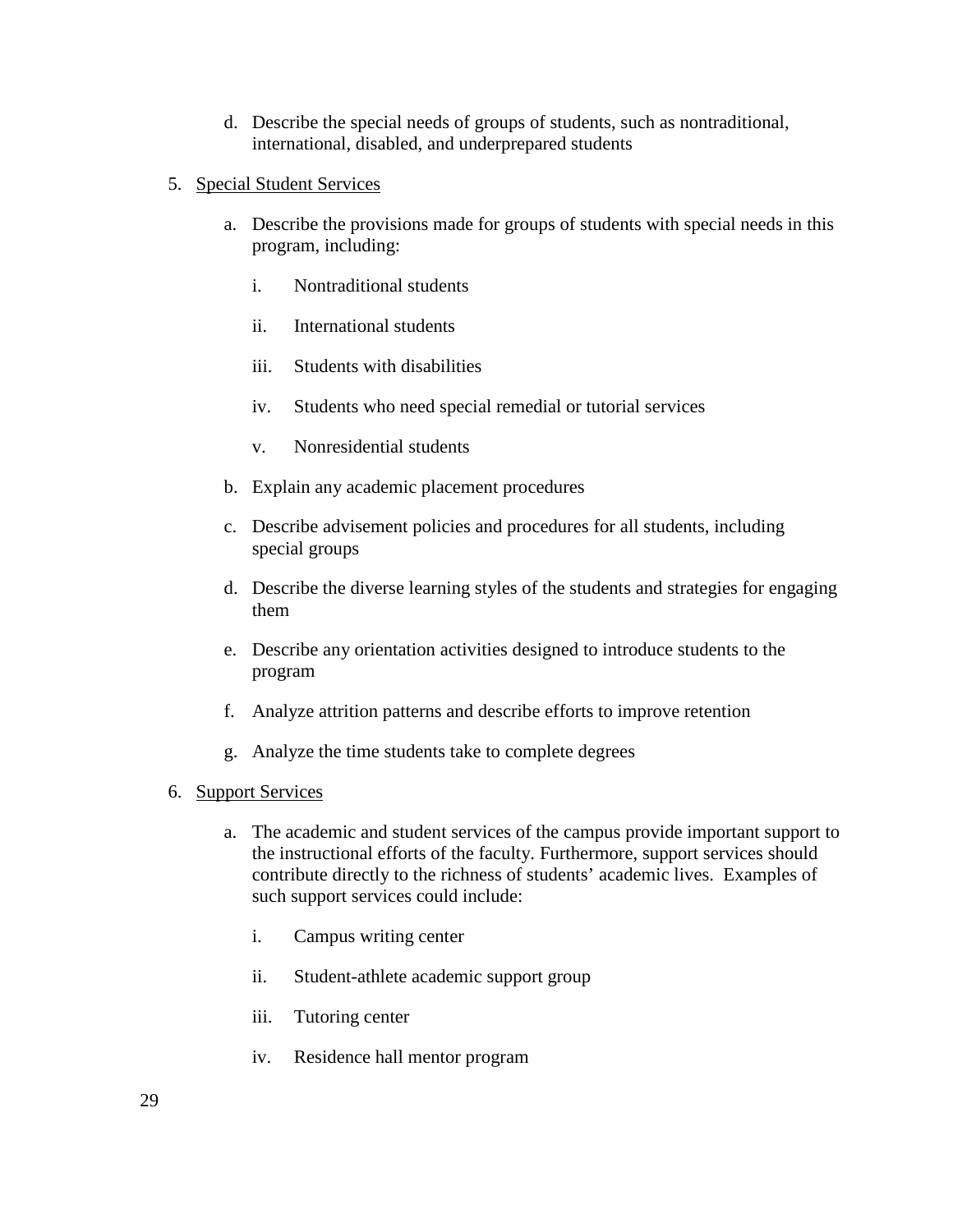#### 7. General Student Life

- a. Describe the provisions made for all of the students, such as in the following areas:
	- i. Orientation
	- ii. Diagnostic evaluation and placement
	- iii. Library and media resources
	- iv. Computer resources
	- v. Health and counseling services
	- vi. Career advisement
	- vii. Job placement
- b. Describe student and faculty satisfaction with services that support the program.
- c. Describe the general campus environment and climate. Explain their impact upon student performance.
- d. Describe how student affairs and academic affairs are coordinating efforts to contribute to student success.

## <span id="page-30-0"></span>**f. Data from Assessment of Student Learning and Performance**

30 Program evaluation today is considered incomplete without direct evidence of student learning as a result of the program. In some disciplines with specialized accreditation, evaluations must also include data on short- and long-term student achievement as a result of the program. Without reflection on the part of the designers, student assessments may narrowly define learning to the exclusion of other valuable and valid definitions. This is unacceptable in a diverse, global society and clearly does not reflect high program quality. Assessments such as traditional paper-and-pencil tests, while acceptable within a broad framework of varied assessments and key assignments and tasks, do not provide students with ample opportunity to demonstrate their mastery of the subject matter and competencies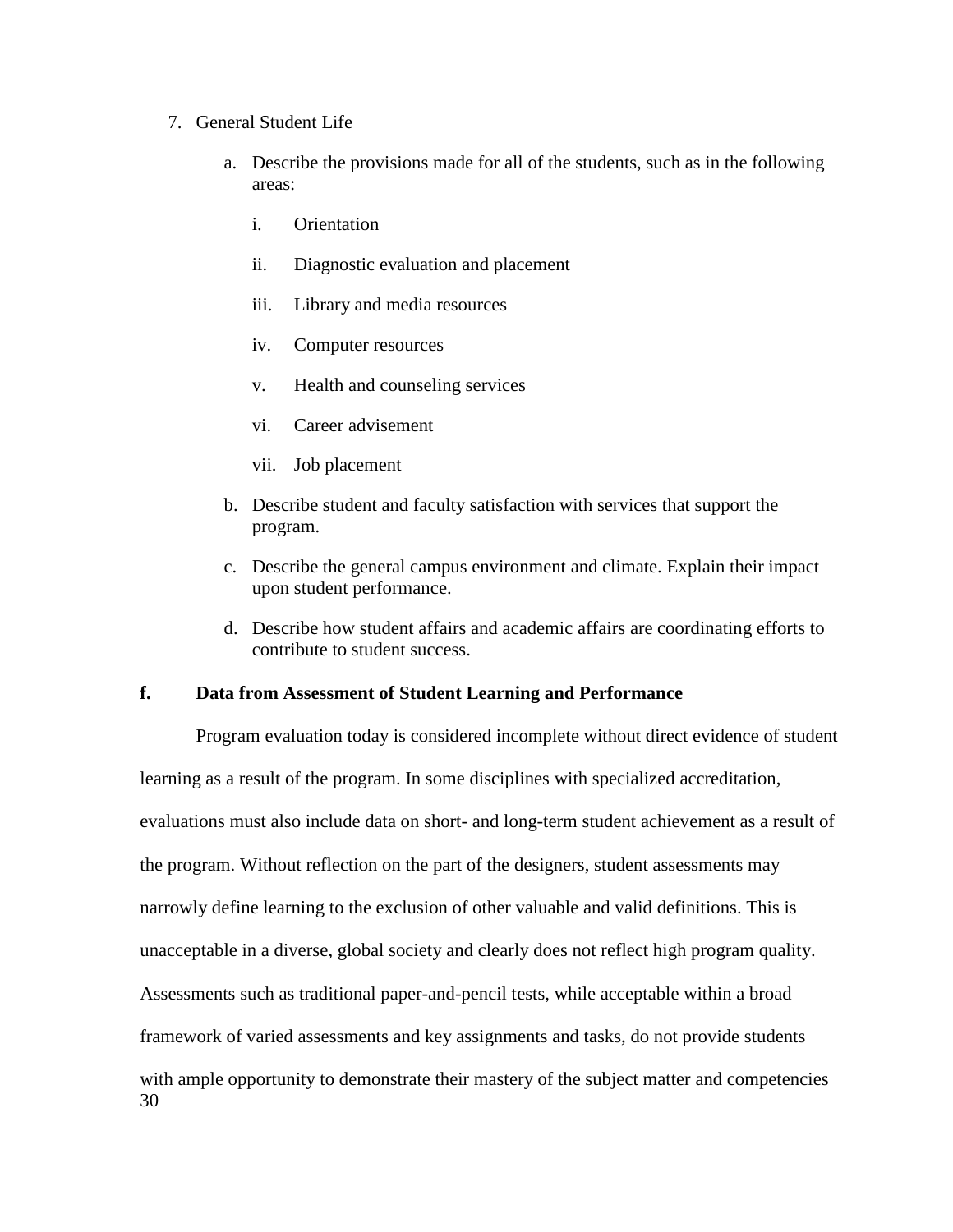of the program. Care must be taken to provide multi-faceted views of student performance throughout the program as part of ongoing evidence of student understanding and development. A quality educational environment is created and sustained when institutional assessment includes culturally competent evaluation of student learning outcomes and the student/faculty learning experience.

Generally, program reviews include a section detailing assessment data as evidence of

student performance. These include:

- A description of the learning outcomes students should demonstrate, often organized into three categories: knowledge, skills and dispositions
- A description of programmatic assessment instruments and key assignments that are administered throughout the program to ensure student development, retention and success. These programmatic assessments complement individual faculty-developed assessments in specific courses.
- A description of key assignments through which students demonstrate attainment and mastery of the goals and objectives of the program
	- o In order to facilitate assessment of student learning, programs develop performance indicators, measurable student behaviors that can be demonstrated by students and objectively observed by faculty and outside experts to assess student learning. The above assignments should explicitly describe performance indicators and the goals they demonstrate and the criteria by which students' level of performance are assessed.
	- o Key assignments are accompanied by rubrics of performance indicators and the criteria by which student performance will be judged.
	- o Assessments and key assignments should:
		- be meaningful and relevant to the student faculty interaction
		- focus on learning outcomes
		- be responsive to the dynamic nature of curricula
		- focus on improvement of the program or institution, not the performance of the faculty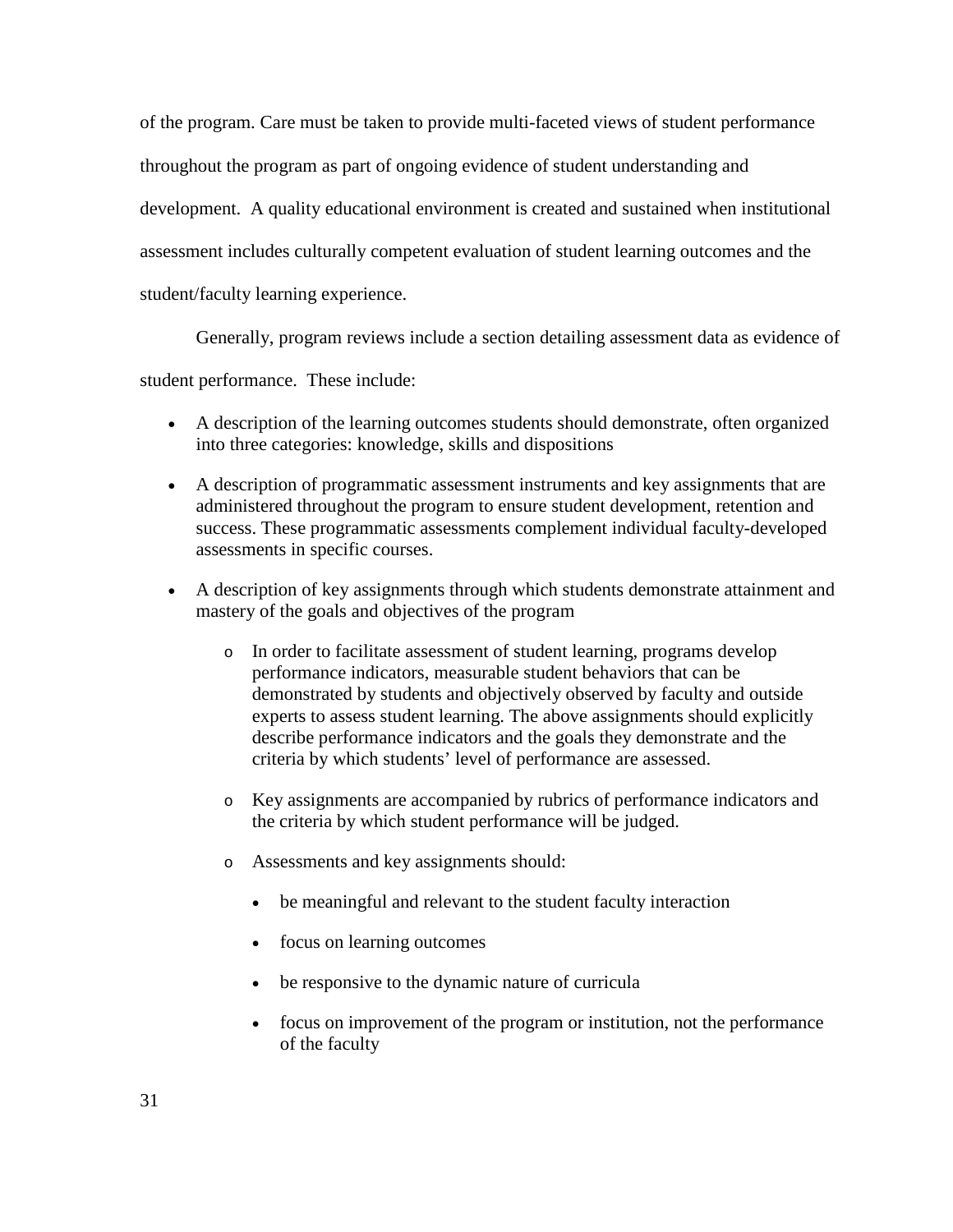- be individualized and process oriented
- should respect the academic freedom of individual faculty
- reflect cognitive, affective, and when relevant, psychomotor skill attainment
- Data on student satisfaction and/or engagement from nationally or locally developed instruments
- Follow-up data on student placement for the last five years, if applicable Indicate year(s) of data collected and total number of student responses: percentage employed in the field, percentage employed elsewhere, percentage seeking employment, and percentage continuing education.
- Results of alumni, employer or other follow-up surveys that reflect the student outcomes

## <span id="page-32-0"></span>**g. Uses of program evaluation and assessment findings**

Self-studies are clarified for external reviewers and others when they:

- a. Describe the dissemination of the results of the program evaluation to appropriate constituencies
- b. Describe the planning processes, including those to be used to formulate and implement changes based on program evaluation and data analysis
- c. Describe the most recent evaluation of the program, what was learned from the evaluation, and what improvements resulted, in essence, describing the circular process of assess, plan, teach, assess, plan, teach, etc.

## <span id="page-32-1"></span>**h. Conclusion**

Based on the discussions held with the stakeholders and other participants, the self-

study generally concludes with the following components:

- Discussion of all the above information, drawing conclusions from the data, taking into consideration the perspectives of all involved
- Presentation of the decisions made to change and maintain the program, providing evidence-based rationales for all decisions and actions planned to improve the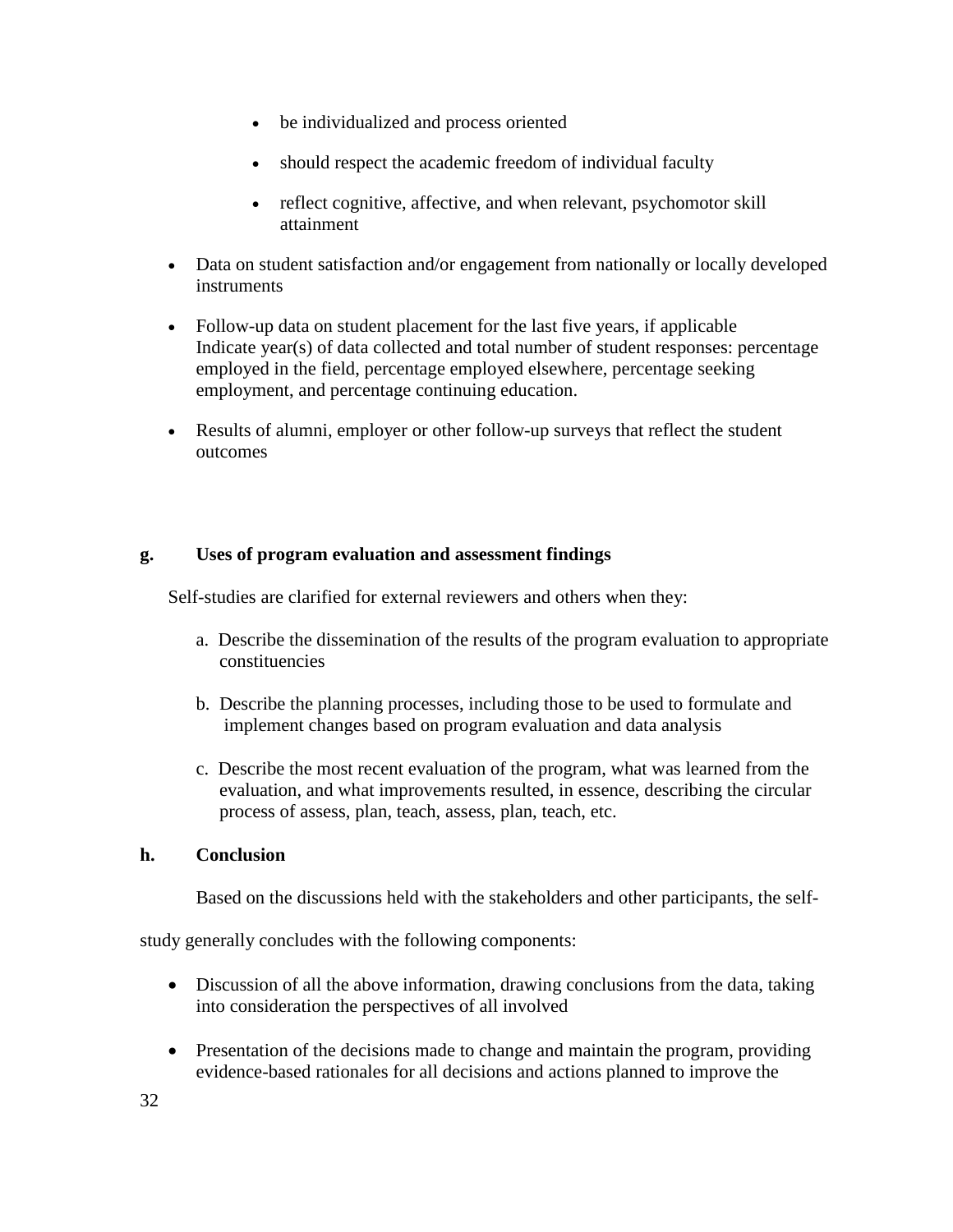program in all areas from the kind of culture it fosters in the department or school, to the performance of students in the program and of graduates when they are in the field

• Description of the evaluation of the process of evaluating the program and plans to improve it, with goals and a timeline for taking action toward the goals to improve the program and the evaluation of it between now and the next program evaluation

#### <span id="page-33-0"></span>**XI. What is the role of faculty governance in program evaluation?**

Optimally, shared governance is directly responsible for defining the policies, guidelines, and roles of the administration and academic units in the evaluation process. Governance is the forum for discussion between the two major stakeholders, faculty and administration, working cooperatively on program evaluation, and it should also be the voice presenting findings to external constituencies such as accrediting bodies. Providing a welldefined set of policies and guidelines for faculty involvement is the first act for governance. The second is constantly discussing the process itself so that the process is based on a shared vision. Governance ensures that the process is open and transparent and that emphasis is placed on improving the programs and not on faculty evaluation or program elimination. When program evaluation is used for evaluation of faculty or program elimination, trust in the process erodes quickly and future program evaluation efforts are thwarted.

#### <span id="page-33-1"></span>**XII. What is the role of administration in supporting program evaluation?**

An academic program exists within the context of an institution, and it is effective in so far as it contributes to the mission of that institution. Similarly, the institution must be committed to the quality and effectiveness of its programs.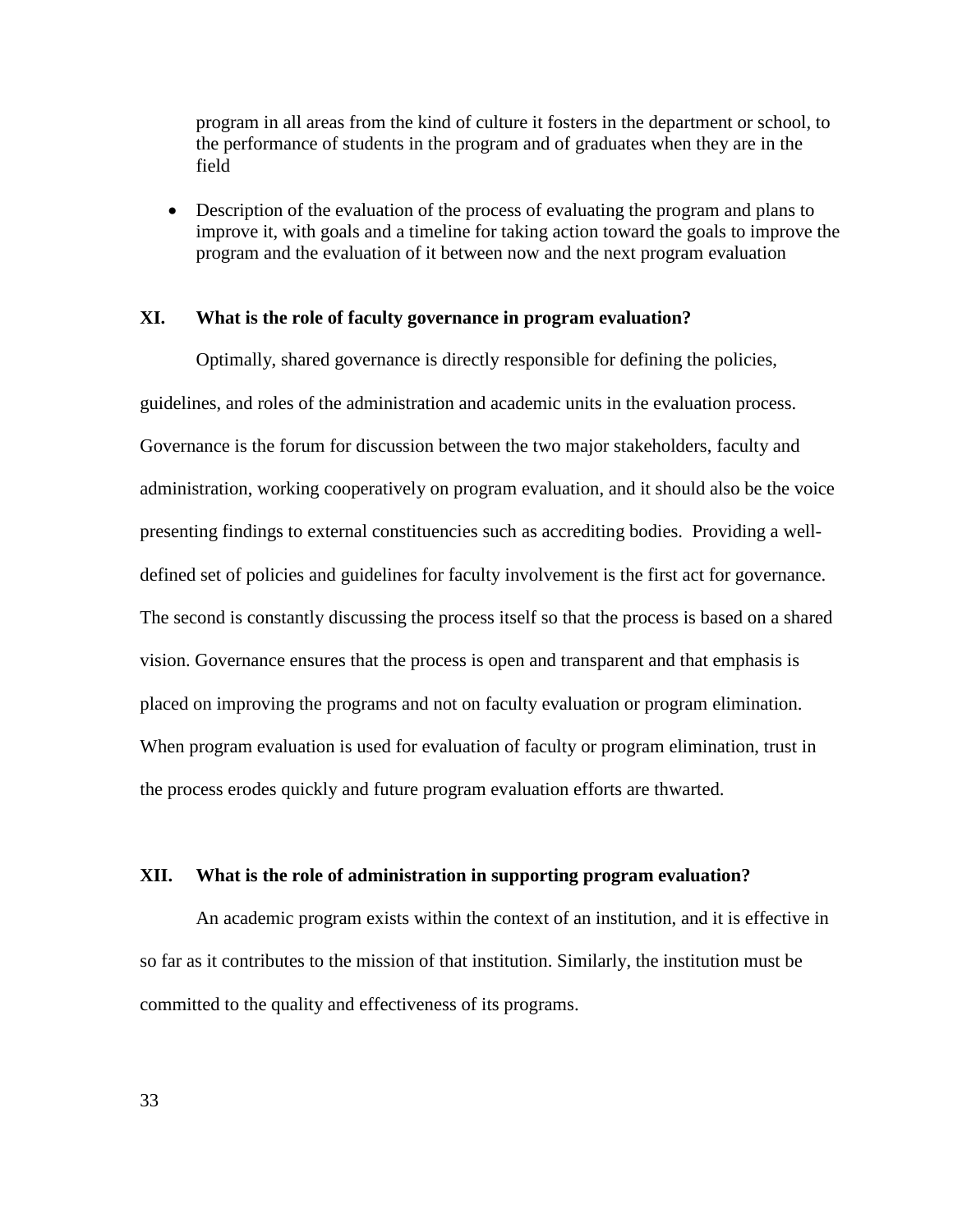In addition to the organizational setting described earlier, the health and continued vitality of an undergraduate academic program is critically influenced by the quality and continuity of leadership and support that its faculty and students receive from the administration of the campus, starting at the level of the president. Furthermore, the institution's leadership plays an important role in fostering a climate that supports norms of collegiality and continuous improvement and makes clear the implications and consequences of not improving. Consequently, administrators also have a need for training as evaluators on the issues that follow, which may also be included in program evaluation self-studies.

- Effective ways in which the administration encourages and supports program review
- How the leadership helps to create an environment and a climate for academic excellence
- Fairness of the reward structure of the institution and the program
- Ways by which the administration empowers faculty and students
- How budget decisions and resource allocation processes reflect the concern for quality programs and support academic robustness
- Creation of an organizational chart that shows the relationship of the program to the rest of the institution
- How the program is represented in the institution's governance bodies and planning processes
- Faculty development and support efforts by administration in the program area

## <span id="page-34-0"></span>**XIII. How do library and information technology support services effectively support programs and their evaluations?**

34 This edition of the guide is being produced in 2011-12, when we are in the midst of a continuing and rapid revolution in computer and communications technology. At the risk of sounding quaint in a few years, here are a few recent examples of this revolution: social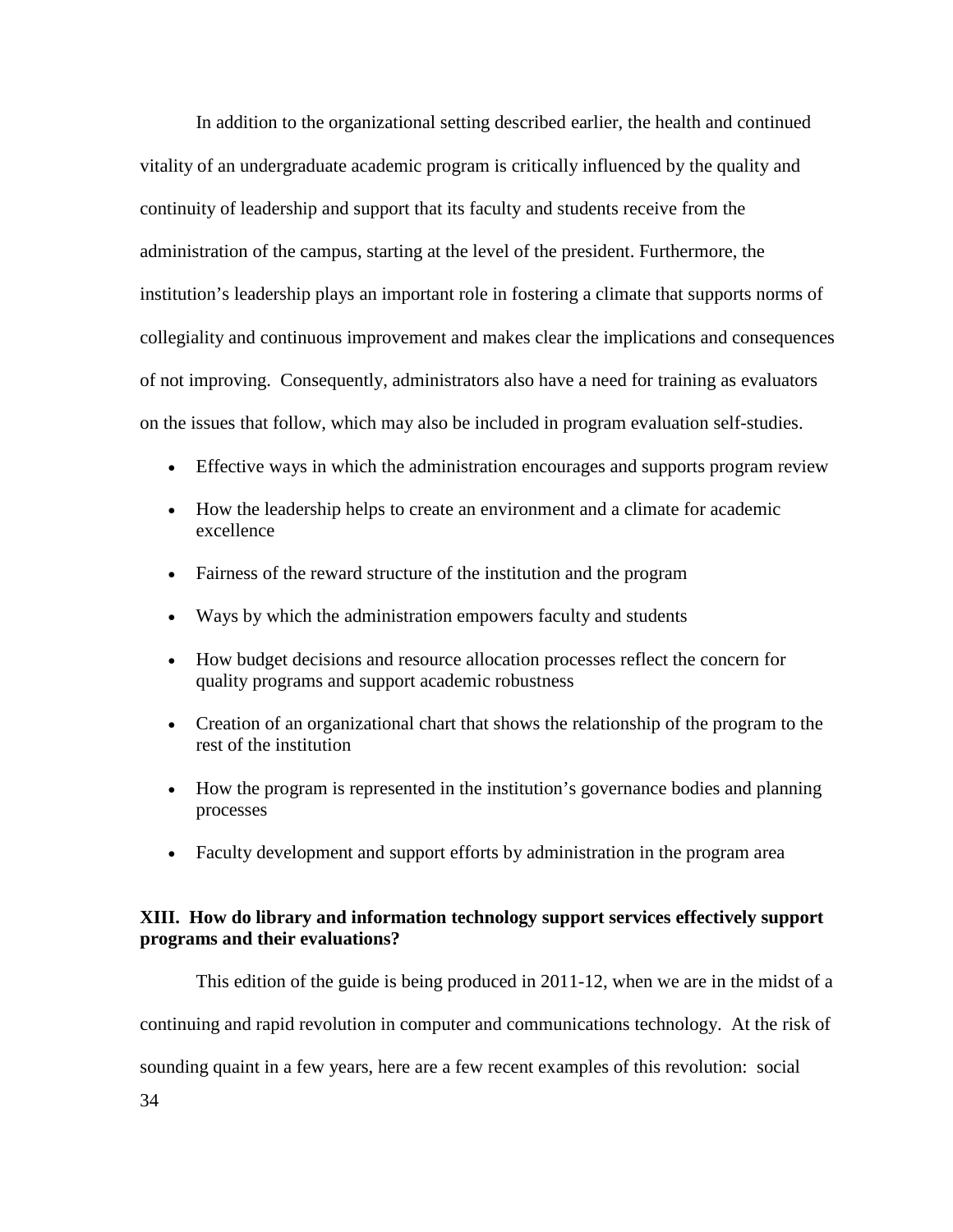networking (Facebook, blogs); cloud computing (Google Apps, Microsoft Live@edu); powerful mobile devices (iPad, Kindle, Nook); electronic publication of journals and books.

Imperative: As faculty we need to keep pace with new developments in information and communications technology and challenge our students to put the technology to good use.

At the same time we are committed to sustaining and advancing important academic practices including reading, writing, critical thinking, independent discovery of information sources, and participation in the discourse of our respective disciplines. These practices constitute information literacy. The materials and tools for these practices are gradually migrating into digital forms, but otherwise there is nothing new about them. What has changed is that we cannot assume that our students will absorb these practices in the same way we did.

Imperative: As faculty we need to teach these basic academic practices with intention in every program.

The imperatives above should be considered in developing the learning goals for a program, in assessing student learning outcomes, and in describing the teaching and learning resources available to faculty and students in the program.

The following excerpt from the Middle States publication, *Characteristics of Excellence in Higher Education*, may be useful.<sup>[21](#page-35-0)</sup>

Several skills, collectively referred to as "information literacy," apply to all disciplines in an institution's curricula. These skills relate to a student's competency in acquiring and processing information in the search for understanding, whether that

<span id="page-35-0"></span><sup>35</sup> 21 Middle States Commission on Higher Education. *Characteristics of Excellence in Higher Education: Eligibility Requirements and Standards for Accreditation* (12<sup>th</sup> ed.) Philadelphia, PA, p. 42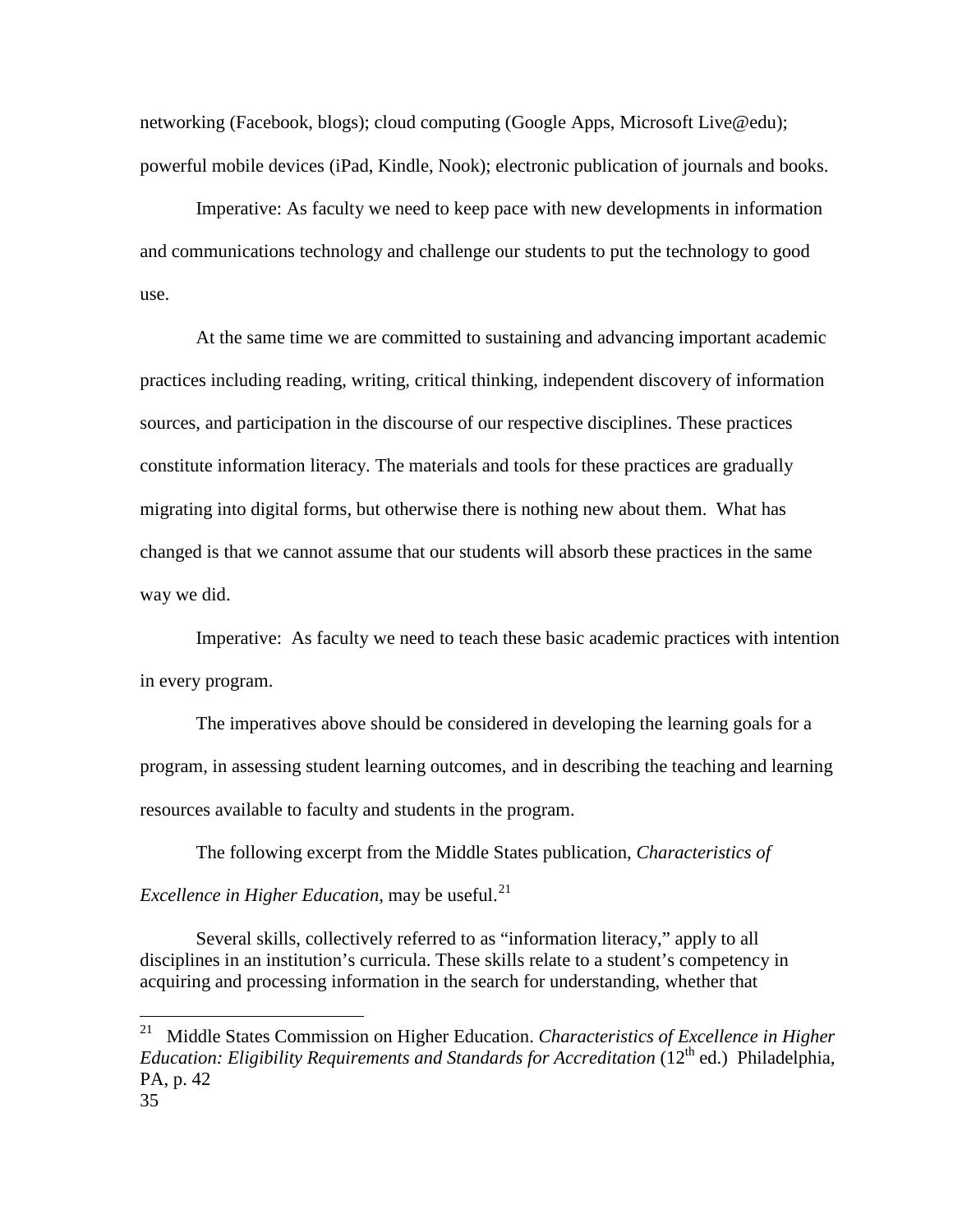information is sought in or through the facilities of a library, through practica, as a result of field experiments, by communications with experts in professional communities, or by other means. Therefore, information literacy is an essential component of any educational program at the undergraduate level. These skills include the ability to:

- determine the nature and extent of needed information;
- access information effectively and efficiently;
- evaluate critically the sources and content of information;
- incorporate selected information in the learner's knowledge base and value system;
- use information effectively to accomplish a specific purpose;
- understand the economic, legal and social issues surrounding the use of information and information technology; and
- observe laws, regulations, and institutional policies related to the access and use of information.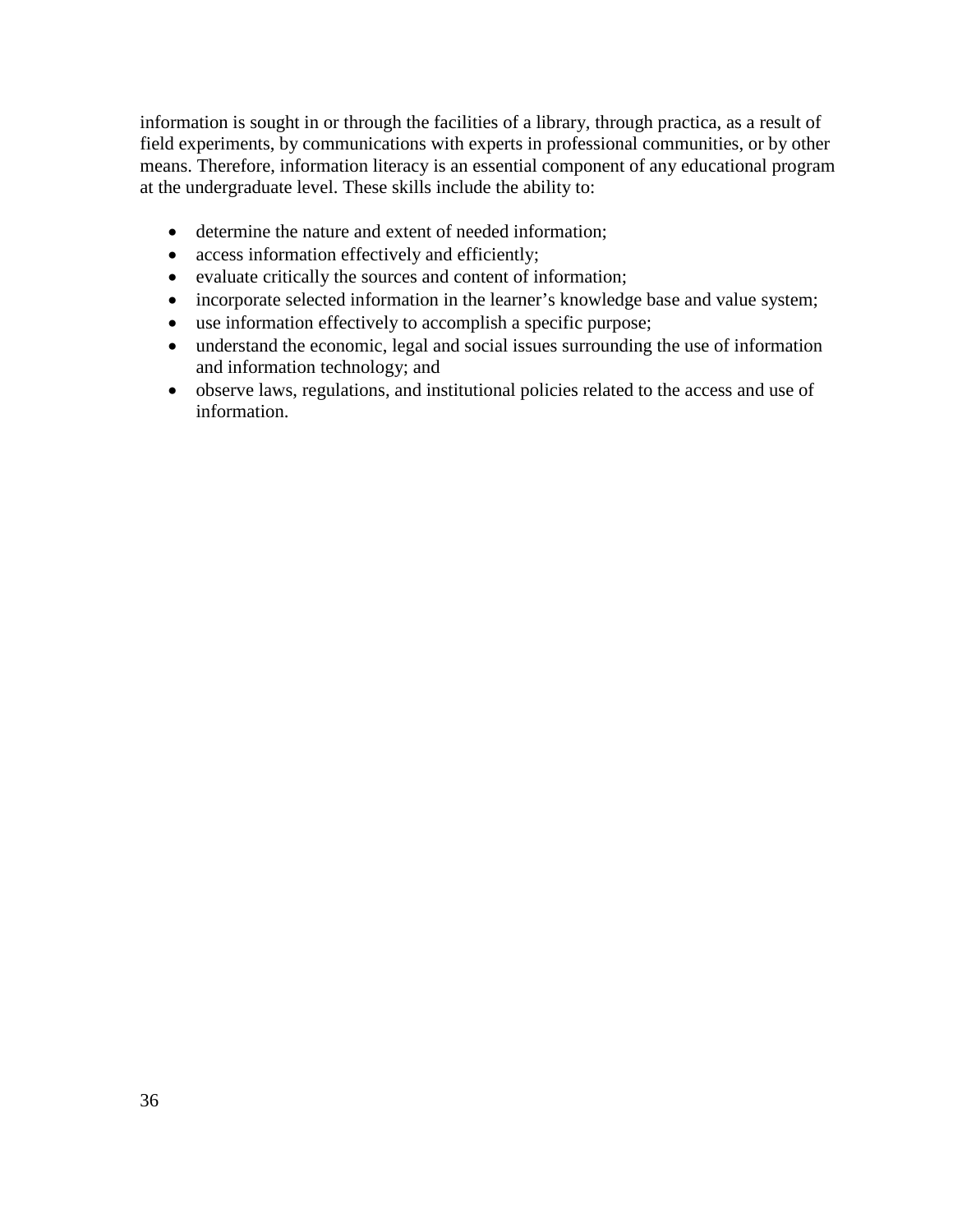#### <span id="page-37-0"></span>**XIV. References**

- Adams, M., Bell, L., & Griffin, P. (2010). *Teaching for Diversity and Social Justice*  $(2<sup>nd</sup>$  ed.). New York: Routledge.
- AAUP. (2005). *Standards of Shared Governance.* Washington, DC: AAUP. Available at

http://www.aaup.org/AAUP/pubsres/academe/2005/ND/Feat/veitsb.htm

- Barr, F. B., & Tagg, J. (November/December 1995). From Teaching to Learning: A New Paradigm for Undergraduate Education. *Change* 27(6): 12-25.
- Bensimon, E.M., & O'Neil, H.F. (1998). Collaborative Effort to Measure Faculty Work. *Liberal Education* 84(4): 22-31.
- Csikszentmihalyi, M. (1997). *Finding Flow: The Psychology of Engagement With Everyday Life.* New York, NY: Basic Books.
- Dewey, J. (1958). *Experience and Nature*. New York: Dover Press.
- Dill, D. (June 1999). *Implementing Academic Audits: Lessons Learned in Europe and Asia.* Unpublished manuscript prepared for the Academic Audit Seminar, Chapel Hill, NC.
- Dill, W.R. (July/August 1998). Specialized Accreditation: An Idea Whose Time Has Come? Or Gone? *Change 30*(4): 19-25.
- Eckel, P. (Winter 1998). Thinking Differently About Academic Departments: The Academic Department as a Team. In Frost, S. (Ed.) *Teams and Team-work in Institutional Research*: *New Directions for Institutional Research*, no. 100. San Francisco, CA: Jossey-Bass.
- Hill, B., & Green, M. (1998). *On Change: En Route to Transformation*. Washington, DC: American Council on Education.
- Fairweather, J. (1996). *Faculty Work and the Public Trust: Restoring the Value of Teaching and Public Service in American Academic Life*. Boston, MA: Allyn & Bacon.
- Fitzpatrick, J., Sanders, J. & Worthen, B. (2004). *Program Evaluation Alternative Approaches and Practical Guidelines* (3rd ed). New York: Pearson, p. 6.
- Fellstrom, M. ((2008). A learner-focused Evaluation Strategy, *Evaluation 14*(1), 91- 106.
- Fuhrman, S.H., & Elmore, R.F. (2004). *Redesigning Accountability Systems for Education*. New York: Teachers College Press.
- Gaff, J.G., Ratcliff, J. L., & Associates. (1997). *Handbook of the Undergraduate Curriculum: A Comprehensive Guide to Purposes, Structures, Practices, and Change.* San Francisco, CA: Jossey-Bass.
- Haworth, J.G., & Conrad, C.F. (1997). *Emblems of Quality in Higher Education: Developing and Sustaining High-Quality Programs*. Boston, MA: Allyn & Bacon.
- Hernon, P., Dugan, R.L., & Schwartz, C. (Eds.) *Revisiting Outcomes Assessment in Higher Education*. Westport, CT: Libraries Unlimited.
- Joint Committee on Standards for Educational Evaluation. (1994). *Program Evaluation Standards*. 2nd ed. Thousand Oaks, CA: Sage. (This book contains an extensive glossary of terms used in evaluation.)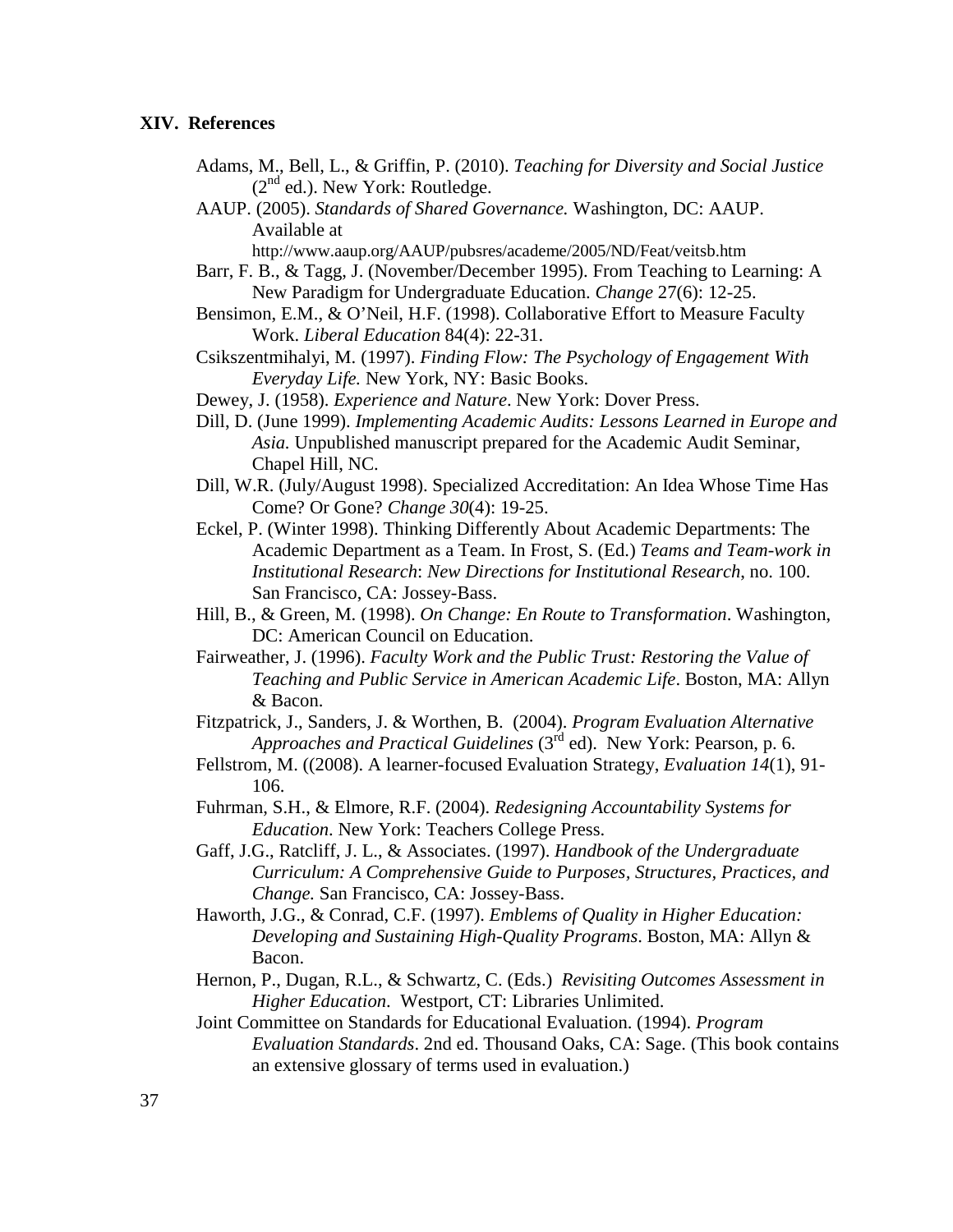Kellaghan,T., Stufflebeam, D.L., & Wingate, A. (Eds.). (2003). *International Handbook of Educational Evaluation*. The Netherlands: Kluwer.

- Kendall, F. (2008). *Understanding White Privilege: Creating Pathways to Authentic Relationships across Race*. New York: Routledge.
- Kuh, G.D. (1999). How Are We Doing? Tracking the Quality of the Undergraduate Experience, 1960's to the Present. *Review of Higher Education, 22*(2): 99- 120.
- Larson, R.S. (1997). *Organizational Change From the 'Inside': A Study of University Outreach.* Dissertation, Michigan State University.
- Lincoln, Y.S. (2003). Constructivist Knowing, Participatory Ethics, and Responsive Evaluation. In Kellaghan, T. et al. (Eds.). *International Handbook of Educational Evaluation.* Kluwer (pp. 69-79).
- Maki, P. (2004). *Assessing for Learning: Building a Sustainable Commitment Across the Institution*. Sterling, VA: Stylus.
- Massy, W.F. (1997). Teaching and Learning Quality Process Review: The Hong Kong Programme. *Quality in Higher Education, 3*(3): 249-262.
- Menges, R.J., & Associates. (1999). *Faculty in New Jobs: A Guide to Settling In, Becoming Established, and Building Institutional Support*. San Francisco, CA: Jossey-Bass.
- Mets, L.A. (1998). Implementation Strategies in a University Setting: Departmental Responses to Program Review Recommendations. Dissertation, University of Michigan.
- Middle States Commission on Higher Education. (2006). *Characteristics of Excellence in Higher Education: Eligibility requirements and standards for accreditation (12th ed)*. Philadelphia, PA.
- O'Nell, H.F., Bensimon, E.M., Diamond, M.A., & Moore, M.R. (1999). Academic Scorecard. *Change* 31(6): 32-40.
- Peck, R. & Chance, B. (2007). Assessment at the Program Level: Using Assessment to Improve Undergraduate Statistics Programs. *Office of the Dean (COSAM)* Available at*:* http://works.bepress.com/rpeck/1
- Pellegrino, J.W., Chudowsky, N., & Glaser, N. (2001). *Knowing What Students Know: The Science and Design of Educational Assessment.* Washington DC: National Research Council, National Academy Press.
- Pitts, J.M., White, W.G. Jr., & Harrison, A.B. (1999). Student Academic Underpreparedness: Effects on Faculty. *Review of Higher Education, 22*(4): 343-365.
- Preskill, H., & Torres. R.T. (1999). Evaluative Inquiry for Organizational Learning. In Smith, M. E., Araujo, L. & Burgoyne, J. (Eds.), *Learning Around Organizations: Developments in Theory and Practice*, London, England: Sage.
- Scriven, M. (1991). *Evaluation Thesaurus* (4<sup>th</sup> ed.). Newbury Park, CA: Sage.
- Serow, R.C., Brawner, C.E., & Demery, J. (1999). Instructional Reform at Research Universities: Studying Faculty Motivation. *Review of Higher Education, 22*(4): 411-423.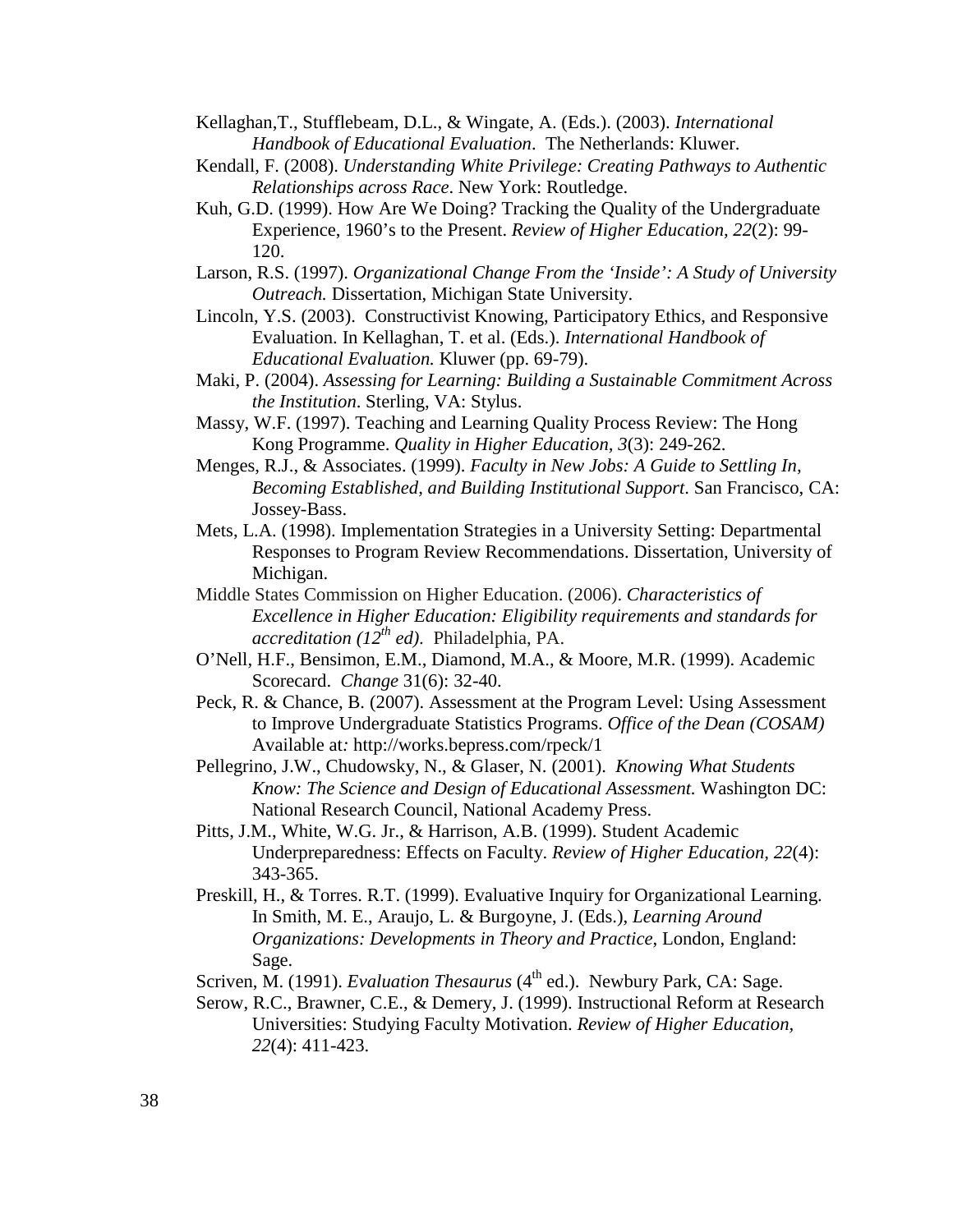- Shaw, I., Greene, J., & Mark, M. (Eds.). (2007). *Sage Handbook of Evaluation*. Thousand Oaks, CA: Sage.
- Smith, V. (1998). *The Futures Project: A Two-Year Activity of 18 Independent Colleges and Universities in California.* Final report to the James Irvine Foundation.
- Speil, C., Schober, B., & Reimann, R. (2006). Evaluation of Curricula in Higher Education: Challenges for Evaluators. *Evaluation Review 30*, 430.
- Stake, R. (2004). *Standards-Based and Responsive Evaluation*. Thousand Oaks, CA: Sage.
- Staw, B.M. (1984). Motivation Research Versus the Art of Faculty Management. In J.L. Bess (Ed.), *College and University Organization: Insights From the Behavioral Sciences* (pp. 63-84). New York: New York University Press.
- Stufflebeam, D.L.(2003). The CIPP Model. In Kellagher et al. (Eds.). *International Handbook of Educational Evaluation* (pp 31-63).
- Suskie, L. (2004). What are good assessment practices? In *Assessing Student Learning: A Common Sense Guide.* Bolton, MA: Anker.
- Thune, C. (June 1999). European Developments in Academic Quality Assurance. Paper presented to the Academic Audit Seminar: Lessons Learned in Europe and Asia, Chapel Hill, NC.
- Tierney, W.G. (1999). *Building the Responsive Campus: Creating High Performance Colleges and Universities*. London, England: Sage.
- Traver, R. (March, 1998). What is a Good Guiding Question: Choosing the Right Questions Can Lead Learners to Higher, More Meaningful Achievement. *Educational Leadership*, 69-73.
- Wergin, J.F. (1994). *The Collaborative Department: How Five Campuses Are Inching Toward Cultures of Collective Responsibility.* Washington, DC: American Association for Higher Education.
- Wergin, J.F. (June 1998). Assessment of Programs and Units: Program Review and Specialized Accreditation. Paper presented at the AAHE Assessment Conference, Cincinnati, OH.
- Zusman, A. (1999). Issues Facing Higher Education in the Twenty-First Century. In Altbach, P.G., Berdahl, R.O., & Gumport, P.J. (Eds.), *American Higher Education in the Twenty-First Century* (pp. 109-150). Baltimore, MD: Johns Hopkins.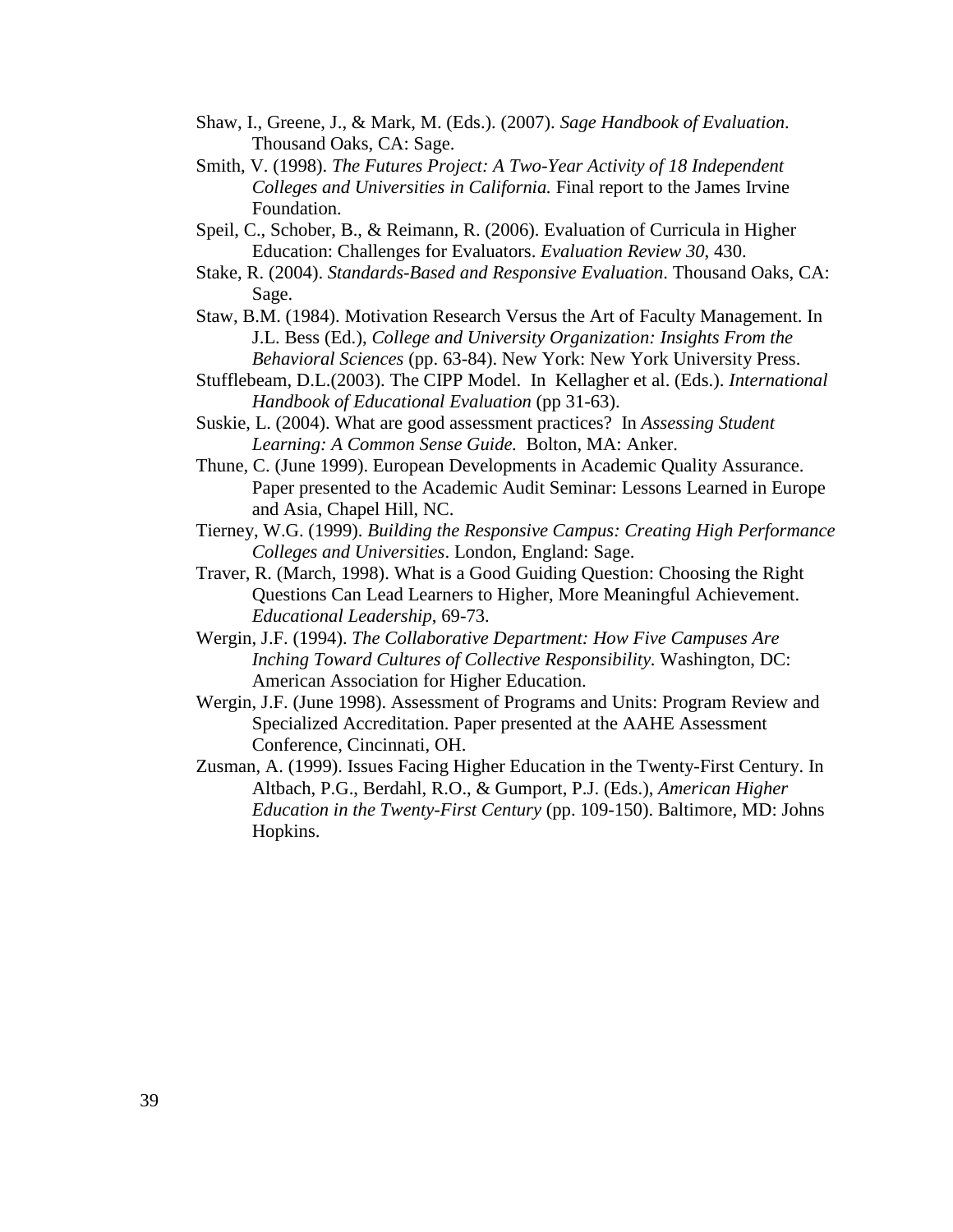## <span id="page-40-0"></span>**Appendix A Context for Academic Program Evaluation in the State University of New York**

Academic program evaluation within the State University of New York is part of overall institutional assessment processes that are expected to meet the expectations and standards of external stakeholders.

- **The New York State Commissioner of Education.** The regulations of the New York State Commissioner of Education require each registered academic program leading to a degree or other award to have a "reviewing system…to estimate the success of students and faculty in achieving...goals and objectives." $22$
- **State University of New York**. To promote continuous enhancement of academic quality, University policy requires campuses to conduct academic program evaluations (also called program reviews, or assessment of the major) for each registered academic program on a five-to-seven year cycle, or to participate in programmatic accreditation on a cycle of ten years or less. Each evaluation must include, at minimum, an assessment of student learning and external review.<sup>23</sup> Campuses are also expected to assess institutional effectiveness and student learning outcomes in general education consistent with University policy.
- **Regional Accreditation.** The scope of regional accreditation is an institution, and all its locations, programs and services. The Middle States Commission on Higher Education expects academic program evaluation to be embedded in an organized institutional assessment process that is supported by administrators, faculty and staff. The process is expected to ensure that the institution:
	- has documented, organized and sustained assessment processes to evaluate and improve academic programs as well as other programs and services;
	- − has a process for sharing and discussing assessment results with appropriate constituents and using results in institutional planning, resource allocation and renewal;
	- assesses student learning to demonstrate that students, at graduation, or other appropriate points, have knowledge, skills and competencies consistent with institutional and appropriate higher education goals; and

<span id="page-40-1"></span><sup>&</sup>lt;sup>22</sup> Section 52.1(b)(3) of the Regulations of the Commission of Education (8 NYCRR) http://www.highered.nysed.gov/ocue/title 8 chapter ii regulations  $\omega$ .htm#%C2%A7%2050.1%20Def

<span id="page-40-2"></span><sup>23</sup> [initions.](http://www.highered.nysed.gov/ocue/title_8_chapter_ii_regulations_o.htm%20/%20%C2%A7%2050.1%20Definitions)<br>
University-wide Policy and Procedure Librar[yhttp://www.suny.edu/sunypp/documents.cfm?doc\\_id=643](http://www.suny.edu/sunypp/documents.cfm?doc_id=643)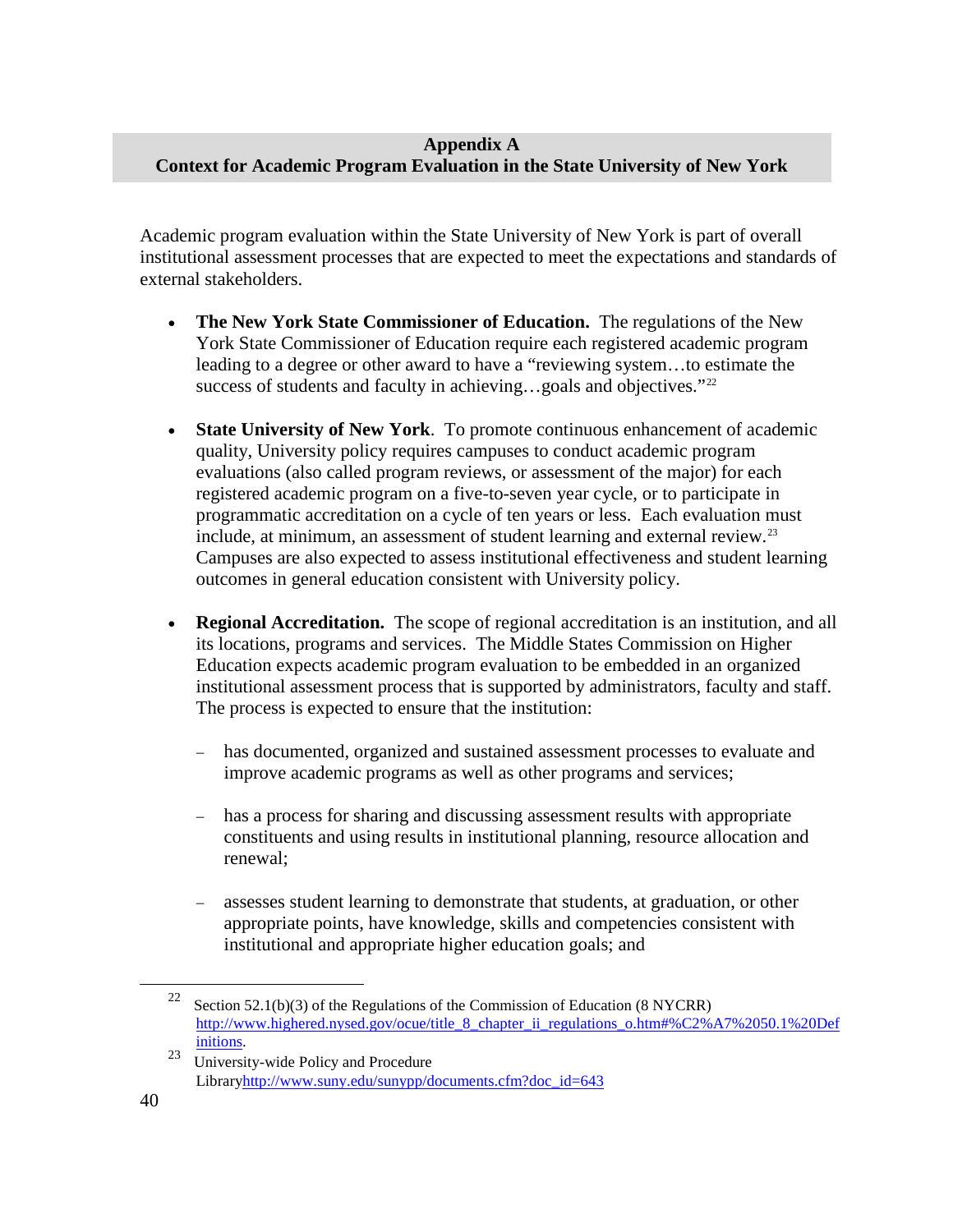- assesses student learning to demonstrate that students are achieving key institutional and program learning outcomes, based on clearly articulated statements of expected student learning outcomes at all levels (institution, program and course) that are aligned with one another and related to institutional effectiveness. [24](#page-41-0)
- **Programmatic (or Specialized) Accreditation.** Programmatic accreditation focuses on individual programs or groups of programs in a discipline or professional area, such as business, education or engineering. In New York State, academic programs that lead to State professional licensure or educator certification are required to attain programmatic accreditation. Academic program that do not lead to licensure or certification—in a wide range of fields such as the arts, business, forestry or public administration—voluntarily seek programmatic accreditation as an emblem of quality. Each of the more than sixty programmatic accrediting agencies recognized by the Council for Higher Education Accreditation (CHEA) or the U.S. Department of Education, or both, has its own standards and procedures. [25](#page-41-1) Academic programs and departments that do not seek programmatic accreditation may borrow standards set by accreditation agencies to guide their program evaluations.

<span id="page-41-1"></span><span id="page-41-0"></span> <sup>24</sup> Middle States Commission on Higher Education, *Characteristics of Excellence in Higher Education: Eligibility Requirements and Standards for Accreditation*, Online Version of March 2009, [http://www.msche.org/publications/CHX06\\_Aug08REVMarch09.pdf](http://www.msche.org/publications/CHX06_Aug08REVMarch09.pdf)

<sup>25</sup> <http://www.chea.org/Directories/index.asp>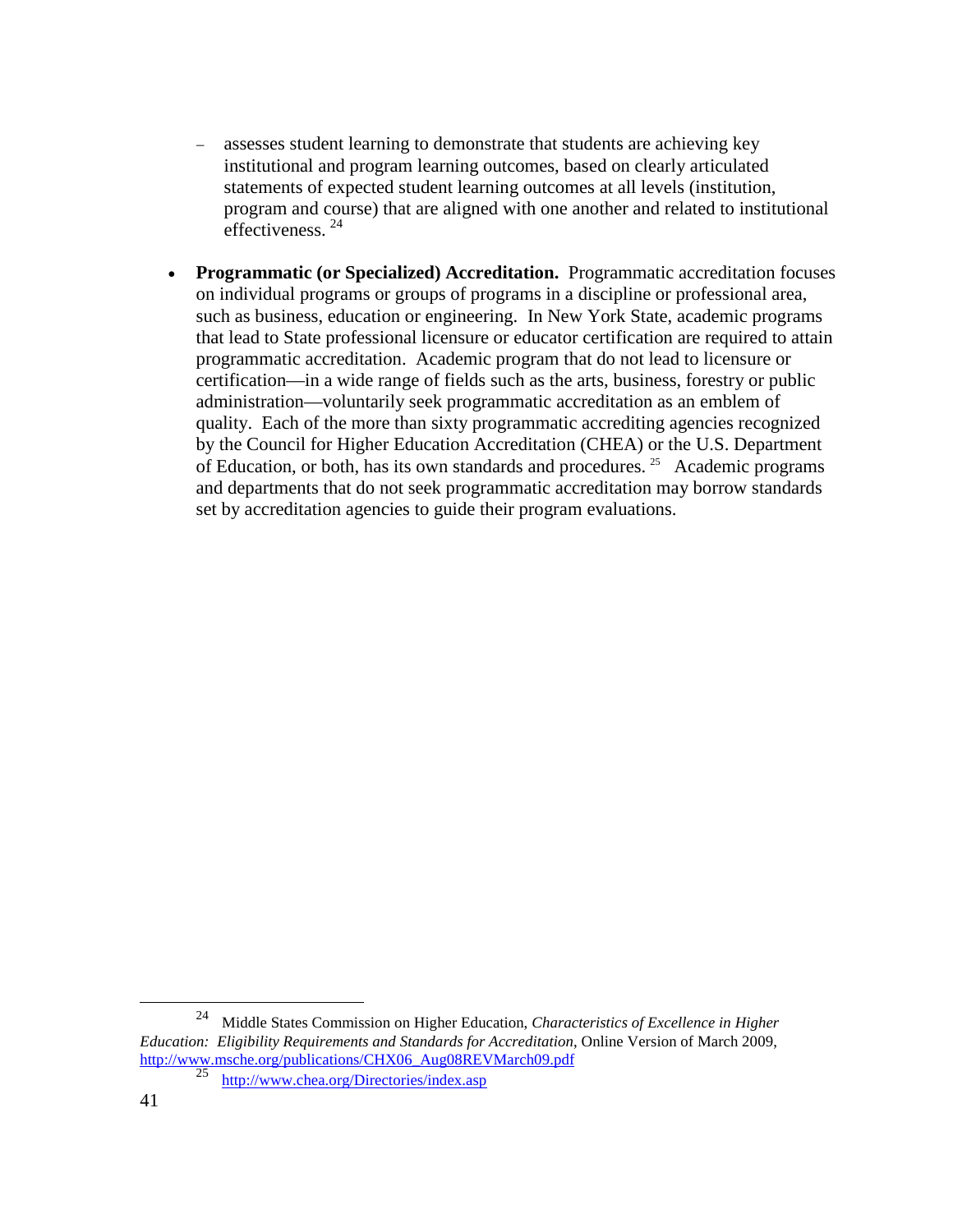## <span id="page-42-0"></span>**Appendix B Institutional and Departmental Characteristics That Support Effective Evaluation**

*Effective* evaluation has been defined as evaluation that *informs,* rather than dictates, judgments of quality that lead to *improved* functioning. Institutions and departments that conduct effective evaluations have at least two characteristics: (1) an organizational and cultural setting that promotes an atmosphere conducive to evaluation; and (2) credibility and fairness of evaluation policies and practices.<sup>26</sup>

# **Organizational and cultural setting**

- $\Box$  Institutional leaders engage faculty in evaluation with clearly framed evaluation questions and promote a culture of evidence to inform decision making – rather than adopting a compliance mentality.
- $\Box$  Responsibility for evaluation is decentralized to the maximum possible extent, so that discussions of quality begin within departments, at the level where they can be most specific and tangible.
- $\Box$  Departments frame fundamental questions about their programs to give evaluation a focus and purpose, and avoid disconnected sets of information that do not constitute evidence.
- $\Box$  There a spirit of reflection and continuous improvement based on data, an almost matterof-fact acceptance of the need for evidence for decision making.
- $\Box$  Data are shared openly.
- $\Box$  Departments themselves interpret the data.
- $\Box$  The department has a culture of peer collaboration and peer review that supports common expectations for students and standards for evaluation.
- $\Box$  Role differentiation among faculty is respected and valued, so that some faculty are comfortable devoting themselves to the scholarship of teaching and learning.
- $\Box$  Evaluation has a tangible, visible impact on resource allocation and other key decisions.

# **Credibility and fairness of evaluation policies and practices**

- $\Box$  Evaluation procedures are organized to fit the culture and mission of the institution.
- $\Box$  Evaluation procedures are organized to avoid unnecessary duplication.
- $\Box$  The top administration of the institution promotes a "spirit of inquiry" that encourages faculty to question assumptions, uncover problems and create new meanings without fear of punishment.
- $\Box$  Evaluation has consequences, with a high level of faculty involvement in, and open discussion about, action plans based on assessment results.
- $\Box$  Some form of program evaluation is done annually with periodic synthesis, so that it is a standard process rather than a special event.

<span id="page-42-1"></span> <sup>26</sup> Wergin, J. F. & Swingen, J. N. (2000). *Departmental Assessment: How Some Campuses Are Effectively Evaluating the Collective Work of Faculty*. AAHE.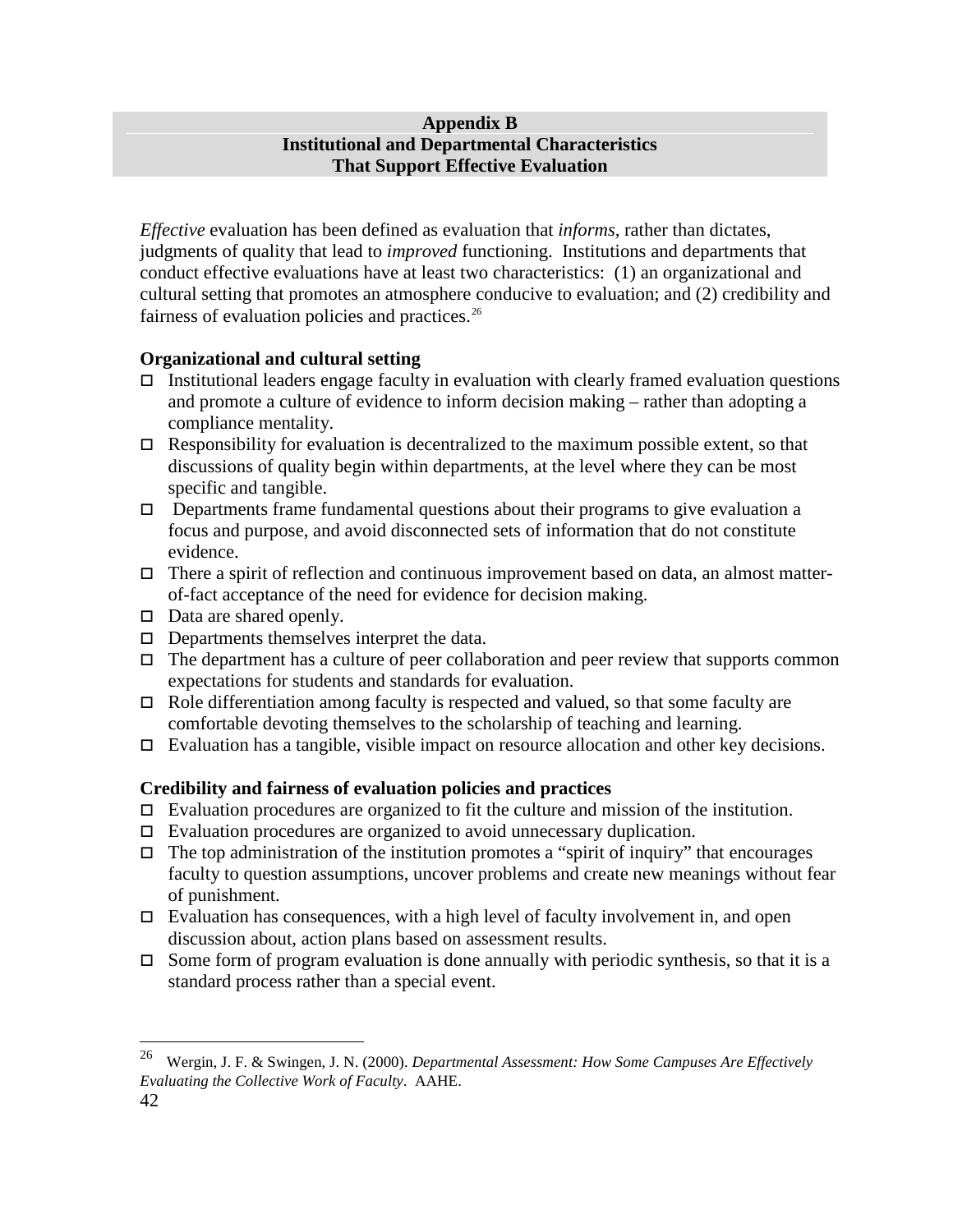## <span id="page-43-0"></span>**Appendix C Characteristics of Effective Evaluations of Academic Programs**

Effective academic program evaluations generally have the following characteristics.<sup>[27](#page-43-1) and [28](#page-43-2)</sup>

# **Goal-oriented**

- $\Box$  The program has a clear statement of goals and student learning outcomes.
- $\Box$  It engages faculty, students and others in activities designed to lead to those goals and student learning outcomes.

# **Useful**

- $\Box$  The program evaluation helps faculty and staff make appropriate decisions for improving the program, developing new goals and plans and/or making resource allocations.
- $\Box$  The evaluation is based on measures and identified performance targets and minimally acceptable results.

# **Cost-Effective**

- $\Box$  The program evaluation yields benefits that justify the investment made in it, particularly in terms of faculty and staff time.
- $\Box$  The evaluation focuses on the most important goals.
- $\Box$  The evaluation is distributed over time.
- $\Box$  Faculty assemble representative samples of student work within their courses (i.e., embedded assessments) to use as evidence for program evaluation and to minimize costs.

# **Reasonably accurate and truthful**

- $\Box$  The evaluation is based on reasonably credible and multiple sources of evidence rather than anecdotal information.
- $\Box$  The evaluation results can be used with confidence.
- In assessing student learning outcomes, at least one *direct measure* of learning (in contrast to *indirect measures*, such as students' perceptions that they learned) is used.
- $\Box$  In assessing student learning with samples, the sample should be reasonably representative of all students in, or successfully completing, a course or program.

# **Planned, organized, systematic and sustained**

- The evaluation clearly and purposefully corresponds to student learning outcomes and other outcomes that it is intended to assess. It meaningfully addresses disappointing outcomes.
- $\Box$  The evaluation is part of an ongoing cycle of information gathering, analysis and action, rather than a once-and-done event.
- $\Box$  It is related to important program-level goals that are aligned with institutional goals, and reflected in course-level goals.

<span id="page-43-1"></span> <sup>27</sup> Middle States Commission on Higher Education, *Characteristics of Excellence in Higher Education: Eligibility Requirements and Standards for Accreditation*, Online Version of March 2009 [http://www.msche.org/publications/CHX06\\_Aug08REVMarch09.pdf](http://www.msche.org/publications/CHX06_Aug08REVMarch09.pdf)

<span id="page-43-2"></span><sup>&</sup>lt;sup>28</sup> State University of New York General Education Assessment Review Group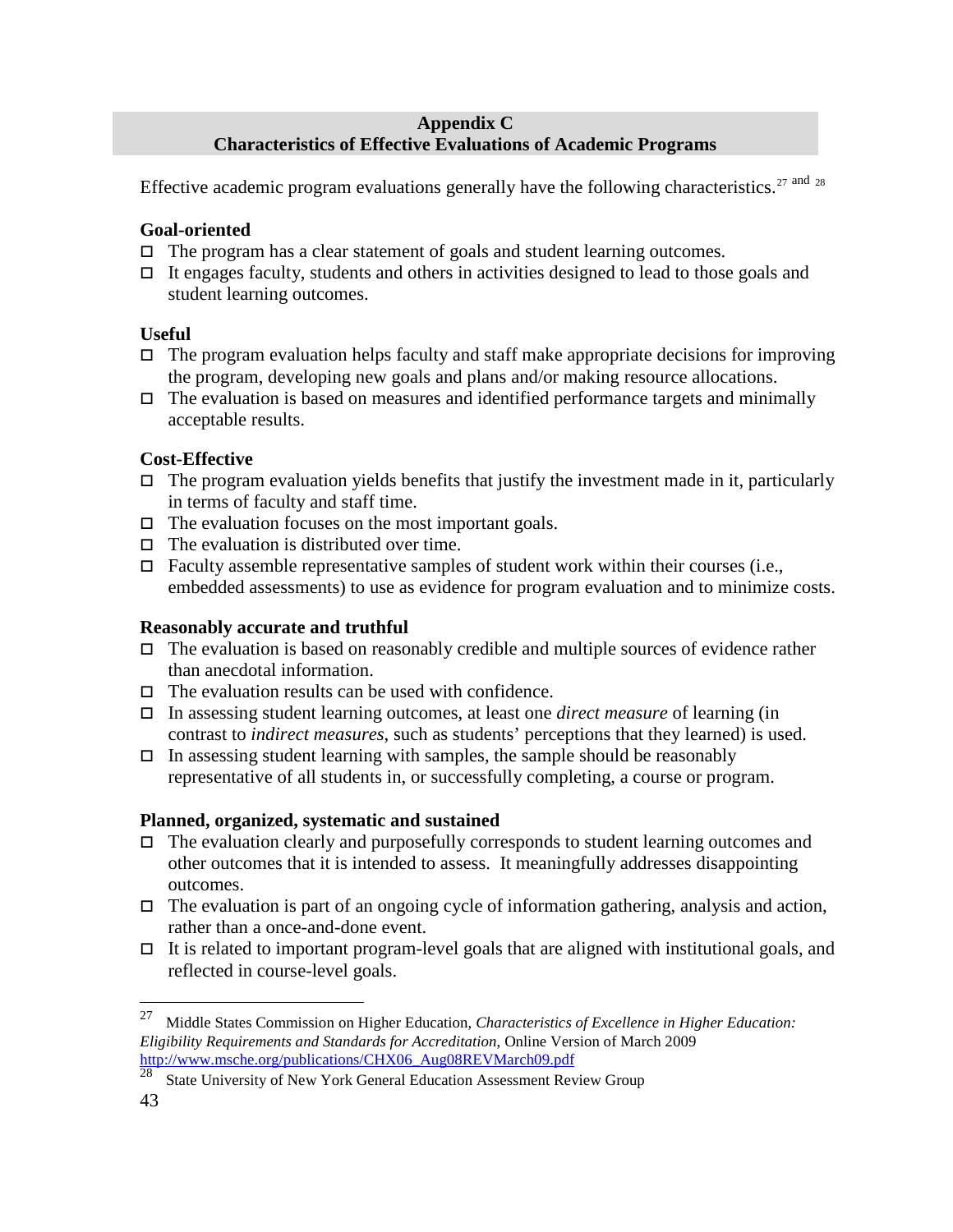## <span id="page-44-0"></span>**Appendix D**

## **Sample Outline for a Program Self-Study at a SUNY State-Operated Campus**

- I. Mission and Learning Outcomes of Undergraduate and Graduate Programs
	- A. The Overarching Mission of the Program
	- B. The Goals and Objectives Associated with Accomplishing Stated Mission *(The goals and objectives should be stated as learning outcomes in undergraduate programs.)*

#### II. Program Curriculum and Design

- A. Program Design
- B. Compare Program with Local Entities and National Standards
- C. Undergraduate and Graduate Student Experiences in the Program

#### III. Undergraduate and Graduate Student Quality

- A. Acceptance Procedures
- B. Characteristics of Students
- C. Program Trends

#### IV. Faculty Quality

- A. Hiring Programs and Number of Faculty
- B. Faculty Responsibilities
- C. Tenure and Promotion Policies

## V. Assessment Plan and Outcomes

 *(Student learning outcomes must be assessed in undergraduate programs.)*

- A. Assessment Plan
- B. Assessment Results
- C. Improvement Loop

#### VI. Support, Resources, and Facilities

- A. Present/describe/evaluate a three-year budget summary that differentiates sources of revenue and shows expenditures by major categories (professional staff salaries, non-professional staff salaries, equipment, supplies and expenses, temporary service, graduate assistantships and fellowships, etc.)
- B. Present/describe/evaluate the adequacy of Departmental facilities on and off campus (offices, internet capacity, class labs, research labs, graduate assistantships and fellowships, etc.)
- C. Amount and types of resources and facilities needed to accommodate present and anticipated program changes/developments and/or enrollment growth
- D. The nature, extent and adequacy of library holdings and access to digital equivalents in the programs' field (this information should be requested from the Library(ies) and included as an appendix to the Department's report)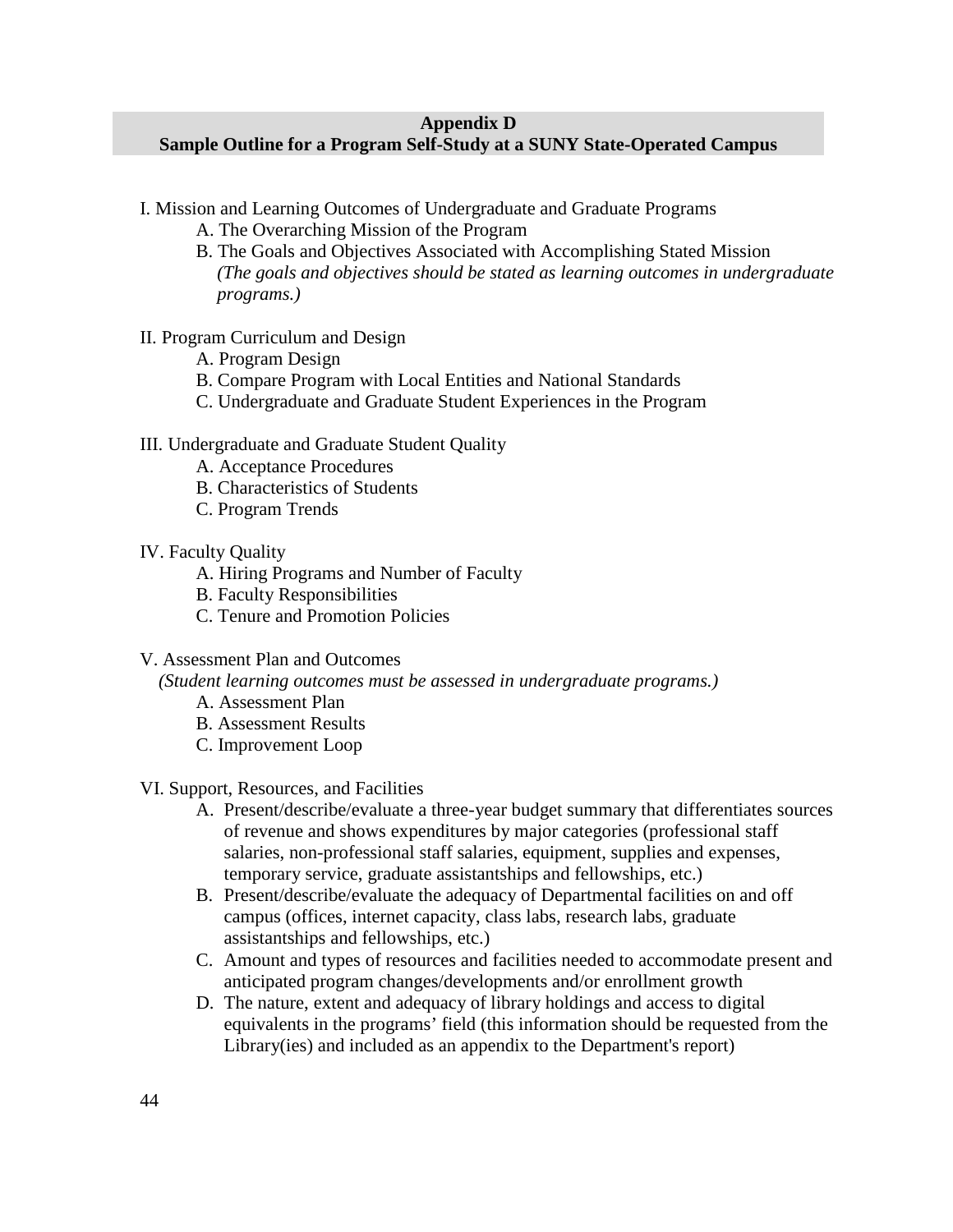## VII. Conclusions

- A. Summary of the strengths, weaknesses, and major achievements in the program
- B. Comment on any discrepancies between an "ideal" and the "current," as they were conceived and as they actually are operating
- C. Provide a horizon statement describing the outlook for the future (five years and ten years out)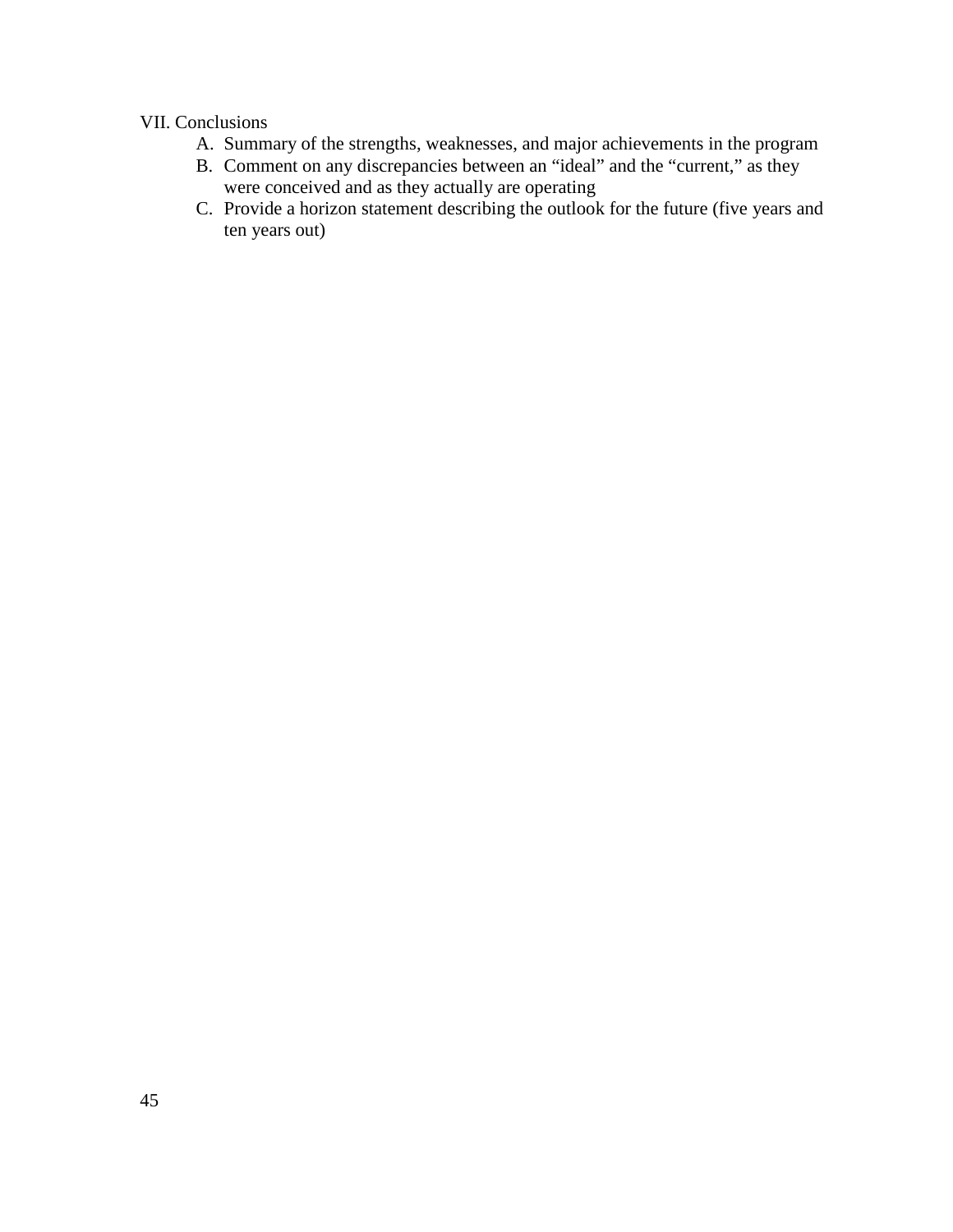## **Appendix E Guidelines for Constructing Rubrics using Criteria**

# <span id="page-46-0"></span>**Criterion-based Rating Scales (Rubrics)**

**What is a rubric?** A rubric is a criterion-based rating scale that can be used to evaluate student performance in almost any area. A rubric establishes the "rules" for the assignment (Huba and Freed, 2000). It contains *a priori* criteria for various levels of mastery of an assignment.

**How is a rubric used?** The person evaluating student performance uses a rubric as the basis for judging performance. Ideally, rubrics are available to students prior to their completion of the assignment so that they have clear expectations about the components of the evaluation and what constitutes exemplary performance.

**What are some of the criteria that may be used within a rubric to evaluate student work?** Criteria can include sophistication, organization, grammar and style, competence, accuracy, synthesis, analysis, and expressiveness, among others.

**What are the components of a rubric?** Huba and Freed (2000) describe the following elements of rubrics:

- Levels of mastery (e.g., unacceptable through exemplary)
- Dimensions of quality (see criteria above)
- Organizational groupings (macro categories for criteria)
- Commentaries (the junctures between levels of mastery and dimensions of quality; e.g., a description of the characteristics of an exemplary organization)
- Descriptions of consequences (components of commentaries that relate to real-life settings and situations).

**Where can I see examples of rubrics and learn more?** Walvoord and Anderson (1998) and Huba and Freed (2000) are both excellent sources of information about the characteristics of rubrics and how to develop them. They also provide examples of various forms of rubrics.

**(**from *Student Learning Assessment: Options and Resources*, Middle States Commission on Higher Education, 2007, p. 43)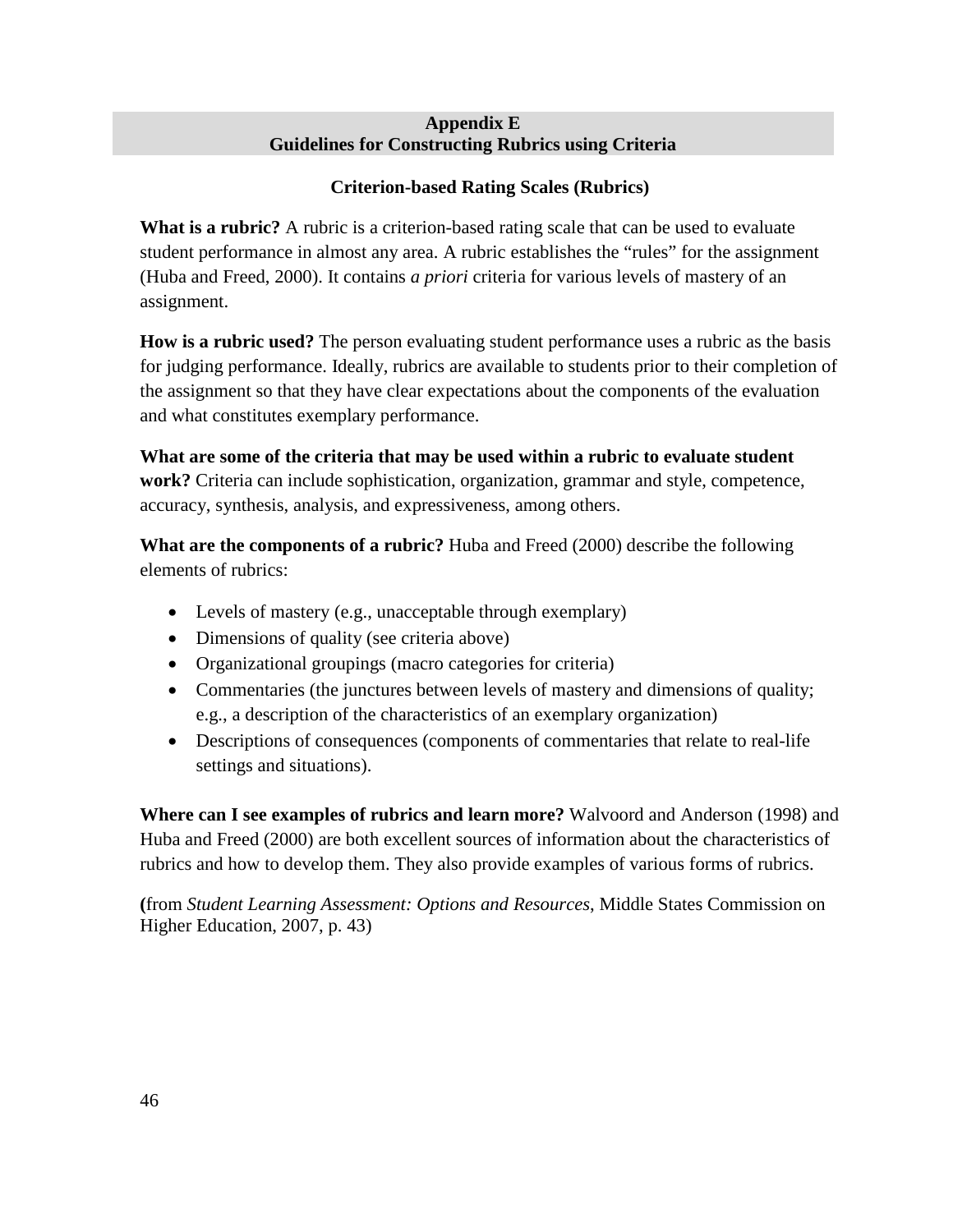## <span id="page-47-0"></span>**Appendix F Tool to Assess Current Institutional Assessment Efforts**

This is intended for institutions to use as a tool to help them assess the status of their current assessment efforts in terms of Middle States' accreditation standards and expectations. This tool is **not** intended to be used by any evaluators or to prescribe specific Commission actions regarding the institution.

No plans = **No documented evidence that the institution has plans** to do this.<br>No evidence = The institution appears to be aware that it should do this, but there is

No evidence = The institution appears to be aware that it should do this, but there is **no documented evidence that this is happening**.<br>A few areas = The institution has documented evidence that this is happening **in just** 

- 
- 
- 
- = The institution has documented evidence that this is happening **in just a few areas** (for example, only in programs with specialized accreditation).
- Some areas = The institution has documented evidence—not just assurances—that this is happening **in some but not most areas** (for example, in a number of academic programs but not yet in general education)
- Most areas = The institution has documented evidence—not just assurances—that this is happening **in most but not all areas**.<br>Everywhere = The institution has documented evidence—not just assurances—that this is happening
	- $=$  The institution has documented evidence—not just assurances—that this is happening **everywhere.**

|                | For academic programs, the general education curriculum, and institutional goals articulated in the mission<br>statement, vision statement, or elsewhere:                                                                                                                         | No plans | evidence<br>$\tilde{z}$ | areas<br>few | areas<br>Some | Most areas | Every-<br>where |
|----------------|-----------------------------------------------------------------------------------------------------------------------------------------------------------------------------------------------------------------------------------------------------------------------------------|----------|-------------------------|--------------|---------------|------------|-----------------|
|                | Institutional leaders demonstrate sustained—not just one-time or periodic—support for promoting an ongoing culture<br>of assessment and for efforts to improve teaching.                                                                                                          |          |                         |              |               |            |                 |
| $\overline{2}$ | Clear statements of expected learning outcomes at the institutional, unit, program, and course levels have been<br>developed and have appropriate interrelationships.                                                                                                             |          |                         |              |               |            |                 |
| 3              | Those with a vested interest in the learning outcomes of the institution, program, or curriculum are involved in<br>developing, articulating, and assessing them.                                                                                                                 |          |                         |              |               |            |                 |
| 4              | Statements of program-level expected learning outcomes are made available to current and prospective students.                                                                                                                                                                    |          |                         |              |               |            |                 |
| 5              | Course syllabi include statements of expected learning outcomes.                                                                                                                                                                                                                  |          |                         |              |               |            |                 |
| 6              | Targets or benchmarks for determining whether student learning outcomes have been achieved have been established<br>and justified; the justifications demonstrate that the targets are of appropriate college-level rigor and are appropriate<br>given the institution's mission. |          |                         |              |               |            |                 |
|                | Multiple measures of student learning, including direct evidence, have been collected and are of sufficient quality that<br>they can be used with confidence to make appropriate decisions.                                                                                       |          |                         |              |               |            |                 |
| 8              | The evidence of student learning that has been collected is clearly linked to expected learning outcomes.                                                                                                                                                                         |          |                         |              |               |            |                 |
| 9              | Student learning assessment results have been shared in useful forms and discussed with appropriate constituents,<br>including those who can effect change.                                                                                                                       |          |                         |              |               |            |                 |